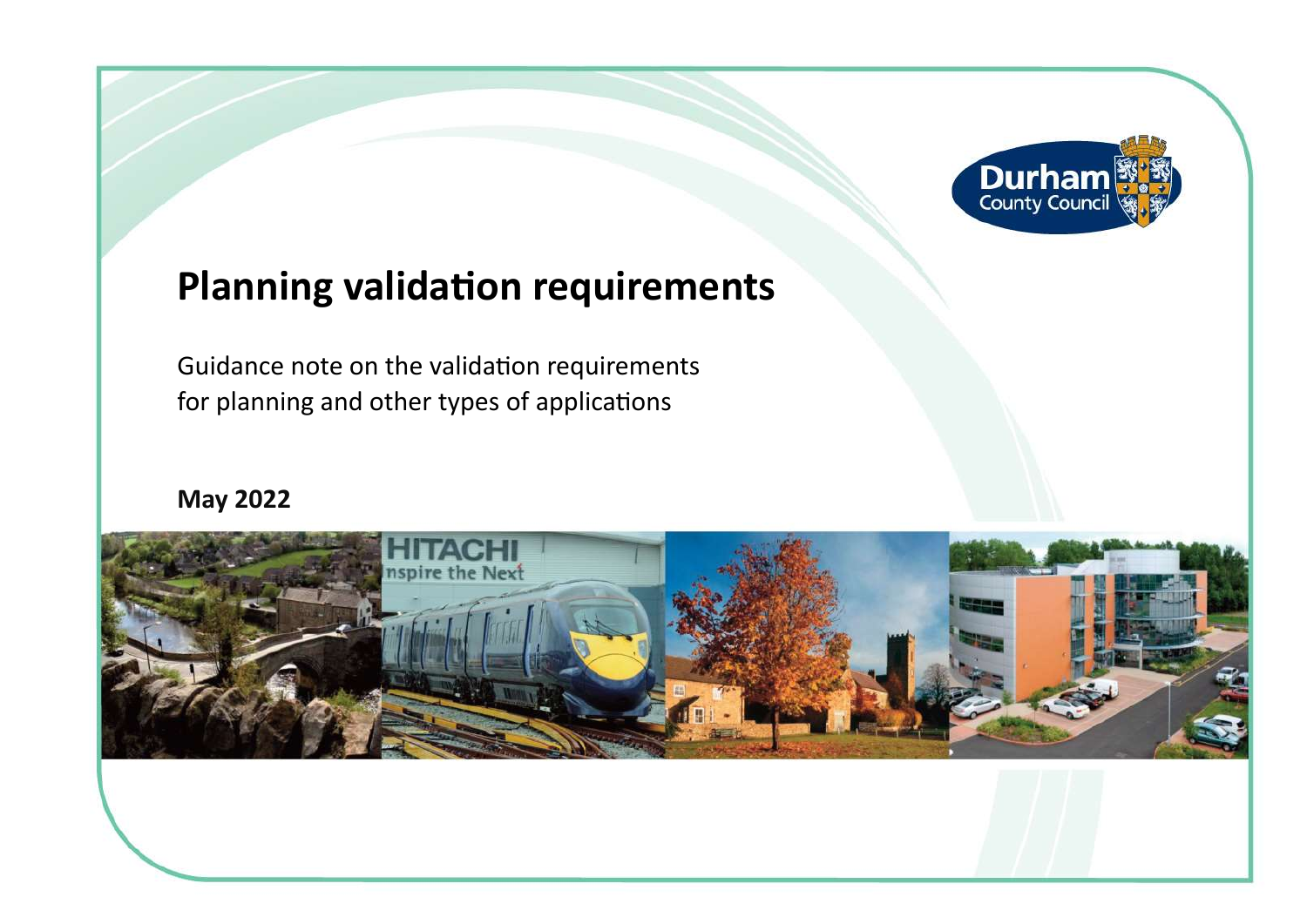## **INTRODUCTION**

 To assess a planning application, we need appropriate supporting information. Certain national requirements are mandatory (see 1-6) but we have discretion to adopt a local list of validation requirements (see 7-30 below). Local validation criteria must comply with the following statutory tests<sup>1</sup>:

- i. must be reasonable having regard, in particular, to the nature and scale of the proposed development: and.
- ii. may require particulars of, or evidence about, a matter only if it is reasonable to think that the matter will be a material consideration in the determination of the application.

 For an application to be valid, you must provide all the required information (or a reasoned justification for not providing it). This guidance notes sets out the information that must be submitted with certain types of application and further information on thresholds when the information will be required.

 Where an Environmental Statement is required, that will encompass most, if not all, of the supplementary information. In other cases, the Design and Access Statement or Planning Statement may be a useful covering document. If you do incorporate requirements in this way, please make sure that you use the appropriate sub-headings so that each requirement can be readily identified.

 If you are in any doubt as to the level and type of information required speak to a Planning Officer before submitting the application. For all but the most straightforward developments you are strongly encouraged to enter pre-application discussions prior to submission of an application.

 Where you disagree with a decision to invalidate an application you should follow this up in writing setting out why you consider the information is not required. The requirement will then be reviewed by the Council. If there remains a dispute, there is a procedure<sup>2</sup> to resolve such issues. If necessary, you can, after the statutory period for determining the application has expired, appeal against non-determination. In considering such an appeal the Inspector will consider both the dispute regarding invalidity and the merits of the application itself.

## **Submitting applications**

Applicants are encouraged to submit applications online - [Apply for planning permission via Planning Portal](https://www.planningportal.co.uk/applications)

For further information, please contact: [planning@durham.gov.uk](mailto:planning@durham.gov.uk) or 03000 262 830

 $^1$  Section 62 (4A) of the Town and Country Planning Act 1990 and Article 34(6) c of the Town and Country Planning (Development Management Procedure) (England) Order 2015, Para 44 of the NPPF.

 $2$  set out in Article 12 of the Development Management Procedure Order 2015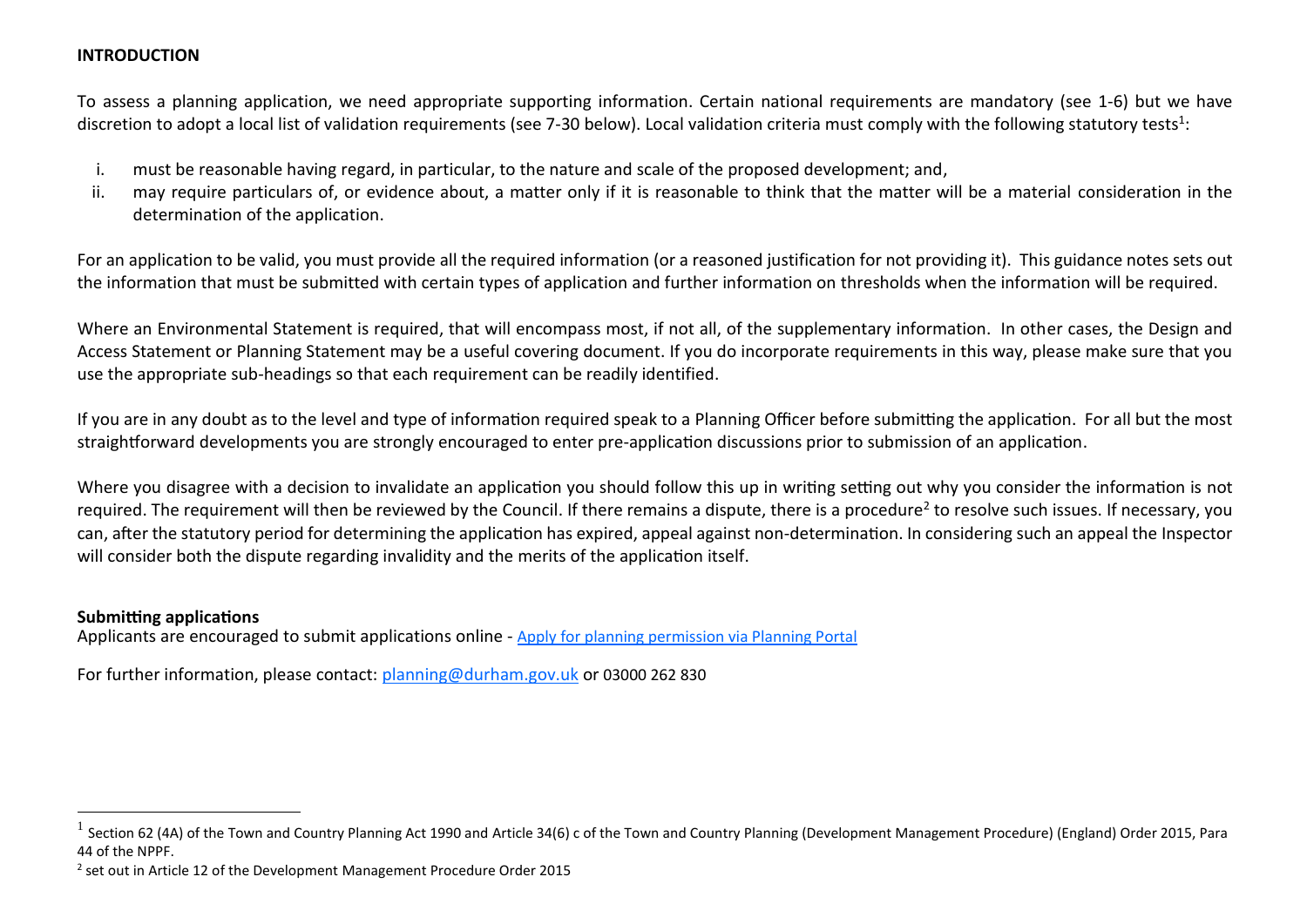|                | <b>National Requirements mandatory for all applications</b>        | Can be included in D&A Statement | Applicant checklist |
|----------------|--------------------------------------------------------------------|----------------------------------|---------------------|
| $\mathbf{1}$   | <b>Application Form</b>                                            |                                  |                     |
| $\overline{2}$ | <b>Location Plan</b>                                               |                                  |                     |
| 3              | <b>Ownership Certificates &amp; Agricultural Declaration</b>       |                                  |                     |
| 4              | The Appropriate Fee                                                |                                  |                     |
| 5              | Design and Access Statement                                        |                                  |                     |
|                | Local Requirements see specific thresholds                         |                                  |                     |
| 6              | <b>Additional Plans and Drawings</b>                               |                                  |                     |
| $\overline{7}$ | <b>Agricultural Land Classification Statement</b>                  |                                  |                     |
| 8              | Air Quality Assessment                                             |                                  |                     |
| 9              | Biodiversity and Geology Survey and Report                         |                                  |                     |
| 10             | <b>Building for Life Assessment</b>                                | $\checkmark$                     |                     |
| 11             | <b>Coal Mining Risk Assessment</b>                                 |                                  |                     |
| 12             | <b>Construction Management Plan</b>                                |                                  |                     |
| 13             | <b>Environmental Statement</b>                                     |                                  |                     |
| 14             | <b>Health Impact Assessment</b>                                    | $\checkmark$                     |                     |
| 15             | Heritage Statement                                                 | $\checkmark$                     |                     |
| 16             | Hydrogeological Risk Assessment                                    |                                  |                     |
| 17             | <b>Internal Space Standards Assessment</b>                         |                                  |                     |
| 18             | <b>Land Contamination Assessment</b>                               |                                  |                     |
| 19             | Levels                                                             |                                  |                     |
| 20             | <b>Lighting Assessment</b>                                         |                                  |                     |
| 21             | Meeting Housing Needs Statement                                    |                                  |                     |
| 22             | Minerals and/or Waste Infrastructure Assessment                    |                                  |                     |
| 23             | <b>Mineral Assessment</b>                                          | $\checkmark$                     |                     |
| 24             | Noise Assessment                                                   |                                  |                     |
| 25             | <b>Nutrient Neutrality Information</b>                             |                                  |                     |
| 26             | Open Space, Sport, Play and Leisure Assessment                     | $\checkmark$                     |                     |
| 27             | <b>Planning Statement</b>                                          | $\checkmark$                     |                     |
| 28             | Sequential Test & Impact Assessment for Town Centre Uses           |                                  |                     |
| 29             | Soil Resource Management Strategy                                  |                                  |                     |
| 30             | <b>Structural Survey</b>                                           |                                  |                     |
| 31             | Surface & Foul Water Management Assessment & Flood Risk Assessment |                                  |                     |
| 32             | <b>Sustainability Assessment</b>                                   |                                  |                     |
| 33             | <b>Telecommunications Assessment</b>                               |                                  |                     |
| 34             | <b>Transport Assessment</b>                                        |                                  |                     |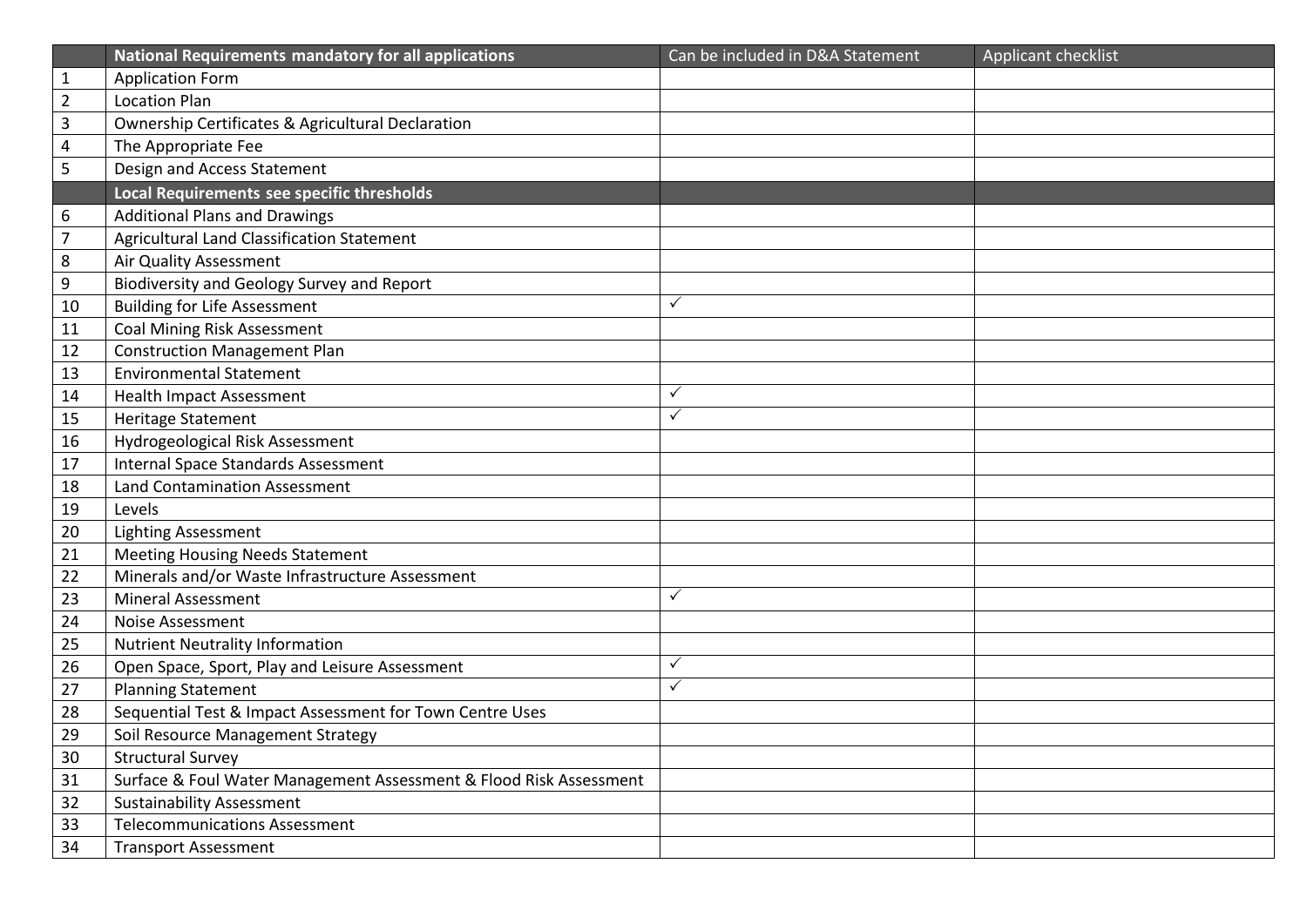| 35 | <b>Transport Statement</b>                     |  |
|----|------------------------------------------------|--|
| 36 | <b>Travel Plan</b>                             |  |
| 37 | Tree and Hedgerow Assessment                   |  |
| 38 | <b>Ventilation/Extraction Statement</b>        |  |
| 39 | <b>Viability Assessment</b>                    |  |
| 40 | Visual Impact Assessment (Townscape/Landscape) |  |

<span id="page-3-1"></span><span id="page-3-0"></span>

|                | Requirement             | <b>Types of Application</b> | Information                                                                                                                                                                                   | Legislation/Policy                                                                             |
|----------------|-------------------------|-----------------------------|-----------------------------------------------------------------------------------------------------------------------------------------------------------------------------------------------|------------------------------------------------------------------------------------------------|
|                | <b>Application Form</b> | All                         | The Standard Application Form can be accessed<br>via the Planning Portal.<br>Mineral applications should be made on a form<br>provided by the local planning authority.                       | Town and Country<br>Planning (Development<br>Management Procedure)<br><b>Order 2015</b>        |
| $\overline{2}$ | Location Plan           | All                         | Based on an up-to-date map at 1:1250/1:2500.<br>Must identify sufficient roads and/or buildings<br>on adjoining land to ensure the exact site<br>location is clear.                           | Town and Country<br><b>Planning (Development</b><br>Management Procedure)<br><b>Order 2015</b> |
|                |                         |                             | The site must be edged in red and include all land<br>necessary to carry out the development. Any<br>other land owned by the applicant, close to or<br>adjoining the site must be edged blue. |                                                                                                |
|                |                         |                             | If plans are being emailed for submission, they<br>must be in a .pdf or .tif format.                                                                                                          |                                                                                                |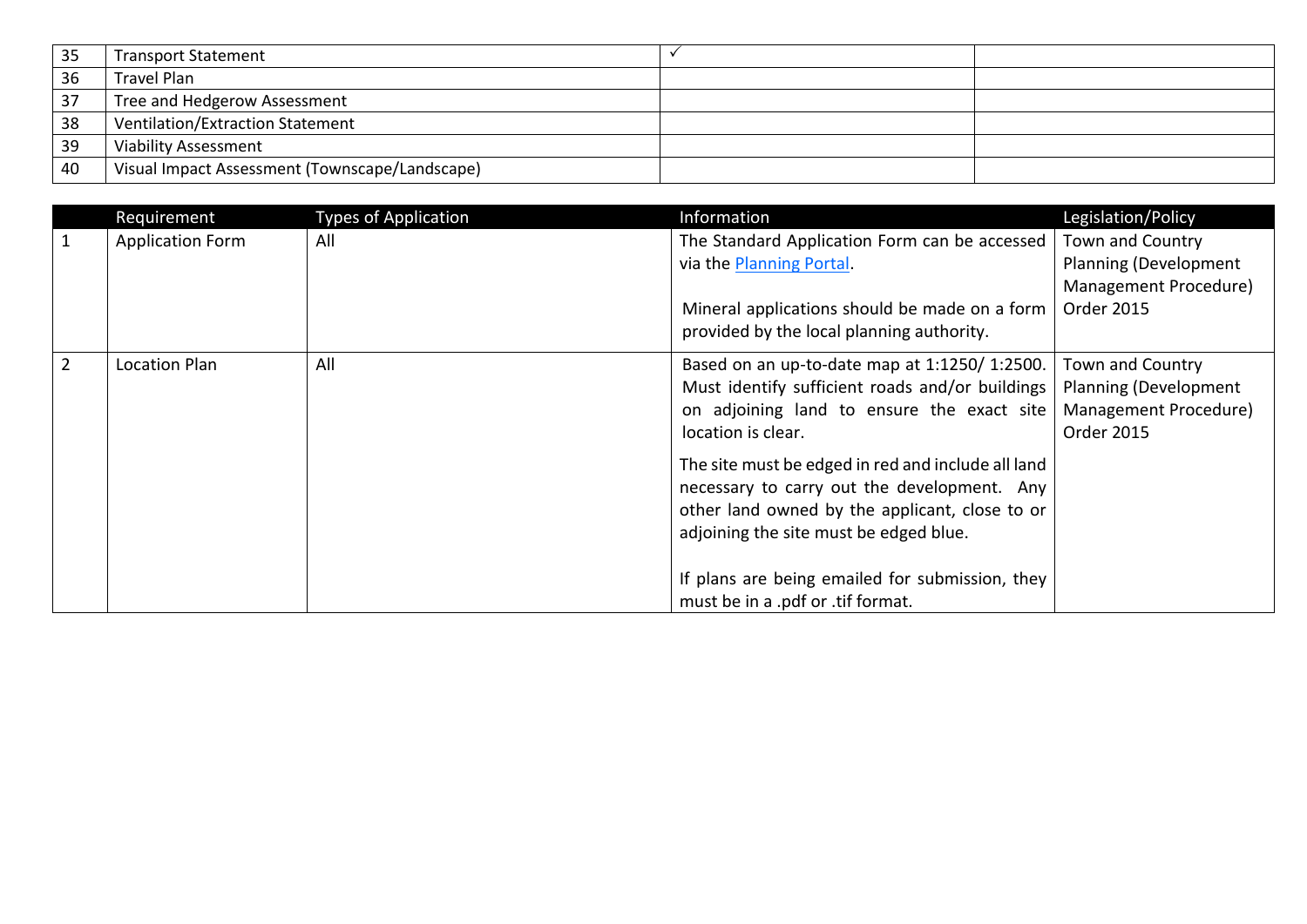<span id="page-4-1"></span><span id="page-4-0"></span>

| $\overline{3}$ | <b>Ownership Certificates</b>        | All | A certificate must be completed stating the land                                                                                                                                                                                                                                                                                                                                                | Town and Country                                                                                                                                                |
|----------------|--------------------------------------|-----|-------------------------------------------------------------------------------------------------------------------------------------------------------------------------------------------------------------------------------------------------------------------------------------------------------------------------------------------------------------------------------------------------|-----------------------------------------------------------------------------------------------------------------------------------------------------------------|
|                | & Agricultural<br><b>Declaration</b> |     | ownership of the site. For this purpose, an<br>'owner' is anyone with a freehold interest, or<br>leasehold interest the unexpired term of which is                                                                                                                                                                                                                                              | Planning (Development<br>Management Procedure)<br><b>Order 2015</b>                                                                                             |
|                |                                      |     | not less than seven years.<br>Where relevant a notice to all owners of the<br>application site must be completed and served in<br>accordance with Article 13 of the DMPO.                                                                                                                                                                                                                       |                                                                                                                                                                 |
|                |                                      |     | Agricultural Holdings Certificate is required for<br>all but the following applications: approval of<br>reserved matters, discharge or variation of<br>conditions, tree preservation orders, listed<br>building consent, lawful development certificate,<br>prior notification of proposed agricultural or<br>development, a<br>forestry<br>non-material<br>amendment or advertisement consent. |                                                                                                                                                                 |
| 4              | The Appropriate Fee                  | All | Most planning applications incur a fee. The<br>Planning Portal includes a fee calculator for<br>applicants and Officers are able to advise<br>applicants on specific cases.                                                                                                                                                                                                                     | Town and Country<br>Planning (Fees for<br>Applications, Deemed<br>Applications, Requests<br>and Site Visits) (England)<br>(as amended) Regulations<br>2012/2920 |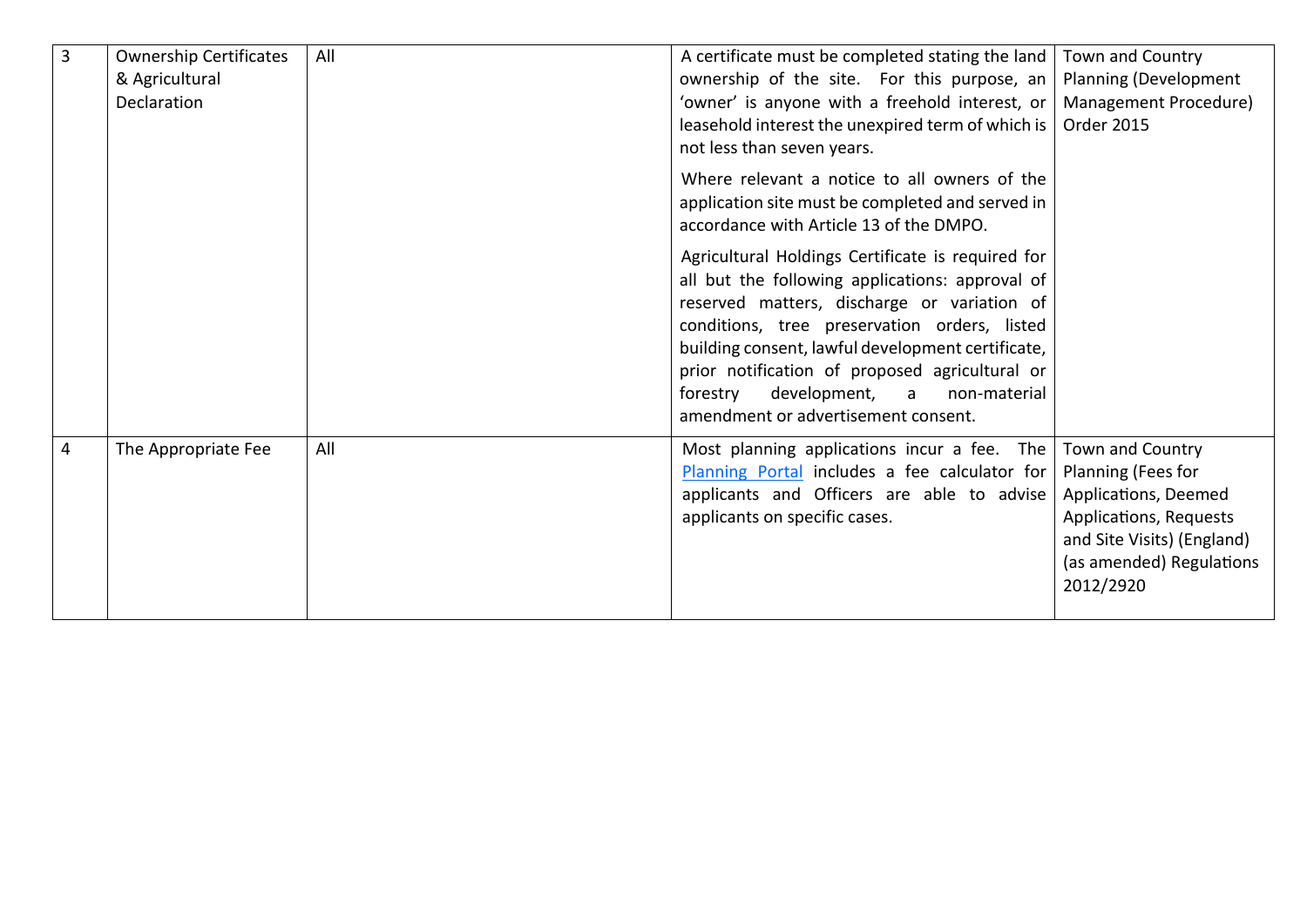<span id="page-5-2"></span><span id="page-5-1"></span><span id="page-5-0"></span>

| 5 | Design and Access<br>Statement                    | • Provision of 10 or more dwellings or site<br>area exceeds 0.5ha<br>Erection of buildings/extensions over<br>$1000$ sqm<br>Where site area is 1ha or greater<br>(excluding minerals & waste<br>development)<br>• Applications for listed building consent<br>In World Heritage Site or Conservation Area:<br>Provision of 1 or more dwellings<br>$\bullet$<br>Building/extension over 100sqm<br>$\bullet$ | Statement to explain the design principles and<br>concepts that have been applied to the following<br>aspects: amount, layout, scale, landscaping and<br>appearance.<br>The access component should explain how the<br>design ensures all users have equal and<br>convenient access.<br>The statement may take a proportionate<br>approach based on the scale/sensitivity of the<br>proposals.              | Town and Country<br>Planning (Development<br>Management Procedure)<br><b>Order 2015</b> |
|---|---------------------------------------------------|------------------------------------------------------------------------------------------------------------------------------------------------------------------------------------------------------------------------------------------------------------------------------------------------------------------------------------------------------------------------------------------------------------|-------------------------------------------------------------------------------------------------------------------------------------------------------------------------------------------------------------------------------------------------------------------------------------------------------------------------------------------------------------------------------------------------------------|-----------------------------------------------------------------------------------------|
| 6 | <b>Additional Plans and</b><br><b>Drawings</b>    | All                                                                                                                                                                                                                                                                                                                                                                                                        | Depending on nature of development the<br>following may be required:<br>• Block plan/roof plan $(1:500$ or $1:200)$<br>• Existing and proposed elevations (1:50 or<br>1:100<br>Existing and proposed floor plans (1:50 or<br>1:100<br>Existing and proposed site sections, site levels<br>and finished floor levels<br>If plans are being emailed for submission, they<br>must be in a .pdf or .tif format. | Town and Country<br>Planning (Development<br>Management Procedure)<br><b>Order 2015</b> |
| 7 | Agricultural Land<br><b>Classification Report</b> | Any development on land of 1ha or more<br>that is currently or last in use for agriculture                                                                                                                                                                                                                                                                                                                 | Statement setting out the agricultural land<br>classification and whether the proposals would<br>involve the loss of any Best and Most Versatile<br>(BMV) agricultural land (Class 1, 2 or 3a).<br>See: PPG Reference ID8                                                                                                                                                                                   | NPPF Para 170-171<br>CDP Policy 14                                                      |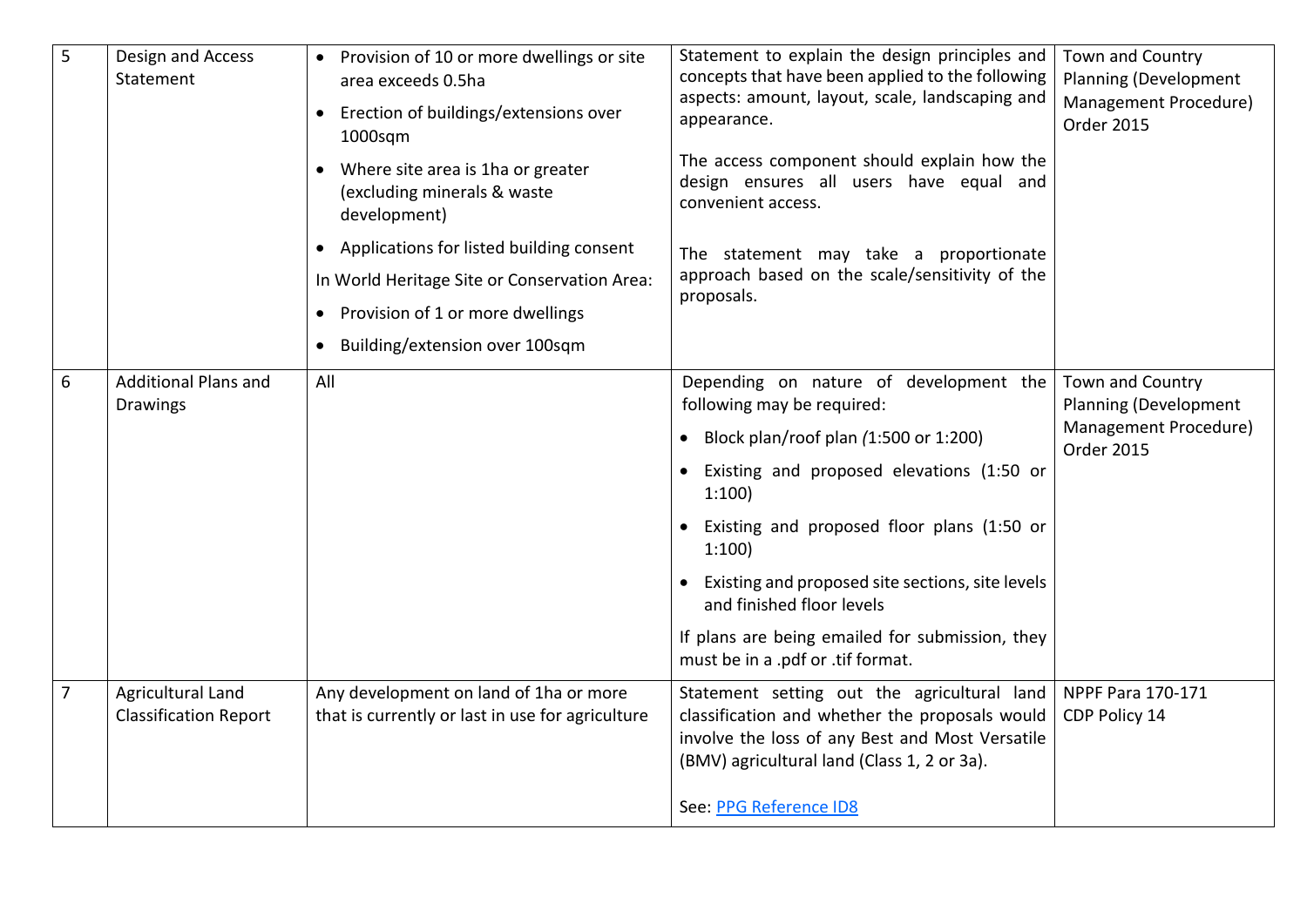<span id="page-6-0"></span>

| 8 | Air Quality Assessment | Where the proposal may potentially have<br>a significant impact on air quality either by<br>emitting air quality pollutants or by<br>introducing receptors to areas where there<br>are existing sources of air quality<br>pollutants.<br>Where the grant of permission would<br>conflict with, or render unworkable,<br>measures contained within an air quality<br>action plan.<br>If any of the following Stage 1 Screening<br>Criteria apply, then further consideration will<br>be required against the Stage 2 indicative<br>criteria below:<br><b>Stage 1 Screening Criteria:</b><br>• 10+ residential units or a site area of more<br>than 0.5ha<br>• > 1,000 m2 of floor space for all other uses<br>or a site area greater than 1ha<br>Coupled with any of the following:<br>$\bullet$ > 10 parking spaces<br>• a centralised energy facility or other<br>centralised combustion process<br>Consideration should still be given to the<br>potential impacts of neighbouring sources on<br>the site, even if an assessment of impacts of<br>the development on the surrounding area is<br>screened out<br>Stage 2: Indicative criteria for requiring an air<br>quality assessment | Applications should be supported by such<br>information as is necessary to allow a full<br>consideration of the impact of the proposal on<br>the air quality of the area, including any<br>proposals for mitigation.<br>Further advice is available in:<br>The Durham City Air Quality Action Plan 2016<br>Durham County Council: Technical Advice Note-<br>Dust<br>Institute of Air Quality Management Guidance<br>on the Assessment of Mineral Dust Impacts for<br>Planning, May 2016<br>The Durham County Council: Planning & Air<br>Quality Guidance Note. (Latest Version: August<br>$2014$ ).<br>Land Use Planning & Development Control:<br>Planning for Air Quality (January 2017) (Guidance<br>from the Institute of Local Air Quality<br>Management/Environmental Protection UK).<br>Combined Heat & Power: Air Quality Guidance<br>for Local Authorities (2012) (Environmental<br>Protection UK); and<br>Biomass & Air Quality Information for<br>Developers (2009)<br>See: PPG reference ID32 | NPPF Para's 180-181<br>Minerals M45<br>Waste W35<br>CDP Policies 22, 31 |
|---|------------------------|-------------------------------------------------------------------------------------------------------------------------------------------------------------------------------------------------------------------------------------------------------------------------------------------------------------------------------------------------------------------------------------------------------------------------------------------------------------------------------------------------------------------------------------------------------------------------------------------------------------------------------------------------------------------------------------------------------------------------------------------------------------------------------------------------------------------------------------------------------------------------------------------------------------------------------------------------------------------------------------------------------------------------------------------------------------------------------------------------------------------------------------------------------------------------------------------|-----------------------------------------------------------------------------------------------------------------------------------------------------------------------------------------------------------------------------------------------------------------------------------------------------------------------------------------------------------------------------------------------------------------------------------------------------------------------------------------------------------------------------------------------------------------------------------------------------------------------------------------------------------------------------------------------------------------------------------------------------------------------------------------------------------------------------------------------------------------------------------------------------------------------------------------------------------------------------------------------------------|-------------------------------------------------------------------------|
|---|------------------------|-------------------------------------------------------------------------------------------------------------------------------------------------------------------------------------------------------------------------------------------------------------------------------------------------------------------------------------------------------------------------------------------------------------------------------------------------------------------------------------------------------------------------------------------------------------------------------------------------------------------------------------------------------------------------------------------------------------------------------------------------------------------------------------------------------------------------------------------------------------------------------------------------------------------------------------------------------------------------------------------------------------------------------------------------------------------------------------------------------------------------------------------------------------------------------------------|-----------------------------------------------------------------------------------------------------------------------------------------------------------------------------------------------------------------------------------------------------------------------------------------------------------------------------------------------------------------------------------------------------------------------------------------------------------------------------------------------------------------------------------------------------------------------------------------------------------------------------------------------------------------------------------------------------------------------------------------------------------------------------------------------------------------------------------------------------------------------------------------------------------------------------------------------------------------------------------------------------------|-------------------------------------------------------------------------|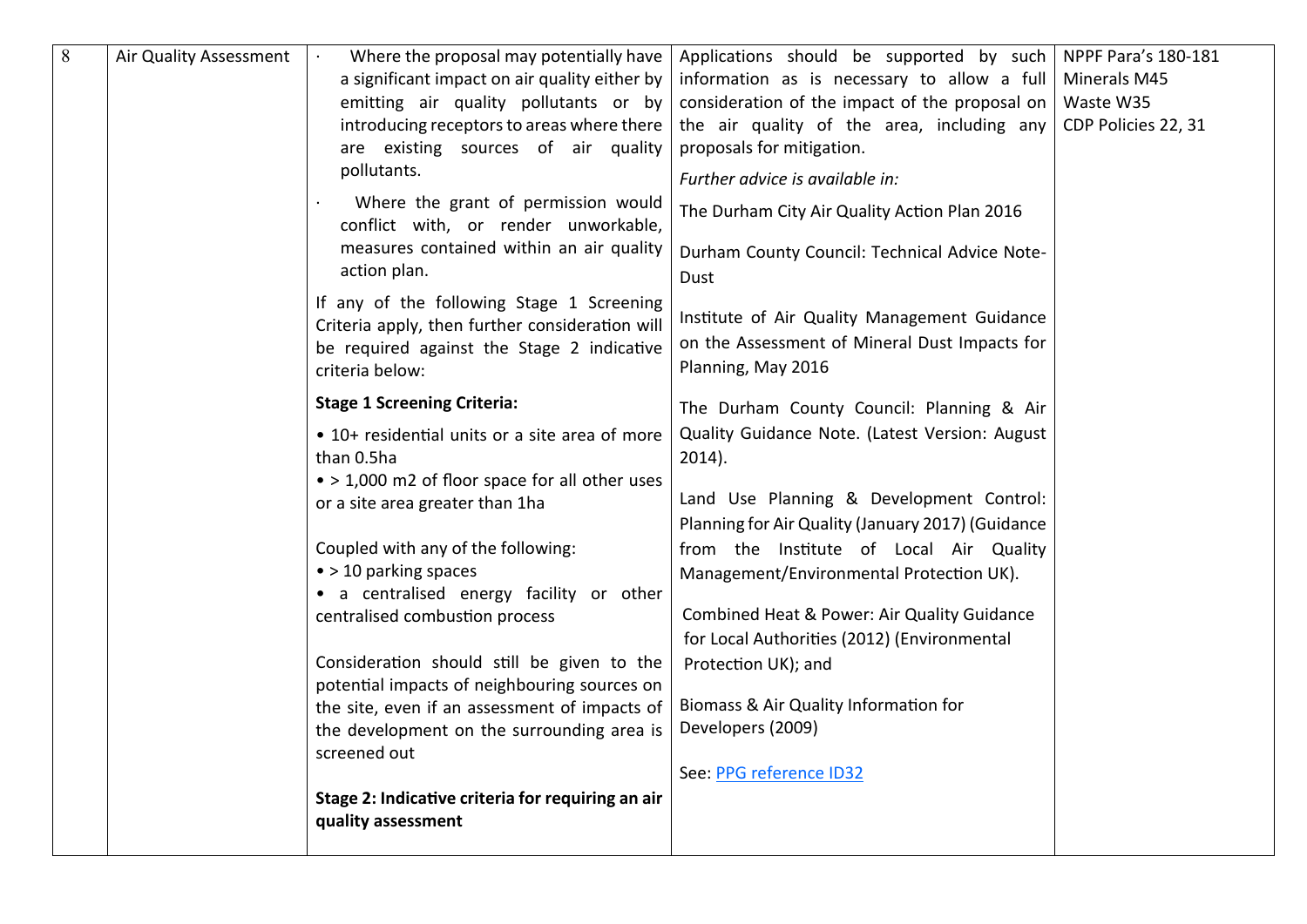|  | 1. Cause a significant change in LDV traffic<br>flows on local roads with relevant<br>receptors. A change of LDV flows of:<br>> 100 AADT within or adjacent to an AQMA<br>> 500 AADT elsewhere.                                           |  |
|--|-------------------------------------------------------------------------------------------------------------------------------------------------------------------------------------------------------------------------------------------|--|
|  | 2. Cause a significant change in HDV flows on<br>local roads with relevant receptors. A<br>change of HDV flows of:<br>>25 AADT within or adjacent to an AQMA<br>>100 AADT elsewhere.                                                      |  |
|  | 3. Realign roads, i.e. changing the proximity<br>of receptors to traffic lanes. Where the<br>change is 5m or more and the road is<br>within an AQMA.                                                                                      |  |
|  | 4. Introduce a new junction or remove an<br>existing junction near to relevant<br>receptors. Applies to junctions that cause<br>traffic to significantly change vehicle<br>accelerate/decelerate, e.g. traffic lights, or<br>roundabouts. |  |
|  | 5. Introduce or change a bus station. Where<br>bus flows will change by:<br>> 25 AADT within or adjacent to an AQMA<br>>100 AADT elsewhere.                                                                                               |  |
|  | 6. Have an underground car park with<br>extraction system which is within 20 m of a<br>relevant receptor. Coupled with the car<br>park having more than 100 movements per<br>day (total in and out).                                      |  |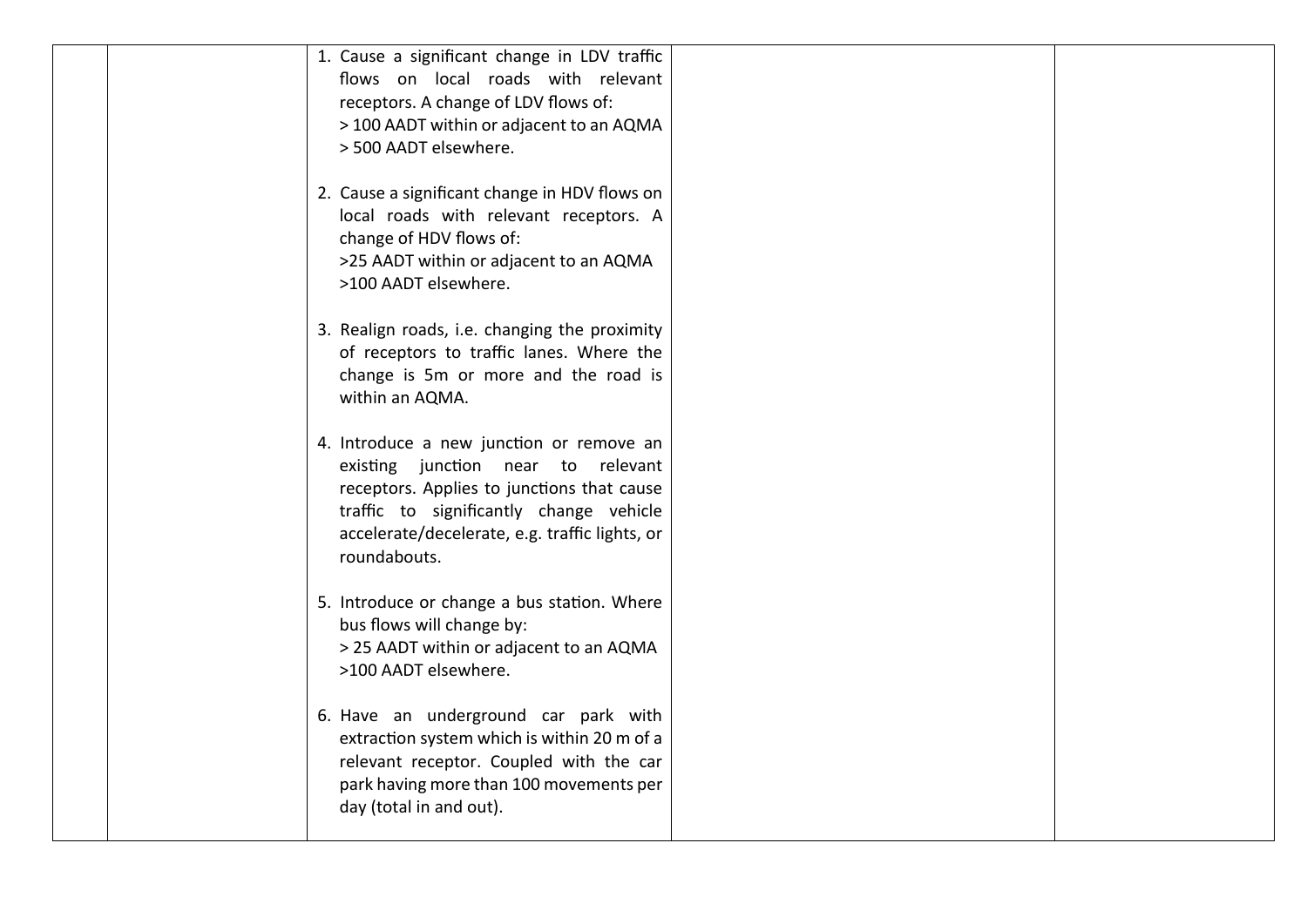| 7. Have one or more substantial combustion<br>processes, where there is a risk of impacts<br>at relevant receptors.                                                                                                                                                                                                                                                                                                                                                   |  |
|-----------------------------------------------------------------------------------------------------------------------------------------------------------------------------------------------------------------------------------------------------------------------------------------------------------------------------------------------------------------------------------------------------------------------------------------------------------------------|--|
| NB. this includes combustion plant associated<br>with standby emergency generators (typically<br>associated with centralised energy centres)<br>and shipping. Typically, any combustion plant<br>where the single or combined NOx emission<br>rate is less than 5 mg/sec <sup>a</sup> is unlikely to give<br>rise to impacts, provided that the emissions<br>are released from a vent or stack in a location<br>and at a height that provides adequate<br>dispersion. |  |
| 8. Minerals<br>Extraction<br>Waste<br>and<br>Management schemes<br>9. Biomass schemes                                                                                                                                                                                                                                                                                                                                                                                 |  |
| 10. Developments with significant dust<br>demolition<br>potential<br>during<br>or<br>construction, where there are residents<br>within 200m                                                                                                                                                                                                                                                                                                                           |  |
| *LDV = $cars/ small$ vans <3.5t gross vehicle<br>weight).<br>*HDV = goods vehicles/buses >3.5t gross<br>vehicle weight<br>*AADT= Annual Average Daily Traffic                                                                                                                                                                                                                                                                                                         |  |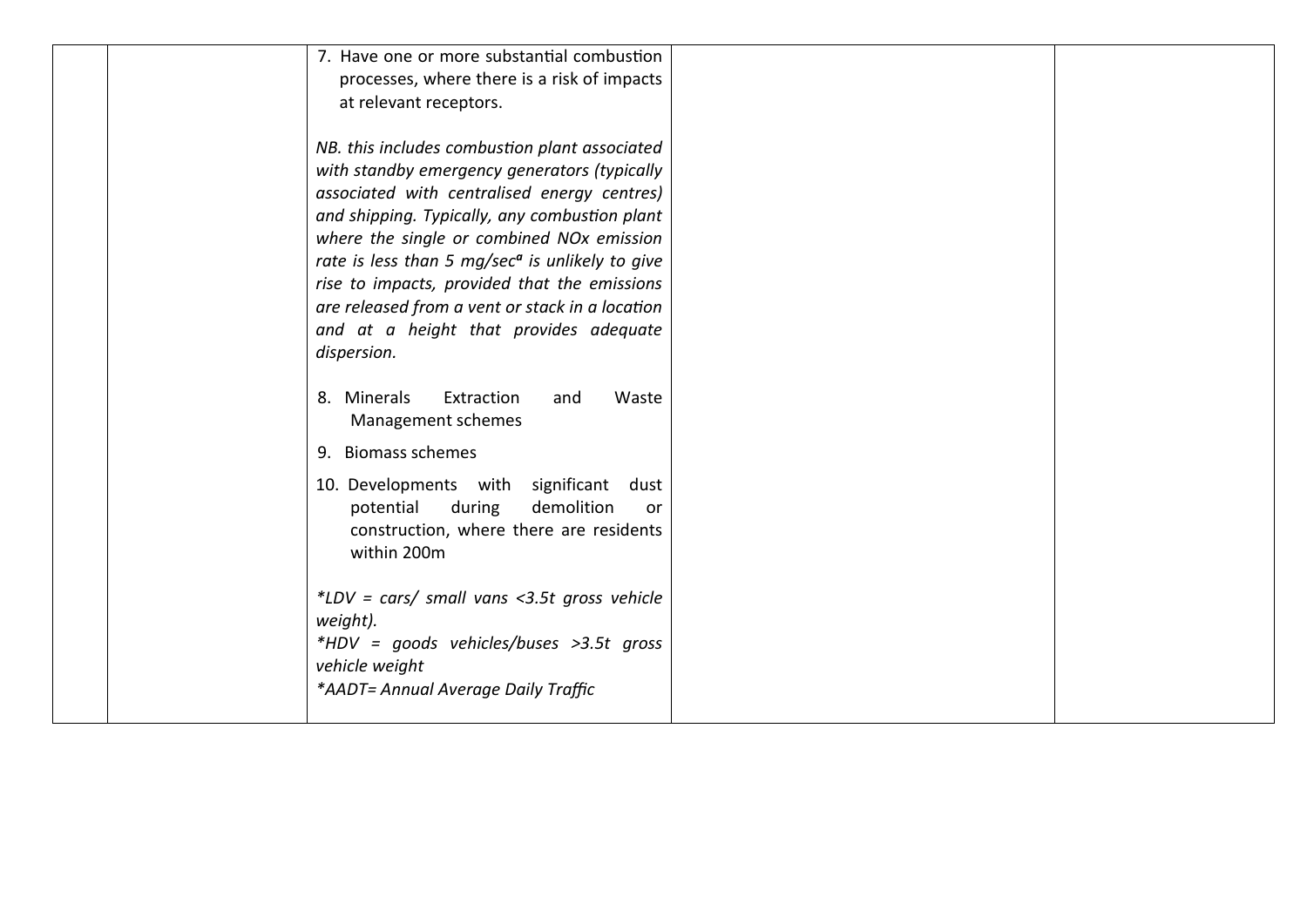<span id="page-9-0"></span>

| 9 | Biodiversity and             | A-Protected Species Survey and Report                                                                                                                                                                                                                                                                                                                                                                                                                                                                                                                                                                                                                                                                                                                                                                                                                                                                                                                                                                                                                                                                                                                                                                                                                                                                               | A-Protected Species Survey and Report                                                                                                                                                                                                                                                                                                                                                                                                                                                                                                                                                                                                                                                                                                                                                                                                                                    | NPPF paras 174-177                         |
|---|------------------------------|---------------------------------------------------------------------------------------------------------------------------------------------------------------------------------------------------------------------------------------------------------------------------------------------------------------------------------------------------------------------------------------------------------------------------------------------------------------------------------------------------------------------------------------------------------------------------------------------------------------------------------------------------------------------------------------------------------------------------------------------------------------------------------------------------------------------------------------------------------------------------------------------------------------------------------------------------------------------------------------------------------------------------------------------------------------------------------------------------------------------------------------------------------------------------------------------------------------------------------------------------------------------------------------------------------------------|--------------------------------------------------------------------------------------------------------------------------------------------------------------------------------------------------------------------------------------------------------------------------------------------------------------------------------------------------------------------------------------------------------------------------------------------------------------------------------------------------------------------------------------------------------------------------------------------------------------------------------------------------------------------------------------------------------------------------------------------------------------------------------------------------------------------------------------------------------------------------|--------------------------------------------|
|   | Geology Survey and<br>Report | All applications which include conversion,<br>demolition, removal, or modification of<br>existing buildings or removal or pruning of<br>trees as follows:<br>Where protected species are known to be<br>present (confirmed by a data search or local<br>knowledge)<br>Barn Owl Survey - Agricultural buildings<br>including barns and outbuildings except for<br>single skin livestock barns.<br>Bat Survey (Structures) - A risk assessment<br>will be required for all buildings and structures<br>which have features which may support roosts<br>(e.g. hanging tiles, cracks and crevices within<br>roof coverings or stonework), lie within 200m<br>of woodland or water or have clear<br>connectivity to bat foraging habitats.<br>Structures traditionally know to support<br>roosting bats will require bat risk assessments<br>(e.g. bridges, aqueducts and viaduct tunnels,<br>mines, kilns, ice houses, adits, military<br>fortifications, air raid shelters, cellars and<br>similar underground ducts and structures).<br>Bat Survey (Trees). A risk assessment will be<br>required for all trees that exhibit potential to<br>support roosting bats. Surveys will be required<br>for any proposals that involve floodlighting<br>within 50 metres of woodland, water, or<br>hedgerows / lines of trees | The survey should be undertaken and prepared<br>with<br>suitable<br>competent<br>persons<br>by<br>qualifications and experience and must be<br>carried out at an appropriate time and month of<br>year, in suitable weather conditions and using<br>nationally recognised survey guidelines<br>methods where available.<br>Further information on appropriate survey<br>methods can be found in Guidance on Survey<br>Methodology published by the Institute of<br>Ecology and Environmental Management (IEEM).<br>Guidance can be found within the 'Bat Surveys -<br>Good Practise Guidelines' - Bat Conservation<br>Trust.<br>The bat and great crested newt risk assessments<br>may recommend activity surveys or eDNA<br>surveys to determine presence / absence of bats<br>or great crested newts and any such surveys shall<br>be provided within any application. | CDP Policies 10, 16, 34,<br>35, 40, 41, 43 |
|   |                              |                                                                                                                                                                                                                                                                                                                                                                                                                                                                                                                                                                                                                                                                                                                                                                                                                                                                                                                                                                                                                                                                                                                                                                                                                                                                                                                     |                                                                                                                                                                                                                                                                                                                                                                                                                                                                                                                                                                                                                                                                                                                                                                                                                                                                          |                                            |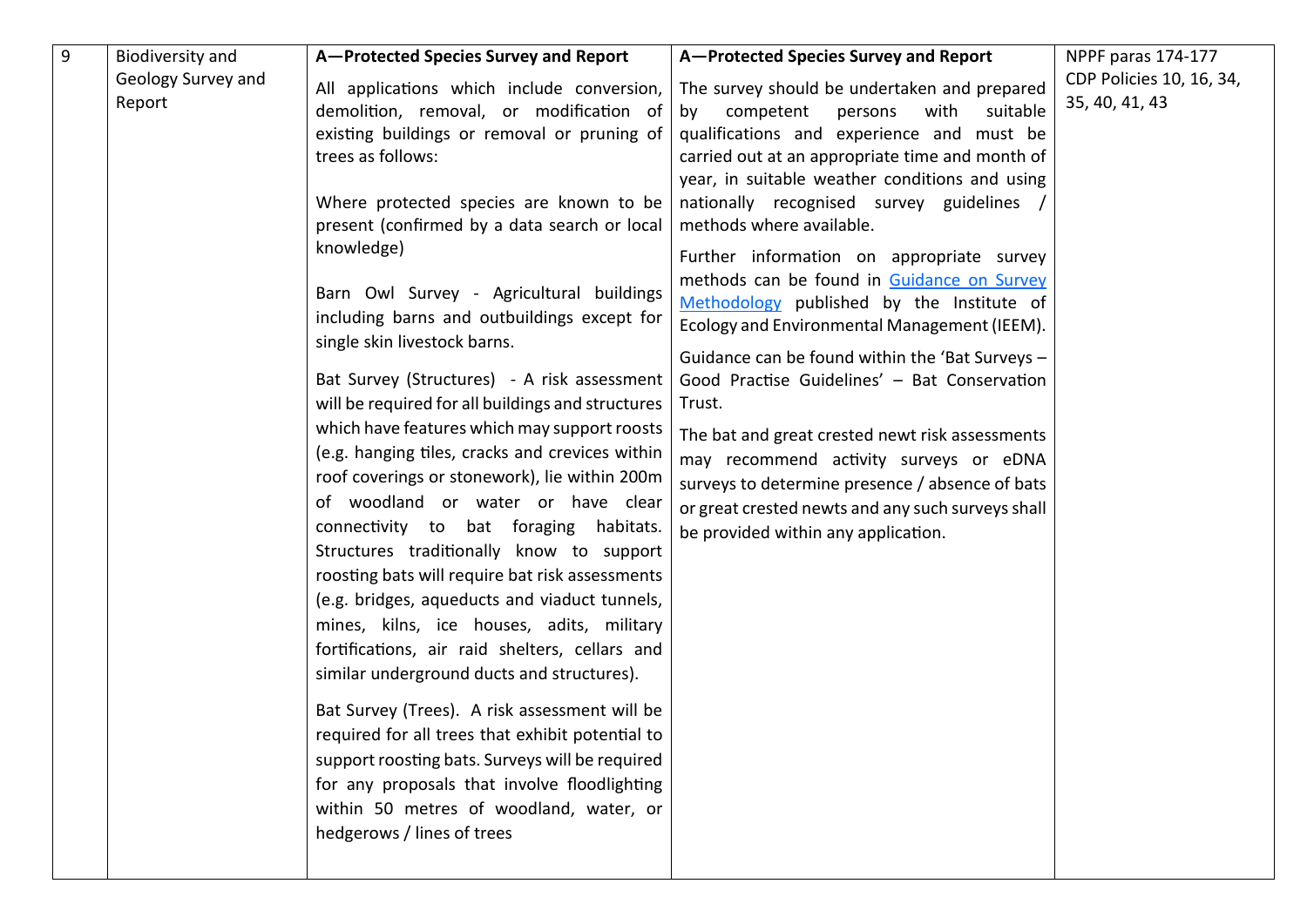|  | In the case of householder applications, a bat<br>survey will not be required to validate the<br>application if:<br>a) the proposal is for extensions or<br>modifications at ground floor level only; and<br>b) there will not be any disturbance to the roof<br>structure of the dwelling and/or any domestic<br>outbuildings (e.g. garages)<br>Great Crested Newt Surveys.<br>A risk<br>assessment will be required<br>for<br>all<br>applications within 250m of ponds and other<br>standing water habitats. |                                                                                                                                                                                                                                                                                                                                                                                                                                                                                                                                                                                                                                                                                                                                    |  |
|--|----------------------------------------------------------------------------------------------------------------------------------------------------------------------------------------------------------------------------------------------------------------------------------------------------------------------------------------------------------------------------------------------------------------------------------------------------------------------------------------------------------------|------------------------------------------------------------------------------------------------------------------------------------------------------------------------------------------------------------------------------------------------------------------------------------------------------------------------------------------------------------------------------------------------------------------------------------------------------------------------------------------------------------------------------------------------------------------------------------------------------------------------------------------------------------------------------------------------------------------------------------|--|
|  | B - Preliminary Ecological Assessment (PEA)<br>& any further Specialist Ecological Surveys<br>A PEA will be required for all minor and major<br>applications (excluding householder)<br>A survey assessment and mitigation report<br>may be waived if following consultation at the<br>pre-application stage, it is confirmed in writing<br>by the Council that a survey/report is not<br>required                                                                                                             | B - Preliminary Ecological Assessment (PEA) &<br>any further Specialist Ecological Surveys<br>PEAs establish baseline conditions and evaluate<br>the importance of any ecological features<br>present (or those that could be present) within<br>the specified site and the locality.<br>A PEA comprises two distinct parts, one desk<br>based, and one field based. These are:<br>A desk study to search for records of any<br>protected species or designated habitats within<br>the area<br>A walkover of the site to evaluate and map the<br>habitats present and to assess any suitability<br>for protected species such as great crested newts<br>or bats or notable<br>species (e.g. UK Priority<br>Species or BAP species) |  |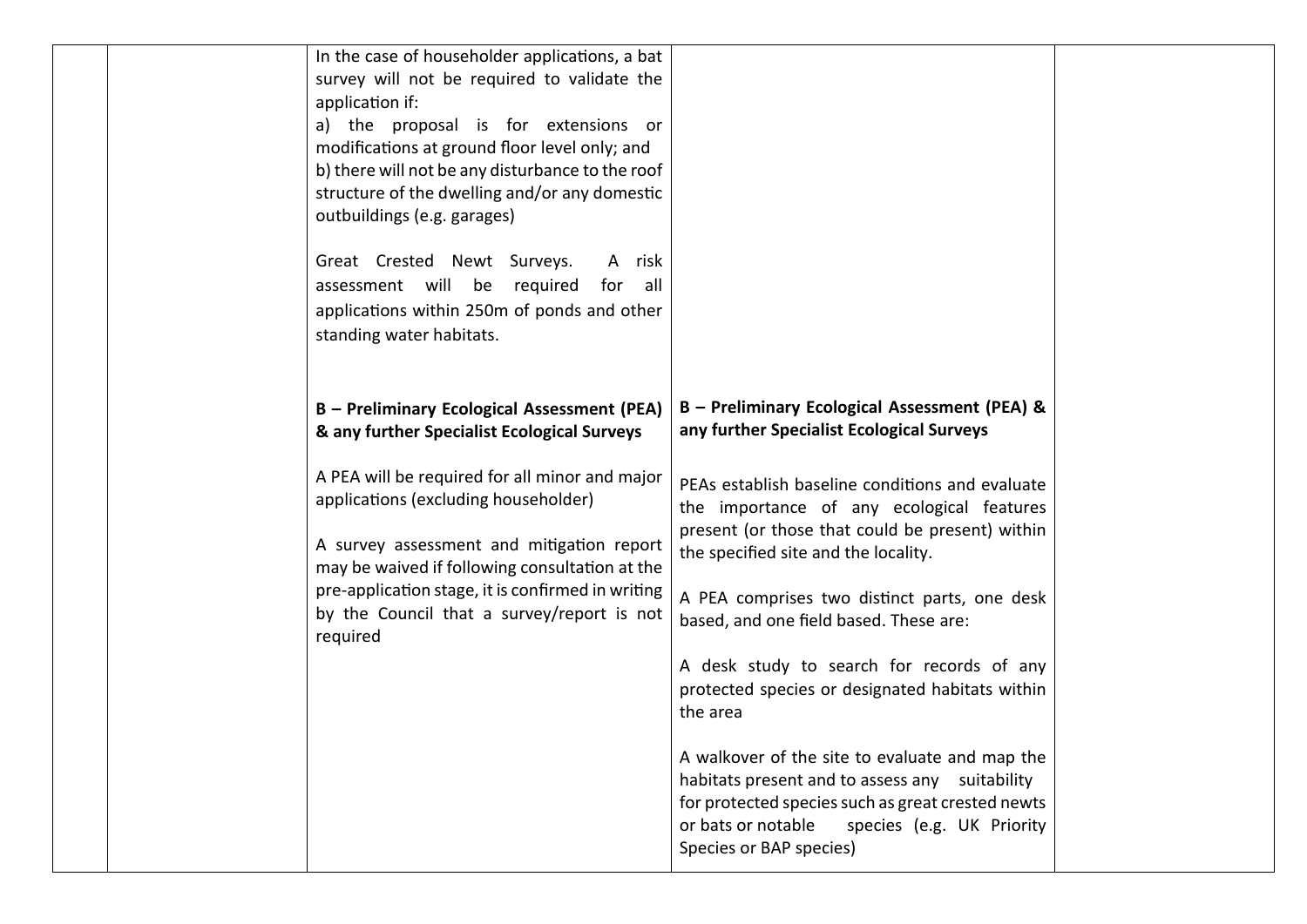|                                                                                                                                                                                                                            | A PEA will help indicate the likely significance of<br>ecological<br>impacts from a<br>proposed<br>development or activity and inform the<br>requirement for any further specialist ecological<br>surveys which are required to adequately assess<br>the ecological impacts.<br>A Preliminary Ecological Appraisal (PEA) of the<br>application site should be completed in a format<br>consistent with the 'Guidelines for Preliminary<br>Ecological Appraisal' published by the Chartered<br>Institute of Ecology and Environmental |  |
|----------------------------------------------------------------------------------------------------------------------------------------------------------------------------------------------------------------------------|--------------------------------------------------------------------------------------------------------------------------------------------------------------------------------------------------------------------------------------------------------------------------------------------------------------------------------------------------------------------------------------------------------------------------------------------------------------------------------------------------------------------------------------|--|
|                                                                                                                                                                                                                            | Management (CIEEM).<br>The PEA should be prepared by a competent and<br>qualified Ecologist. The PEA must include a<br>description of any recent works, such as<br>vegetation clearance, that have been<br>undertaken at the application site prior to the<br>ecological appraisal that may affect its findings.<br>Any further specialist surveys required to<br>adequately assess the ecological impacts of<br>development must be completed and provided<br>alongside the PEA.                                                    |  |
| C - Biodiversity Net Gain and Biodiversity<br><b>Management and Monitoring Plan</b>                                                                                                                                        | C - Biodiversity Net Gain and Biodiversity<br><b>Management and Monitoring Plan</b>                                                                                                                                                                                                                                                                                                                                                                                                                                                  |  |
| (excluding householder applications) will be<br>required to meet biodiversity net gains. A<br>completed DEFRA Metric will be required<br>alongside any supporting information for all<br>strategic and major applications. | All Strategic and major and minor applications   The use of a Biodiversity Impact Assessment<br>Calculator (DEFRA Metric) is required to inform<br>the determination of biodiversity net gains. Note<br>that important species / species assemblages are<br>not accounted for within the DEFRA metric and                                                                                                                                                                                                                            |  |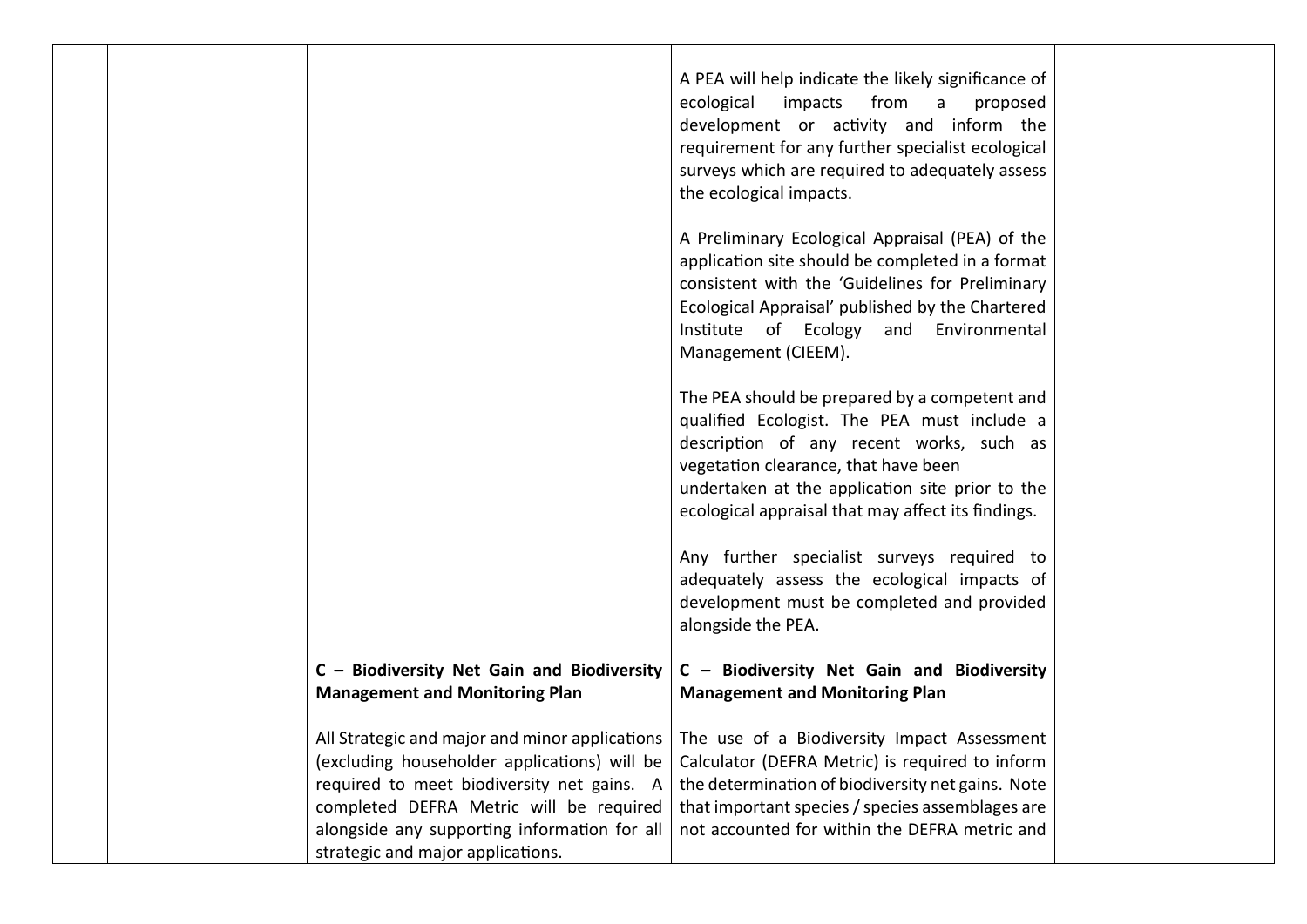| The need for a DEFRA metric with minor<br>applications will be dealt with on a case by<br>case basis at pre-application stage.                                                                                                                                                       | additional compensation might be required for<br>any identified important ecological receptors.<br>If biodiversity net gains cannot be delivered on                                                                                                                                                                                                                                                                                                                                |  |
|--------------------------------------------------------------------------------------------------------------------------------------------------------------------------------------------------------------------------------------------------------------------------------------|------------------------------------------------------------------------------------------------------------------------------------------------------------------------------------------------------------------------------------------------------------------------------------------------------------------------------------------------------------------------------------------------------------------------------------------------------------------------------------|--|
| A Biodiversity Management and Monitoring<br>Plan will be required for all strategic and major<br>applications<br>except<br>where<br>following<br>consultation at the pre-application stage, it is<br>confirmed in writing by<br>the Council that a survey/report is not<br>required. | site then off-site compensation at a location<br>specified by the applicant will be required, all<br>habitats (either on-site or off site) delivering for<br>net gain will be subject to a 30 year Biodiversity<br>management and Monitoring Plan. A financial<br>contribution to the LPA to deliver biodiversity<br>enhancements may be appropriate, especially<br>for minor applications.                                                                                        |  |
| Minor applications will require a Biodiversity<br>Management and Monitoring Plan if the use<br>of the DEFRA metric has been agreed.                                                                                                                                                  | A Biodiversity Management and Monitoring Plan<br>will follow the PEA and DEFRA Metric, this<br>document provides for each biodiversity feature<br>that will be adversely affected a mitigation plan<br>detailing:                                                                                                                                                                                                                                                                  |  |
|                                                                                                                                                                                                                                                                                      | a. How adverse impacts will be avoided, reduced<br>and/or mitigated.<br>b. How any residual impacts that cannot be<br>avoided and/or mitigated will be compensated<br>for off-site.<br>c. Where appropriate, how mitigation or<br>compensation measures will be managed,<br>resourced, and monitored post-permission.<br>d. Explanation of how the development delivers<br>net gains for biodiversity through either on-site<br>or off-site biodiversity delivery or a combination |  |
|                                                                                                                                                                                                                                                                                      | of both.<br>The Biodiversity Management and Monitoring<br>Plan can be incorporated into the PEA.                                                                                                                                                                                                                                                                                                                                                                                   |  |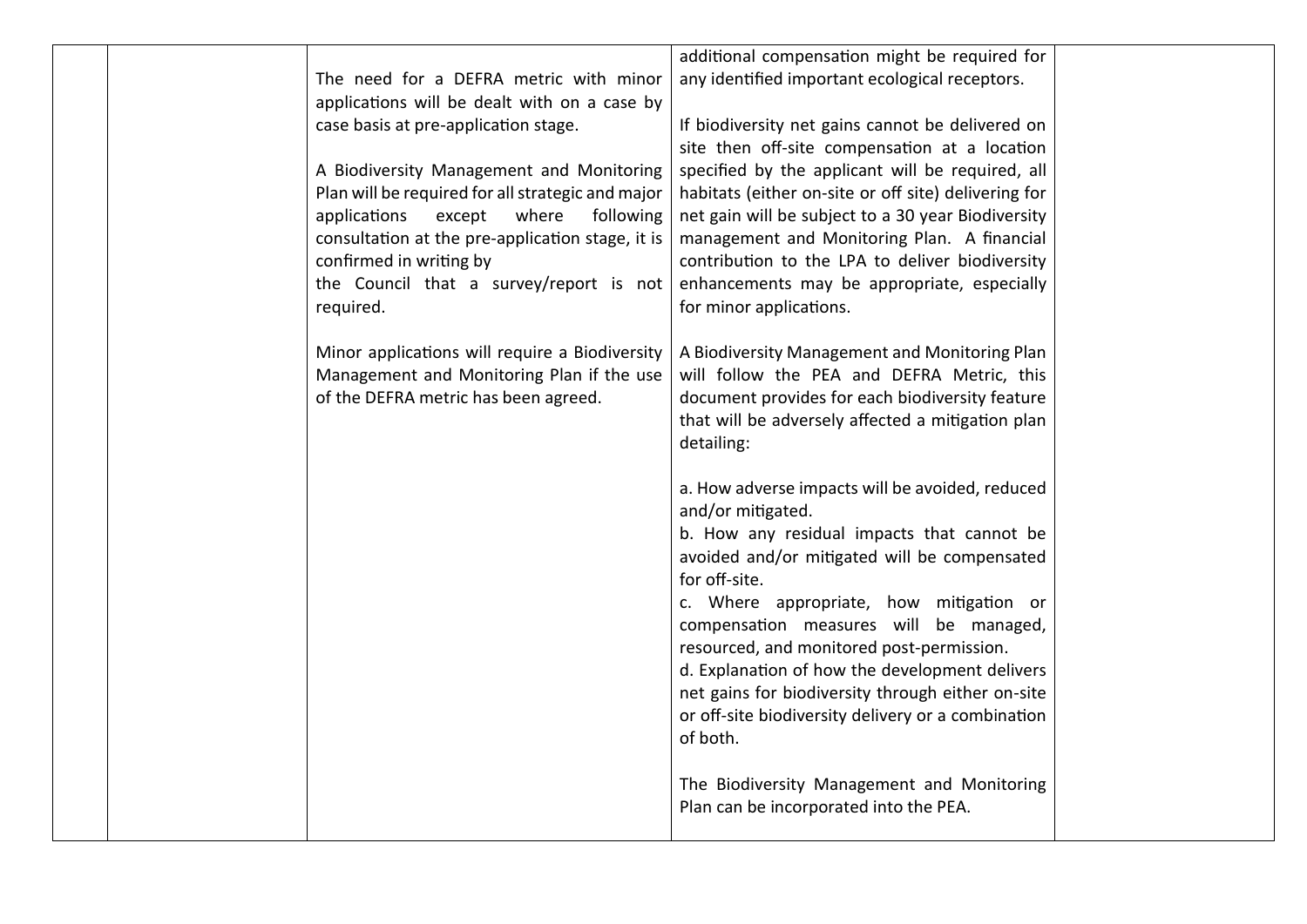| D - Special Areas of Conservation (SAC) &<br>Special Protection Areas (SPA) Habitats<br><b>Regulations Assessment</b>                                                                                               | D - Special Areas of Conservation (SAC) &<br>Special Protection Areas (SPA)<br>Habitats<br><b>Regulations Assessment</b>                                                                                                                                                                                                                                |  |
|---------------------------------------------------------------------------------------------------------------------------------------------------------------------------------------------------------------------|---------------------------------------------------------------------------------------------------------------------------------------------------------------------------------------------------------------------------------------------------------------------------------------------------------------------------------------------------------|--|
| All Development which has the potential to<br>increase recreational pressure (e.g. residential<br>development, visitor<br>accommodation/attractions) falling within<br>6km of the coastal European Protected Sites, | There are nine European Protected Sites (and<br>one pSPA) in County Durham which are<br>predominantly located in the western uplands<br>and along the coastline.                                                                                                                                                                                        |  |
| and within 3km of upland European Protected<br>Sites, all development within 0.4km of the<br>coastal European Protected Sites                                                                                       | The Council has a duty to ensure that all the<br>activities it controls, including land use planning<br>does not harm any of the sites or the natural<br>processes that support them. To determine<br>whether planning proposals are likely to harm a<br>European Protected Site(s) or not, an assessment<br>of their effects is required.              |  |
|                                                                                                                                                                                                                     | This is known as Habitats Regulations<br>Assessment (HRA). Whilst it is the responsibility<br>of the Council, as the competent authority, to<br>undertake the HRA, those proposing or<br>submitting planning applications will need to<br>provide the Council with sufficient information<br>and evidence to enable the assessment to be<br>undertaken. |  |
|                                                                                                                                                                                                                     | Applicants are advised to agree the extent of the<br>level of information that will be required to<br>support this process during preapplication<br>discussions with the LPA.<br>See: PPG Reference ID8                                                                                                                                                 |  |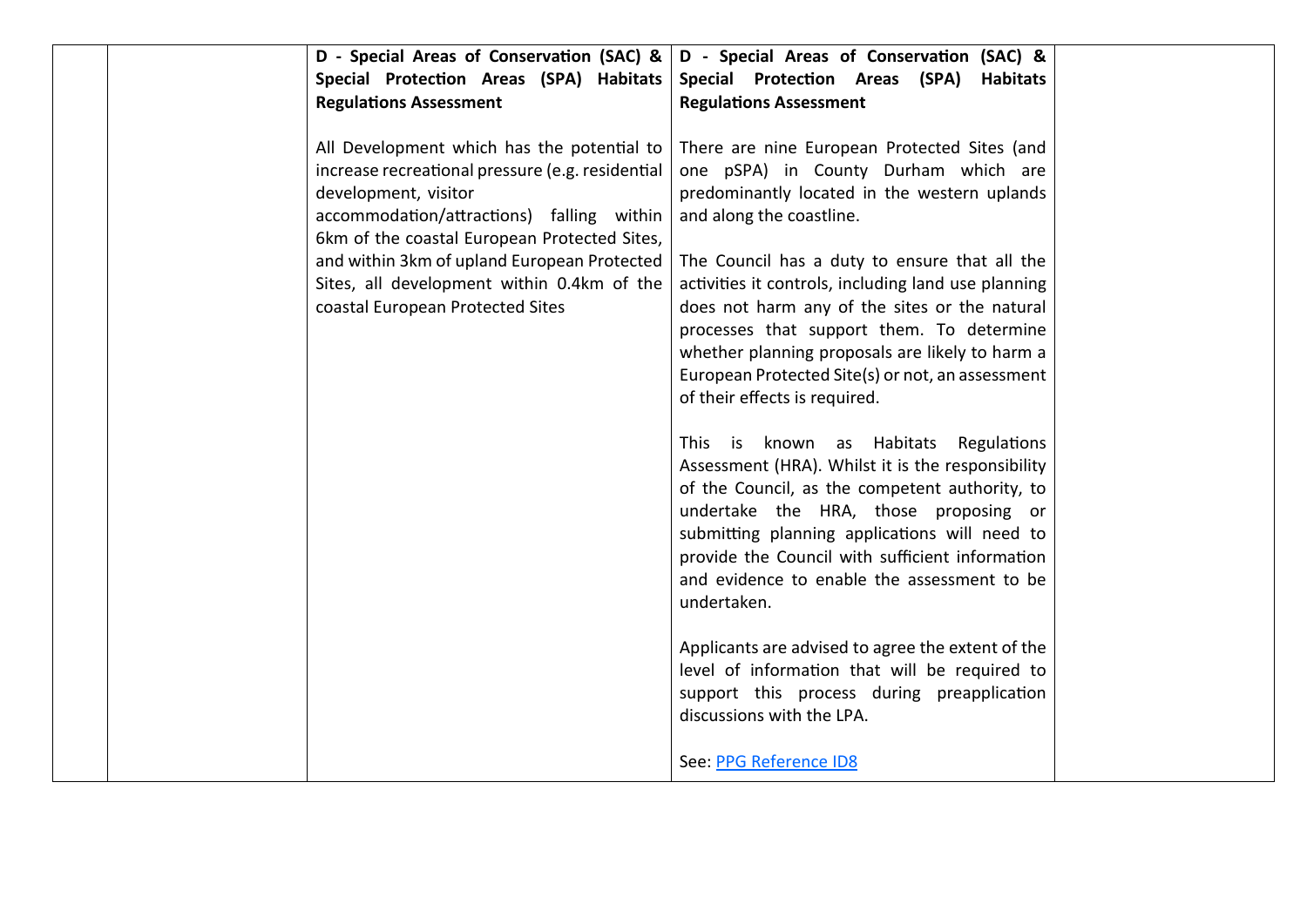<span id="page-14-1"></span><span id="page-14-0"></span>

| 10 | <b>Building for Life</b> | All residential developments of 50+ units or | An assessment of the proposal against Building    | NPPF para 124-131      |
|----|--------------------------|----------------------------------------------|---------------------------------------------------|------------------------|
|    | Assessment               | 1.5ha+ if outline.                           | for Life 12 questions, aimed to guide discussions | CDP Policy 29          |
|    |                          |                                              | towards good urban design.                        |                        |
|    |                          |                                              |                                                   |                        |
|    |                          |                                              | See: PPG Reference ID26                           |                        |
|    |                          |                                              | <b>Building for Life SPD</b>                      |                        |
| 11 | <b>Coal Mining Risk</b>  | Development within Coal Mining High Risk     | An assessment of existing recorded risks to       | NPPF para 170 and 178- |
|    | Assessment               | Areas.                                       | ground stability and how proposals will mitigate  | 179.                   |
|    |                          | developments include Reserved<br>Exempt      | such risks in the interests of public safety.     | CDP Policy 32 and      |
|    |                          | Matters, householder development, changes    | See Appendix C - C1 'Coal Mining Risk             | Proposals Map: (Map A  |
|    |                          | use, variation of condition, prior<br>0f     | Assessments' of the County Durham Plan.           | Coal Mining Legacy and |
|    |                          | notifications, advertisement consents etc.   | Further information can be obtained online.       | interactive Proposals  |
|    |                          |                                              | See also: PPG Reference ID45                      | Map).                  |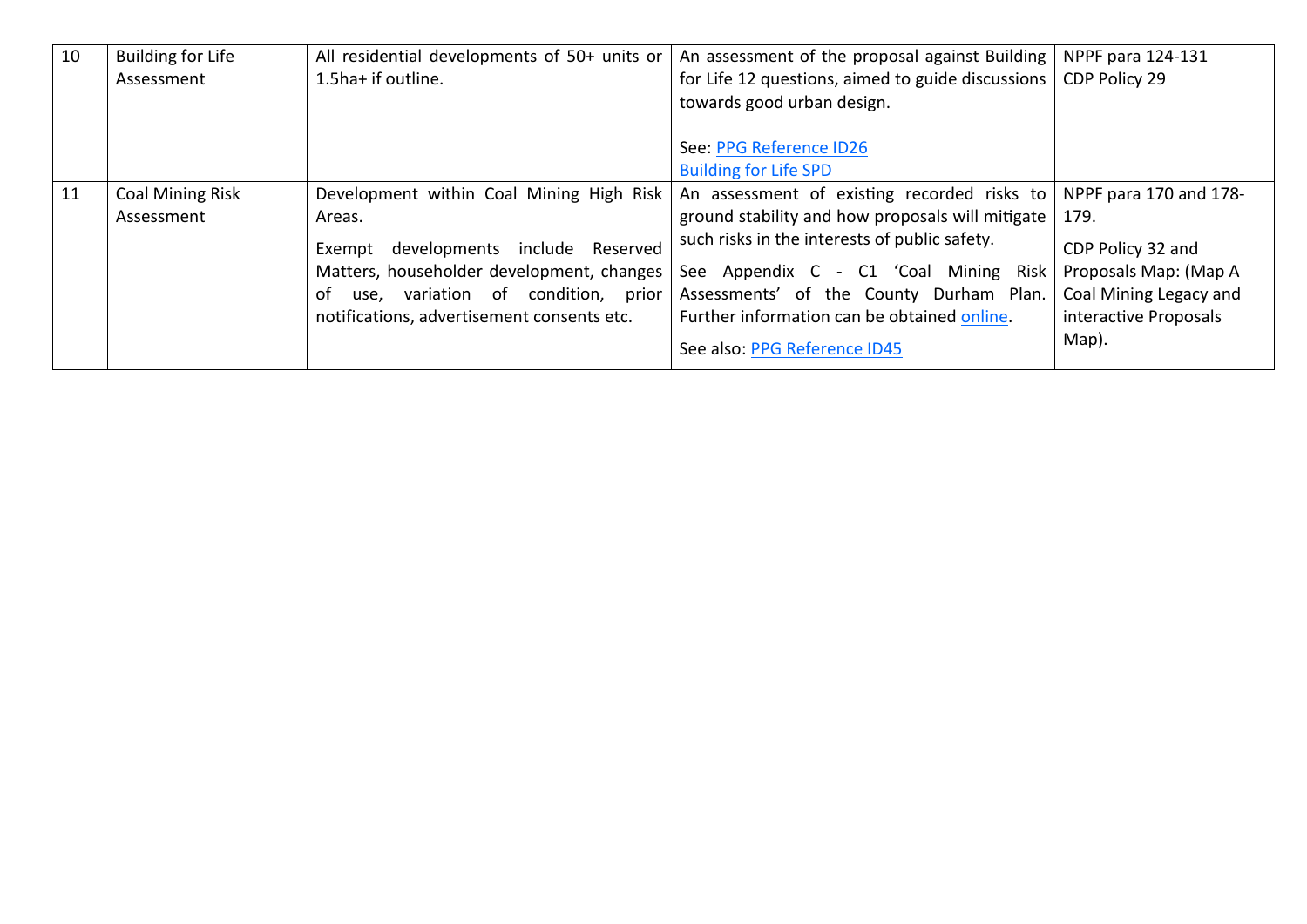<span id="page-15-0"></span>

| 12 | Construction    | All detailed major proposals with existing | Details of the following should be provided for     | NPPF Para 180     |
|----|-----------------|--------------------------------------------|-----------------------------------------------------|-------------------|
|    | Management Plan | sensitive receptors (for example, housing, | construction phases of the development:             | CDP Policy 31, 35 |
|    |                 | care homes, or student accommodation)      |                                                     |                   |
|    |                 | within 100m of site boundary.              | 1. The hours during which construction &            |                   |
|    |                 |                                            | demolition activities would take place;             |                   |
|    |                 |                                            | 2. Measures to control emission of dust & dirt;     |                   |
|    |                 |                                            | 3. Measures to control the emission of noise &      |                   |
|    |                 |                                            | vibration;                                          |                   |
|    |                 |                                            | 4. Where construction involves penetrative          |                   |
|    |                 |                                            | piling, details of methods for piling of            |                   |
|    |                 |                                            | foundations including measures to suppress          |                   |
|    |                 |                                            | any associated noise and vibration;                 |                   |
|    |                 |                                            | 5. Measures to prevent mud & other material         |                   |
|    |                 |                                            | migrating onto the highway;                         |                   |
|    |                 |                                            | 6. Designation, layout & design of construction     |                   |
|    |                 |                                            | access & egress points;                             |                   |
|    |                 |                                            | 7. Details for the provision of directional signage |                   |
|    |                 |                                            | (on $&$ off site);                                  |                   |
|    |                 |                                            | 8. Details of contractors' compounds, materials     |                   |
|    |                 |                                            | storage and other storage arrangements,             |                   |
|    |                 |                                            | including cranes and plant, equipment and           |                   |
|    |                 |                                            | related temporary infrastructure;                   |                   |
|    |                 |                                            | 9. Details for the loading and unloading of plant,  |                   |
|    |                 |                                            | machinery and materials                             |                   |
|    |                 |                                            | 10. Details of provision for all site operatives,   |                   |
|    |                 |                                            | parking and turning within the site;                |                   |
|    |                 |                                            | 11. Routing agreements for construction traffic     |                   |
|    |                 |                                            | 12. Details of security hoarding including          |                   |
|    |                 |                                            | decorative displays and facilities for public       |                   |
|    |                 |                                            | viewing, where appropriate;                         |                   |
|    |                 |                                            | 13. Waste audit and scheme for waste                |                   |
|    |                 |                                            | minimisation and recycling/disposing of             |                   |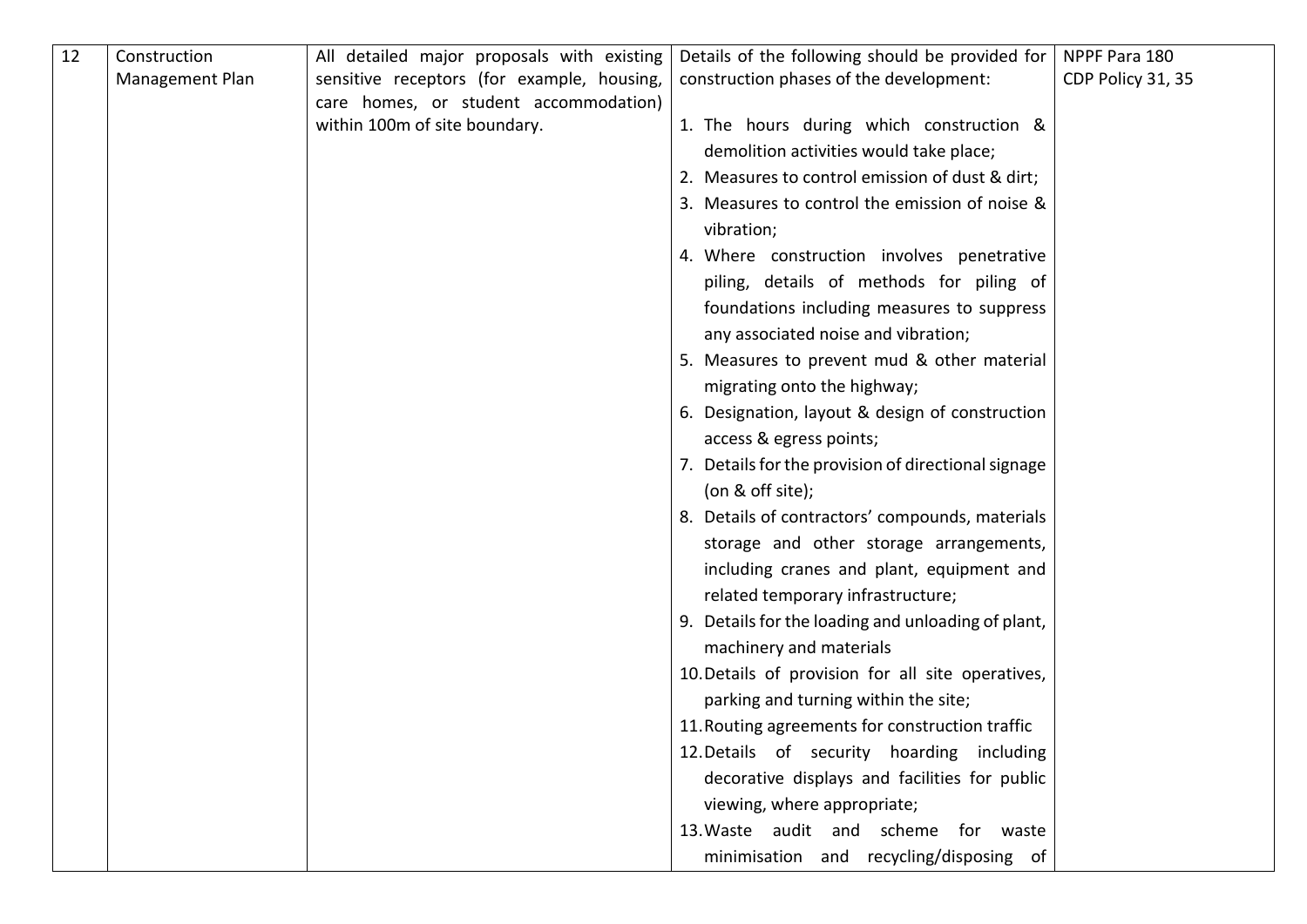<span id="page-16-0"></span>

|    |                            |                                                                                                                                                                                                     | resulting from<br>demolition<br>and<br>waste<br>construction works;<br>14. Measures for monitoring of noise, vibration<br>and dust;<br>15. Details of temporary lighting; and,<br>16. Details of measures for liaison with the local<br>community and procedures to deal with any<br>complaints received.<br>17. Surface water drainage measures throughout<br>construction |                                                                   |
|----|----------------------------|-----------------------------------------------------------------------------------------------------------------------------------------------------------------------------------------------------|-----------------------------------------------------------------------------------------------------------------------------------------------------------------------------------------------------------------------------------------------------------------------------------------------------------------------------------------------------------------------------|-------------------------------------------------------------------|
|    |                            |                                                                                                                                                                                                     | See: PPG reference ID32 PPG Reference ID31<br>& PPG Reference ID30                                                                                                                                                                                                                                                                                                          |                                                                   |
| 13 | Environmental<br>Statement | The<br>Town<br>Planning<br>and<br>Country<br>(Environmental<br>Impact<br>Assessment)  <br>Regulations 2017 set out the circumstances in  <br>which an<br>Environmental<br>Statement is<br>required. | Developers are encouraged to request a $\vert$ The Town and Country<br>'screening opinion' (to determine whether ES is<br>required) before submitting a<br>planning<br>application.<br>Where an ES is required a 'Scoping opinion' as to<br>the information required should be sought.<br>See: PPG Reference ID4                                                            | Planning (Environmental<br>Impact Assessment)<br>Regulations 2017 |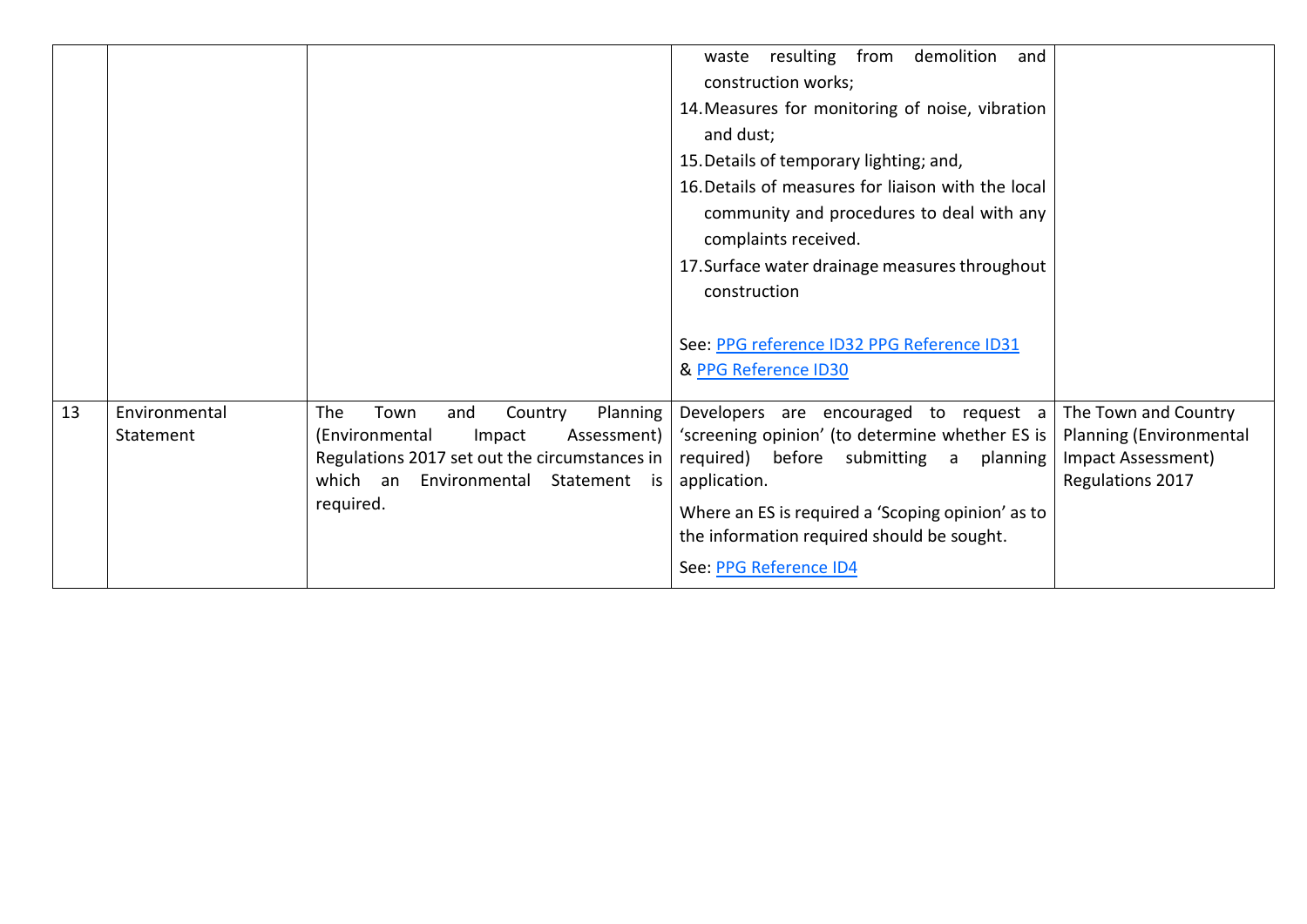<span id="page-17-0"></span>

| 14 | Health Impact | Large developments of 100+ dwellings or | A full Health Impact Assessment is required on   NPPF Section 8 |               |
|----|---------------|-----------------------------------------|-----------------------------------------------------------------|---------------|
|    | Assessment    | employment sites 10ha+                  | large developments which should demonstrate                     | CDP Policy 29 |
|    |               |                                         | the health credentials of the development, how                  |               |
|    |               |                                         | would contribute<br>towards<br>healthy                          |               |
|    |               |                                         | neighbourhoods, the health impacts of                           |               |
|    |               |                                         | development and the needs of existing and                       |               |
|    |               |                                         | future users, including those with dementia and                 |               |
|    |               |                                         | other sensory or mobility impairments. It should                |               |
|    |               |                                         | identify the potential health consequences of a                 |               |
|    |               |                                         | proposal on a specific population and/or                        |               |
|    |               |                                         | community; and maximise the positive health                     |               |
|    |               |                                         | benefits and minimise potential adverse effects                 |               |
|    |               |                                         | on health and inequalities.                                     |               |
|    |               |                                         | For other major developments the planning                       |               |
|    |               | Other Major developments                | should<br>evidence<br>how<br>statement<br>the                   |               |
|    |               |                                         | development reflects the health needs of the                    |               |
|    |               |                                         | population.                                                     |               |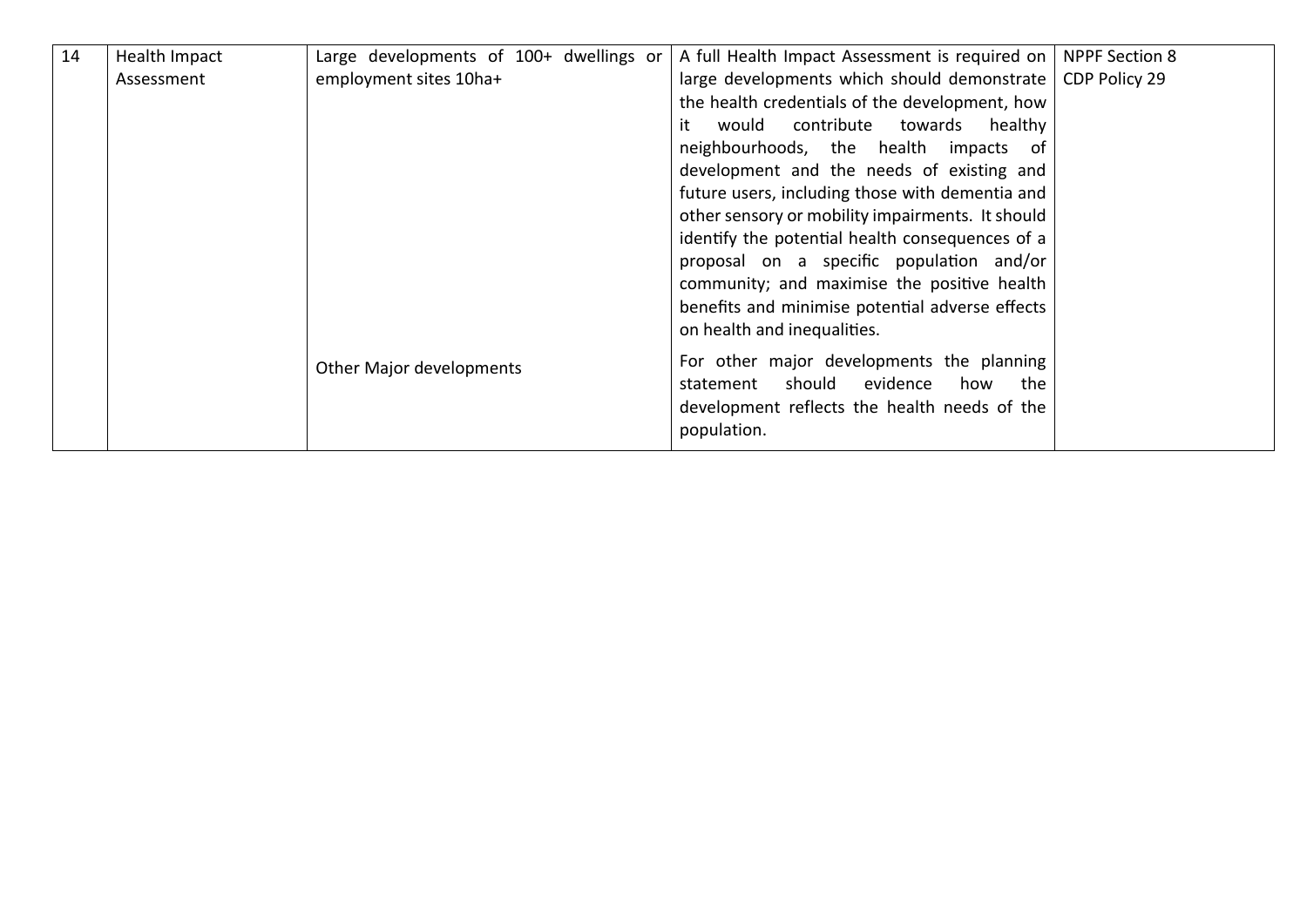<span id="page-18-0"></span>

| 15 | Heritage Statement | • All applications for Listed Building Consent.<br>• Applications in or immediately adjacent a<br>scheduled Ancient Monument or a site on<br>the Register of Parks and Gardens | The level of detail should be proportionate to the<br>importance of the asset and be sufficient to<br>understand the potential impact of the proposal<br>on the asset's significance. Heritage Statements<br>should include:                                                                                                                                                                  | NPPF section 16<br>CDP Policies 44, 45, 46 |
|----|--------------------|--------------------------------------------------------------------------------------------------------------------------------------------------------------------------------|-----------------------------------------------------------------------------------------------------------------------------------------------------------------------------------------------------------------------------------------------------------------------------------------------------------------------------------------------------------------------------------------------|--------------------------------------------|
|    |                    | • All development within or adjoining a<br>Conservation Area (except changes of use)<br>• All applications affecting any known or<br>suspected archaeological sites.           | • A Statement of Significance - including a<br>description of the significance of the affected<br>assets and the contribution of their setting to<br>that significance                                                                                                                                                                                                                        |                                            |
|    |                    | • Applications whose scale or nature could<br>impact on heritage assets (designated and<br>non-designated)                                                                     | • Archaeological Assessment -will be required<br>for applications in areas of archaeological<br>interest or ones that may be adjacent to and<br>could affect them. In some cases, a Written<br>Scheme of Investigation or investigative works<br>prior to submission may be required.<br>Applicants are advised to discuss this<br>requirement at an early stage of developing<br>the scheme. |                                            |
|    |                    |                                                                                                                                                                                | • Schedule of works affecting the asset, its site<br>and setting.                                                                                                                                                                                                                                                                                                                             |                                            |
|    |                    |                                                                                                                                                                                | • Assessment of the impact on the special<br>interest and character of the asset, its site and<br>setting and that of any adjacent heritage<br>assets.                                                                                                                                                                                                                                        |                                            |
|    |                    |                                                                                                                                                                                | . Justification for the proposals, in terms of the<br>principles applied, and any mitigation<br>measures.                                                                                                                                                                                                                                                                                     |                                            |
|    |                    |                                                                                                                                                                                | . Detail the sources that have been considered<br>and the expertise that has been consulted.                                                                                                                                                                                                                                                                                                  |                                            |
|    |                    |                                                                                                                                                                                | See: PPG Reference ID18a                                                                                                                                                                                                                                                                                                                                                                      |                                            |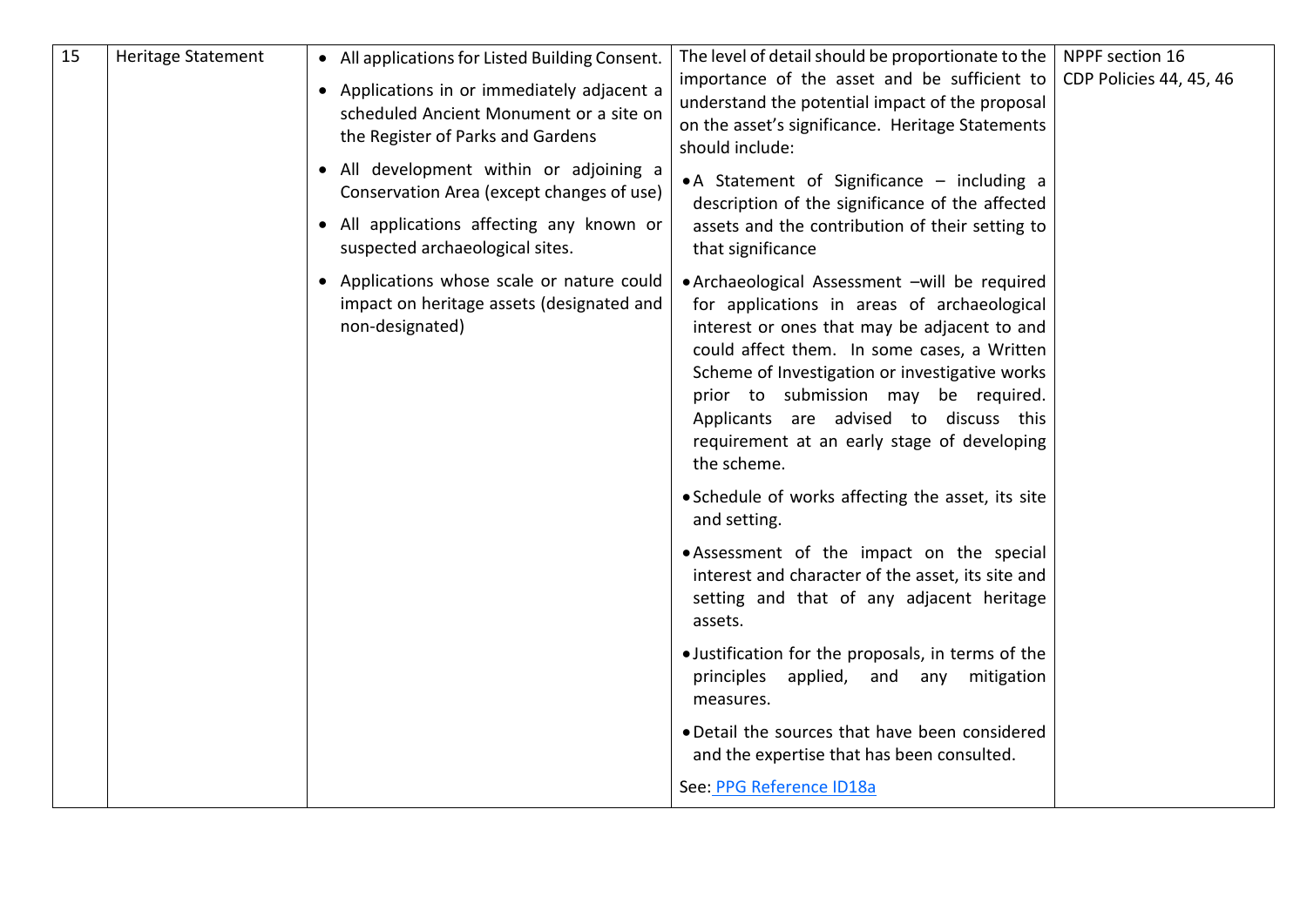<span id="page-19-1"></span><span id="page-19-0"></span>

| 16 | Hydrogeological Risk        | Mineral planning applications and landfill and | The assessment should consider and address the                        | NPPF Para 170                  |
|----|-----------------------------|------------------------------------------------|-----------------------------------------------------------------------|--------------------------------|
|    | Assessment                  | landraise planning applications.               | risks posed to all ground and surface water                           | Waste LP W26 W27               |
|    |                             |                                                | resources (quality and flow) within the vicinity of   Minerals LP W38 |                                |
|    |                             |                                                | the site.                                                             | <b>CDP Policies 13, 32, 36</b> |
|    |                             |                                                |                                                                       |                                |
| 17 | <b>Internal Space</b>       | All applications for C3 and/or C4 residential  | The assessment will need to demonstrate how                           | l NPPF Para 127                |
|    | <b>Standards Assessment</b> | development excluding where an existing C3     | the development meets the Nationally Described                        | CDP Policy 29                  |
|    |                             | dwelling is being converted to C4.             | Space Standards (NDSS). If preferred this can be                      |                                |
|    |                             |                                                | detailed within, and annotated on, the                                |                                |
|    |                             |                                                | submitted floor plans for the development.                            |                                |
|    |                             |                                                | See: Nationally Described Space Standards                             |                                |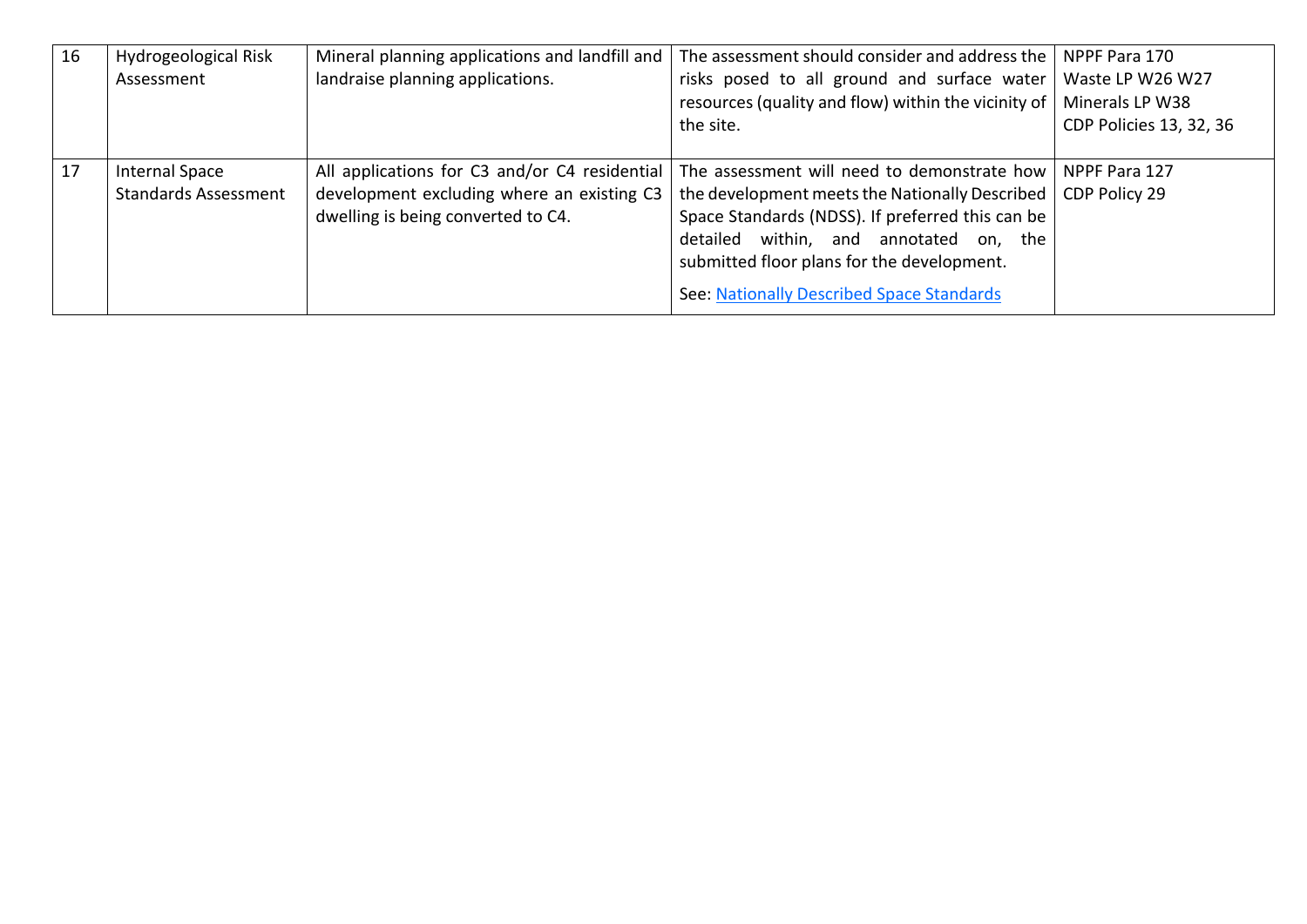<span id="page-20-0"></span>

| 18 | Land Contamination<br>Assessment | • All development on brownfield land where<br>contamination could be an issue due to the<br>previous use of the site (or adjacent land)<br>• New development within 250 metres of<br>current or former landfill sites<br>• Where the end use would be particularly<br>sensitive<br>(for<br>example<br>residential<br>development, schools, day nurseries, care<br>homes or hospitals) | In considering individual planning applications,<br>the potential for contamination and any risks<br>arising must be properly assessed and where<br>necessary remediation measures incorporated<br>to deal with unacceptable risks. Particular<br>attention should be paid to sites where there is a<br>reason to suspect contamination and those<br>proposals for particularly sensitive uses such as<br>housing, allotments, schools, day nurseries, care<br>homes or playing fields. In such cases, a<br>minimum of a Phase 1 Land Contamination<br>Assessment (often referred to as a Phase 1<br>Preliminary Risk Assessment or Desk Top Study) | NPPF Paras 170 & 178-179<br>CDP Policy 32 |
|----|----------------------------------|---------------------------------------------------------------------------------------------------------------------------------------------------------------------------------------------------------------------------------------------------------------------------------------------------------------------------------------------------------------------------------------|-----------------------------------------------------------------------------------------------------------------------------------------------------------------------------------------------------------------------------------------------------------------------------------------------------------------------------------------------------------------------------------------------------------------------------------------------------------------------------------------------------------------------------------------------------------------------------------------------------------------------------------------------------|-------------------------------------------|
|    |                                  |                                                                                                                                                                                                                                                                                                                                                                                       | should be carried out.<br>All investigations of land potentially affected by<br>contamination should be carried out by a<br>suitably qualified competent person. Sufficient<br>information should be provided to determine<br>the existence or otherwise of contamination, its<br>nature, and the risks it may pose and whether<br>these can be satisfactorily reduced to an<br>acceptable level.                                                                                                                                                                                                                                                   |                                           |
|    |                                  |                                                                                                                                                                                                                                                                                                                                                                                       | As a minimum a Phase 1 Preliminary Risk<br>Assessment should identify all past uses of the<br>site. As contaminants have the potential to<br>migrate from the source, adjacent and nearby<br>sites, will also need to be risk assessed. The<br>assessment should identify whether a Phase 2<br>Contamination Assessment is required. Where<br>contamination is known or is likely to be present<br>it may be necessary to undertake a Phase 2<br>assessment of contamination                                                                                                                                                                        |                                           |
|    |                                  |                                                                                                                                                                                                                                                                                                                                                                                       | Further information is available in the following<br>guidance:                                                                                                                                                                                                                                                                                                                                                                                                                                                                                                                                                                                      |                                           |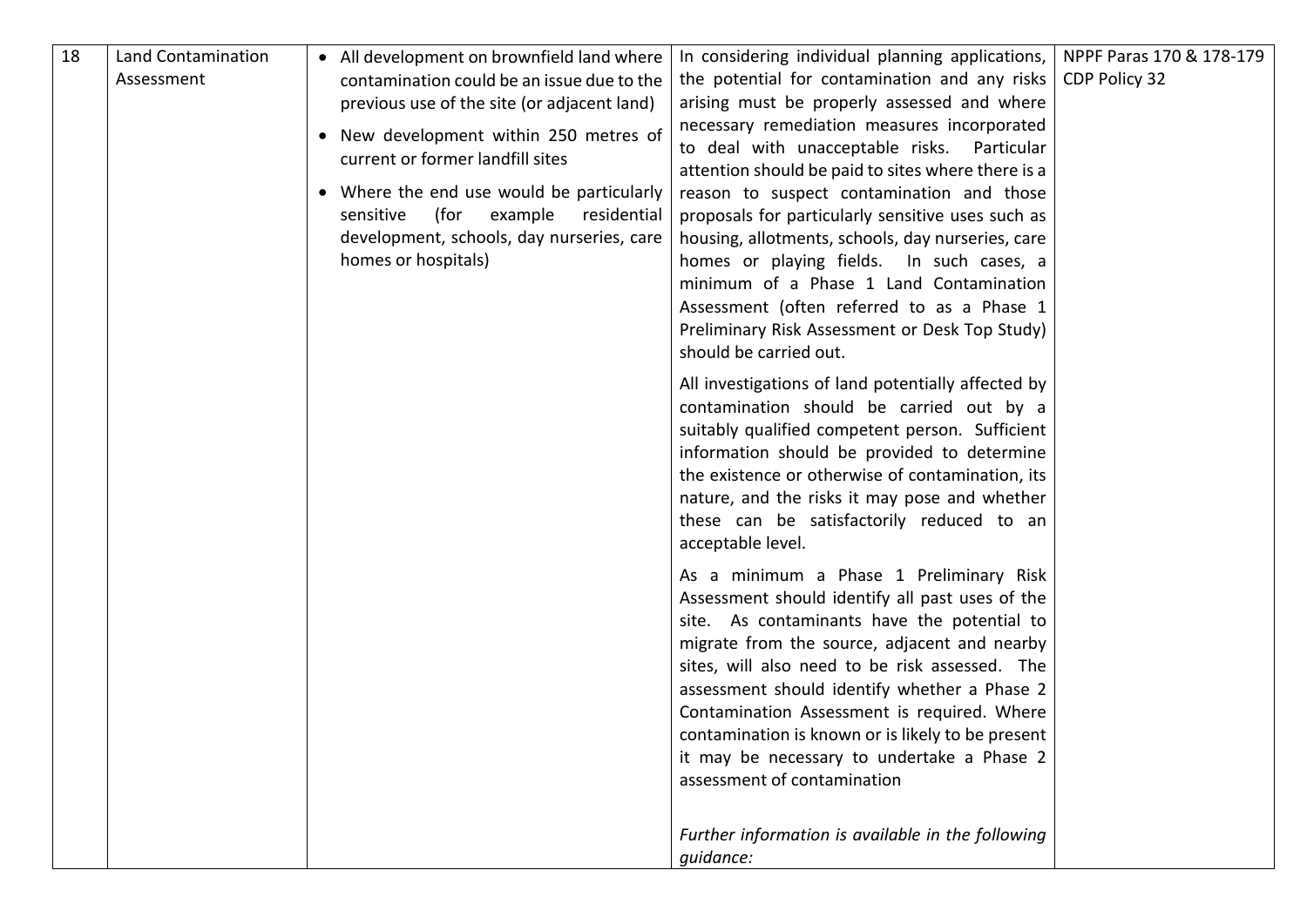|  | YALPAG 'Development on land affected by<br>contamination' including Appendix 2 - Screening<br><b>Assessment Form</b><br>YALPAG 'Verification requirements for cover<br>systems'<br>YALPAG 'Verification requirement for gas<br>protection systems' |  |
|--|----------------------------------------------------------------------------------------------------------------------------------------------------------------------------------------------------------------------------------------------------|--|
|  | See: PPG Reference ID33                                                                                                                                                                                                                            |  |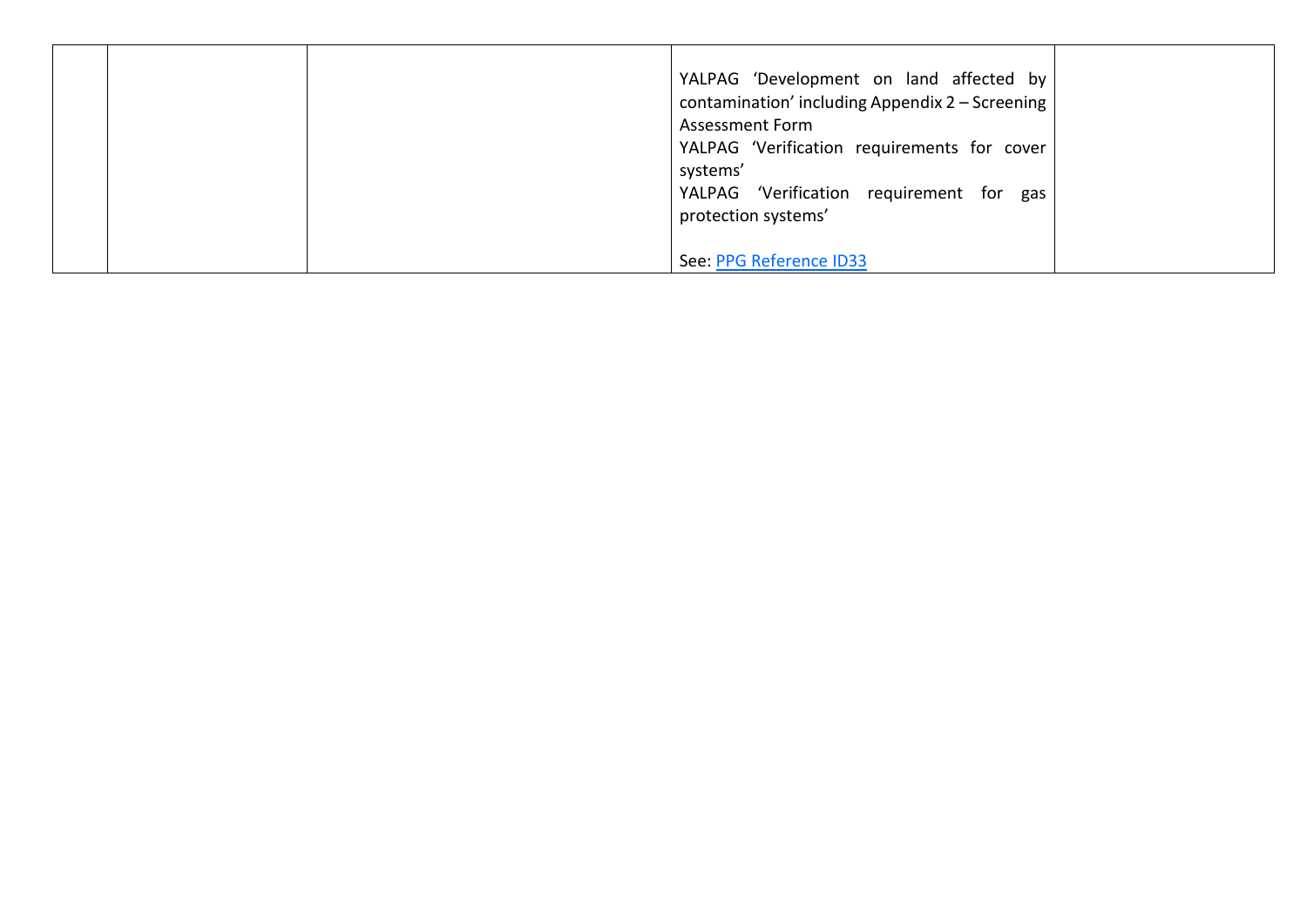<span id="page-22-0"></span>

| 19 | Levels | All developments where the proposal involves | Plans will usually be at a scale of 1:50 or 1:100   NPPF para 124-131 and                                                                                                                                                                                                          |                   |
|----|--------|----------------------------------------------|------------------------------------------------------------------------------------------------------------------------------------------------------------------------------------------------------------------------------------------------------------------------------------|-------------------|
|    |        | a change in ground levels or where ground    | and show existing and proposed site levels and $\vert$ 180                                                                                                                                                                                                                         |                   |
|    |        | levels outside of the application site are   | finished floor levels including cross sections                                                                                                                                                                                                                                     | CDP Policy 31, 32 |
|    |        | noticeably different.                        | where relevant (with levels related to a fixed                                                                                                                                                                                                                                     |                   |
|    |        |                                              | datum point off site). Plans shall also show the                                                                                                                                                                                                                                   |                   |
|    |        |                                              | proposals in relation to adjoining buildings that                                                                                                                                                                                                                                  |                   |
|    |        |                                              | may be affected by the development                                                                                                                                                                                                                                                 |                   |
|    |        |                                              | Section drawings should identify existing and<br>proposed ground levels and be accompanied by<br>a plan showing the points between which the<br>cross sections have been taken.                                                                                                    |                   |
|    |        |                                              | The plans should also show existing and<br>proposed buildings within and adjacent to the<br>site and identify finished floor and ridge levels of<br>existing and proposed buildings.                                                                                               |                   |
|    |        |                                              | Where householder development is being<br>proposed, the levels may be evident from floor<br>plans and elevations.<br>On sloping sites,<br>particularly where detached buildings are<br>proposed, it will be necessary to show how a<br>proposal relates to existing ground levels. |                   |
|    |        |                                              | If plans are being emailed for submission, they<br>must be in a .pdf or .tif format.                                                                                                                                                                                               |                   |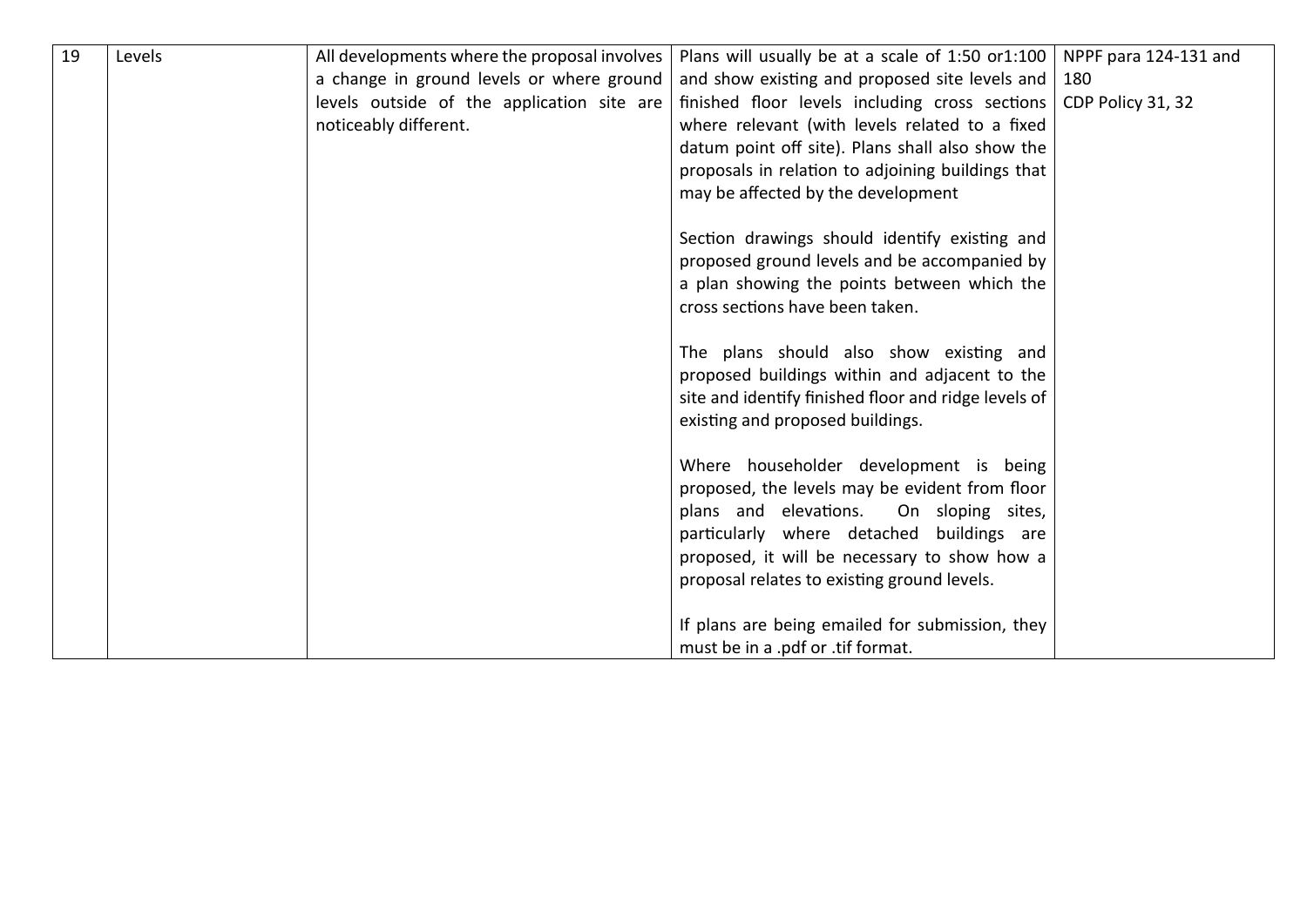<span id="page-23-0"></span>

| 20 | <b>Lighting Assessment</b> | Applications for developments which would<br>involve the provision of significant external<br>lighting (e.g. floodlights or security lighting)<br>that may have an adverse impact on<br>residential amenity, the character of the open<br>countryside or a heritage asset | Schemes involving floodlighting need to provide<br>an assessment covering: light spillage, hours of<br>illumination, light levels, column heights,<br>specification and colour, treatment for lamps<br>and luminaries, the need for full horizontal cut-<br>off; no distraction to the highway; levels of<br>impact on nearby dwellings; use of demountable<br>columns; retention of screening vegetation; use<br>of planting and bunding to contain lighting<br>effects. | NPPF para 180<br>CDP Policies 13, 29, 31,<br>38, 39, 44, 45, 46 |
|----|----------------------------|---------------------------------------------------------------------------------------------------------------------------------------------------------------------------------------------------------------------------------------------------------------------------|---------------------------------------------------------------------------------------------------------------------------------------------------------------------------------------------------------------------------------------------------------------------------------------------------------------------------------------------------------------------------------------------------------------------------------------------------------------------------|-----------------------------------------------------------------|
|    |                            |                                                                                                                                                                                                                                                                           | The assessment should assess the effects on:<br>• Visual amenity,<br>Local character and distinctiveness,<br>Neighbouring amenity,<br>Heritage assets if present,<br>nature conservation<br>And how those effects will be mitigated.                                                                                                                                                                                                                                      |                                                                 |
|    |                            |                                                                                                                                                                                                                                                                           | Further advice is available in:<br>DCC Technical Advice Note - Lighting<br>Institute of Lighting Engineers 'Guidance Note<br>for the Reduction of Obtrusive Light 2011'<br>Lighting in the Countryside: Towards Good<br>Practice<br>Durham City Light and Darkness Strategy<br>See: PPG Reference ID31                                                                                                                                                                    |                                                                 |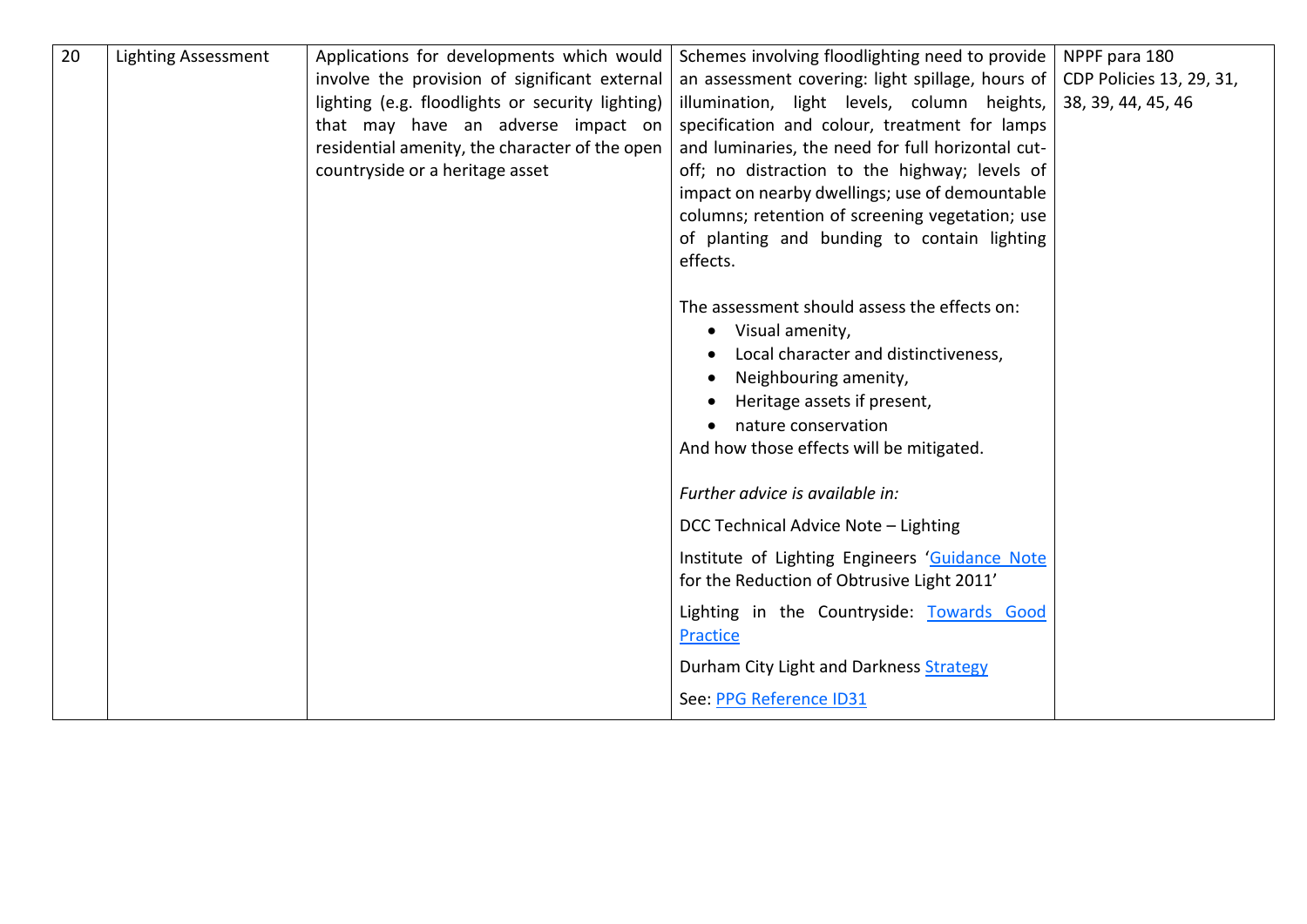<span id="page-24-0"></span>

| 21 | <b>Meeting Housing Needs</b><br>Statement | All housing applications for 5 units or more to<br>provide The Accessible and Adaptable Homes<br>Statement                                    | The Accessible and Adaptable Homes Statement   NPPF $-$ Section 5<br>shall identify how the development meets the<br>M4(2) requirement. A proforma and checklist are<br>available for this purpose on request from<br>spatialpolicy@durham.gov.uk.                                                                                                                                                                                                                                                                                                                                                                                                                                                                                                                                                                                                                                                                                                                                                                                                                                        | CDP Policies 4, 5, 6, 11, 15,<br>25 |
|----|-------------------------------------------|-----------------------------------------------------------------------------------------------------------------------------------------------|-------------------------------------------------------------------------------------------------------------------------------------------------------------------------------------------------------------------------------------------------------------------------------------------------------------------------------------------------------------------------------------------------------------------------------------------------------------------------------------------------------------------------------------------------------------------------------------------------------------------------------------------------------------------------------------------------------------------------------------------------------------------------------------------------------------------------------------------------------------------------------------------------------------------------------------------------------------------------------------------------------------------------------------------------------------------------------------------|-------------------------------------|
|    |                                           | All major housing application and applications<br>for 5 units or more in West Durham to provide<br>an additional affordable housing Statement | An affordable Housing Statement shall identify:<br>• Number of dwellings (to include market,<br>affordable and other specialist housing types<br>e.g. self-build/custom build)<br>• percentage proposed as affordable<br>• Tenure of affordable dwellings (rented stated<br>as social rent or affordable rent and<br>intermediate stated as shared ownership),<br>• Type of property proposed and size (no. of<br>bedrooms) by both market and affordable<br>· Gross internal area (sqm) by tenure and<br>property type,<br>• Compliance of any standards (e.g. HCA DQS),<br>• Details of housing to meet the need of older<br>persons and persons with disabilities on sites<br>of 10+ dwellings.<br>• Location of affordable on-site layout<br>• Evidence that affordable housing meets the<br>requirements of local RSLs<br>Where it is not intended to provide the required<br>level of affordable housing the statement shall<br>include reference to viability (see 36 below)<br>Further information is available in County<br>Durham Strategic Housing Market Assessment<br>(SHMA) |                                     |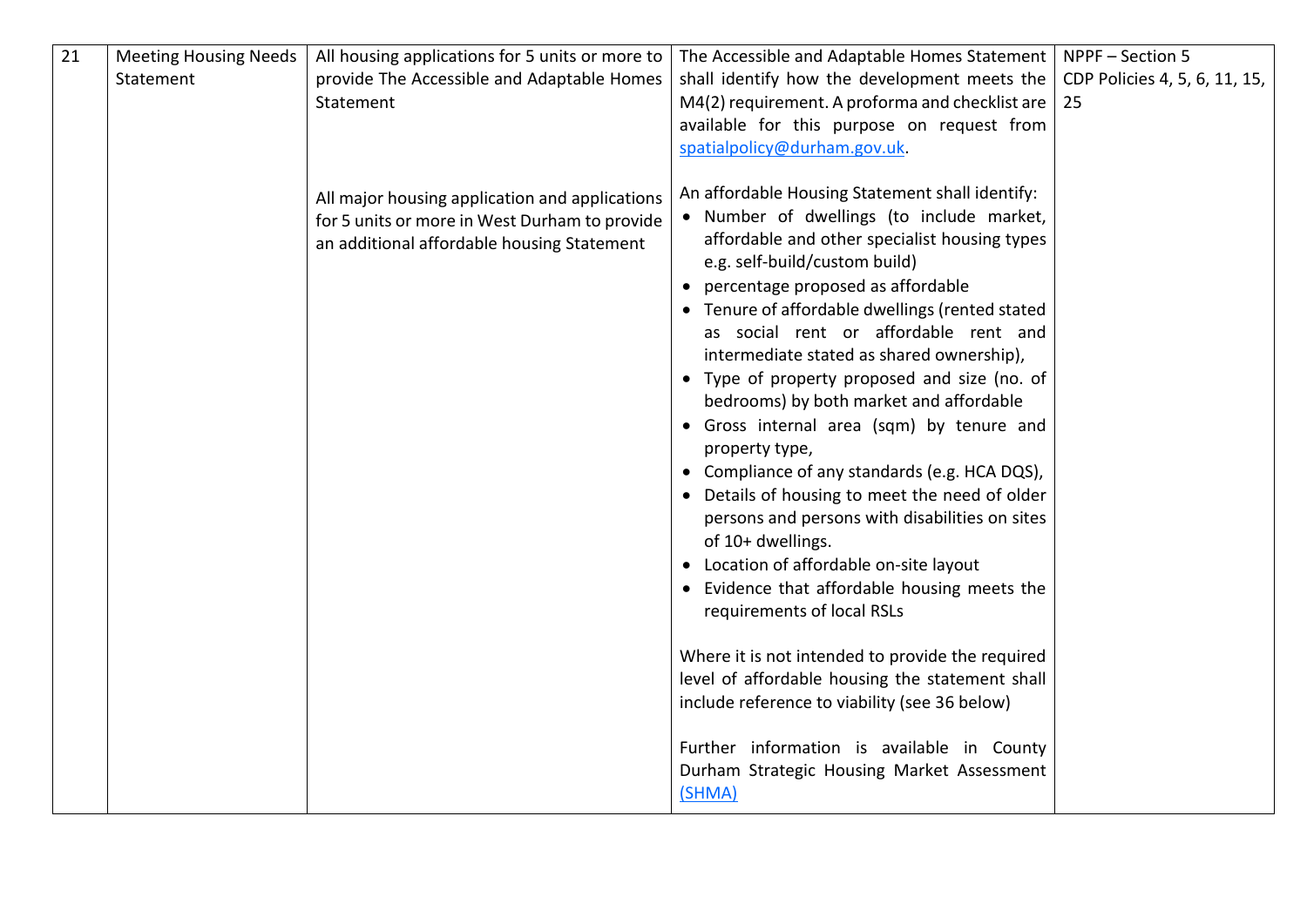<span id="page-25-0"></span>

| Minerals and/or Waste | All planning applications within or adjoining a | An assessment of compatibility of development    | NPPF Section 17 - Para |
|-----------------------|-------------------------------------------------|--------------------------------------------------|------------------------|
| Infrastructure        | Minerals and Waste Site Safeguarding Zone       | with the existing established minerals or waste  | 204e                   |
| Assessment            | other than exempt development as set out in     | related use and allocation (where relevant). See | CDP Policy 48 and      |
|                       | Appendix C C3 'Minerals and/or Waste            | Appendix C C3 'Minerals and/or Waste             | Proposals Map          |
|                       | Infrastructure Assessment' of the County        | Infrastructure Assessment' of the County         |                        |
|                       | Durham Plan.                                    | Durham Plan.                                     |                        |
|                       |                                                 |                                                  |                        |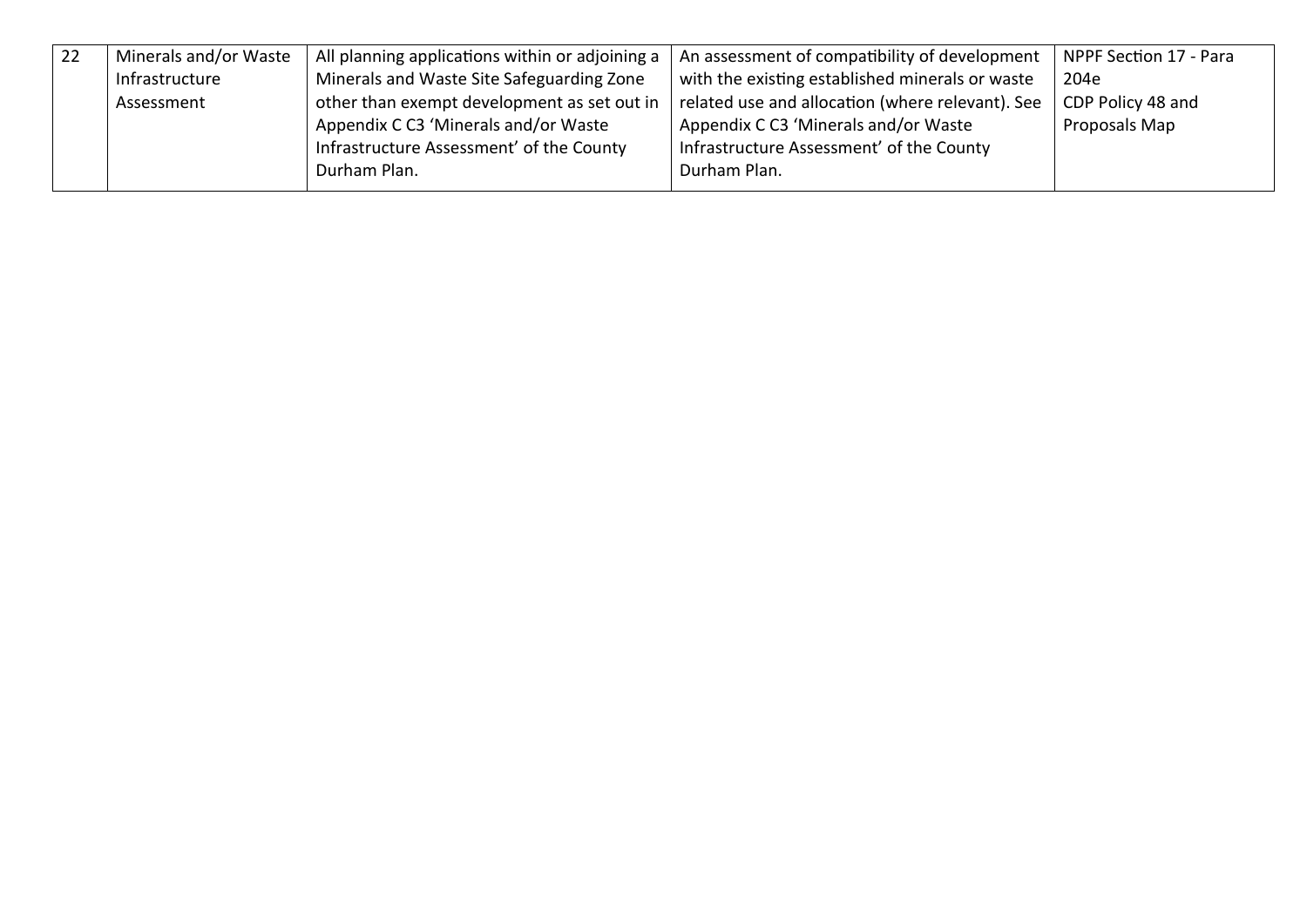<span id="page-26-0"></span>

| 23 | <b>Minerals Assessment</b> | Minerals - All land within and adjoining a<br>Mineral Safeguarding Area other than<br>exempt development as set out in Appendix<br>C C2 of the County Durham Plan. | Mineral Safeguarding Areas are identified<br>throughout County Durham. A<br>Mineral<br>Assessment is an assessment to determine<br>whether development would sterilise mineral<br>resources of local and national importance, or<br>which will sterilise an identified 'relic' natural<br>building and roofing stone quarry as shown on<br>Map C of the policies map.                                                                                                                                                                                                                                                                                                                                                                                                                                                                                     | NPPF Section 17 - Para<br>204c<br>CDP Policy 56 and Map C<br>of Policies Map and<br>Interactive Policies Map. |
|----|----------------------------|--------------------------------------------------------------------------------------------------------------------------------------------------------------------|-----------------------------------------------------------------------------------------------------------------------------------------------------------------------------------------------------------------------------------------------------------------------------------------------------------------------------------------------------------------------------------------------------------------------------------------------------------------------------------------------------------------------------------------------------------------------------------------------------------------------------------------------------------------------------------------------------------------------------------------------------------------------------------------------------------------------------------------------------------|---------------------------------------------------------------------------------------------------------------|
|    |                            |                                                                                                                                                                    | Information should be relevant, necessary, and<br>material to the application in question. Basic<br>information on a site should be provided through<br>desk-based appraisal of existing information<br>including reference to existing geological maps,<br>borehole data and previous site investigations.<br>Similarly, key constraints on extraction from the<br>site can be obtained through consideration of<br>the Plan policies map and through site walk-over.<br>This may be sufficient where it can be<br>demonstrated that the site would be unlikely to<br>ever be suitable for minerals extraction (taking<br>into consideration geographical constraints.<br>adjoining land uses, access considerations etc) or<br>sterilisation would be minimal. In such<br>circumstances it is unlikely that additional<br>information will be required. |                                                                                                               |
|    |                            |                                                                                                                                                                    | Where there is a potential that a site may be<br>suitable for mineral extraction and sterilisation<br>would not be minimal, additional information<br>should be obtained through site ground<br>investigations sampling of the underlying<br>mineral through boreholes and/or trial pits. This<br>would enable quantification of the amount of<br>mineral to be sterilised and through assessing its<br>quality, estimate the value of the mineral. In such                                                                                                                                                                                                                                                                                                                                                                                               |                                                                                                               |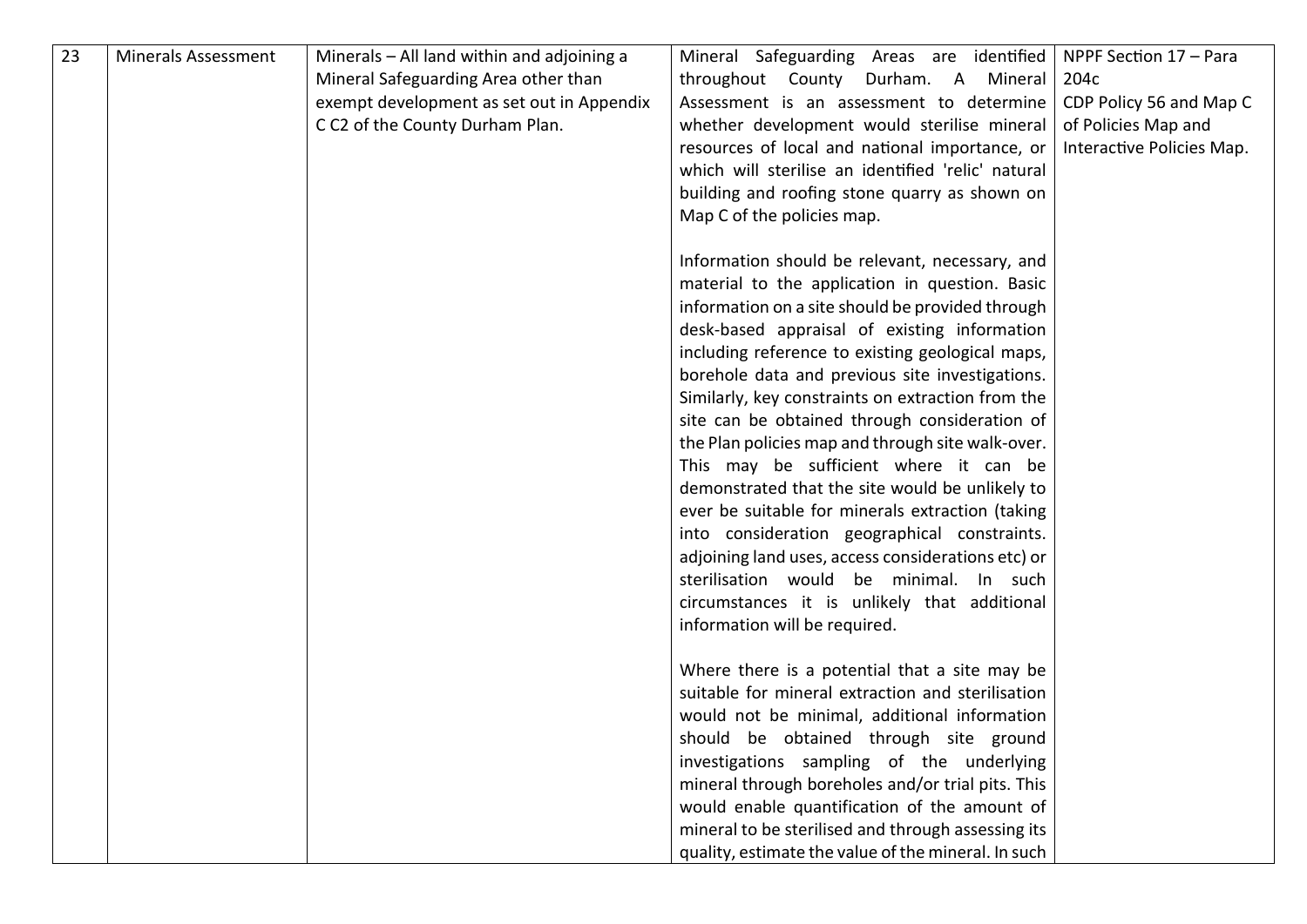<span id="page-27-0"></span>

|    |                  |                                                | instances the Mineral Resource Assessment                                         |                        |
|----|------------------|------------------------------------------------|-----------------------------------------------------------------------------------|------------------------|
|    |                  |                                                | needs to set out clear conclusions as to the                                      |                        |
|    |                  |                                                | viability of extraction of mineral from the                                       |                        |
|    |                  |                                                | proposed development site, taking account of                                      |                        |
|    |                  |                                                | the presence or absence of constraints, the                                       |                        |
|    |                  |                                                | amount (tonnage) and economic value of the                                        |                        |
|    |                  |                                                | mineral that will be sterilised.                                                  |                        |
|    |                  |                                                |                                                                                   |                        |
|    |                  |                                                | Further Advice is Available in Appendix C C2                                      |                        |
|    |                  |                                                | 'Minerals Assessments' of the County Durham                                       |                        |
|    |                  |                                                | Plan.                                                                             |                        |
| 24 | Noise Assessment | Proposals that raise issues of potential noise | Assessment should be undertaken by a suitably                                     | NPPF paras 170 and 180 |
|    |                  | disturbance or for new noise sensitive         | qualified acoustician, in accordance with                                         |                        |
|    |                  | development in existing noisy areas            | relevant guidance and include details of noise $\vert$ CDP Policies 4, 5, 31, 32, |                        |
|    |                  |                                                | impact and mitigation measures proposed.                                          | 35,48                  |
|    |                  |                                                |                                                                                   |                        |
|    |                  |                                                | Further advice and guidance can be obtained by                                    |                        |
|    |                  |                                                | contacting the Councils Nuisance Action Team                                      |                        |
|    |                  |                                                | and Technical Advice Note-Noise.                                                  |                        |
|    |                  |                                                |                                                                                   |                        |
|    |                  |                                                | See: PPG Reference ID30                                                           |                        |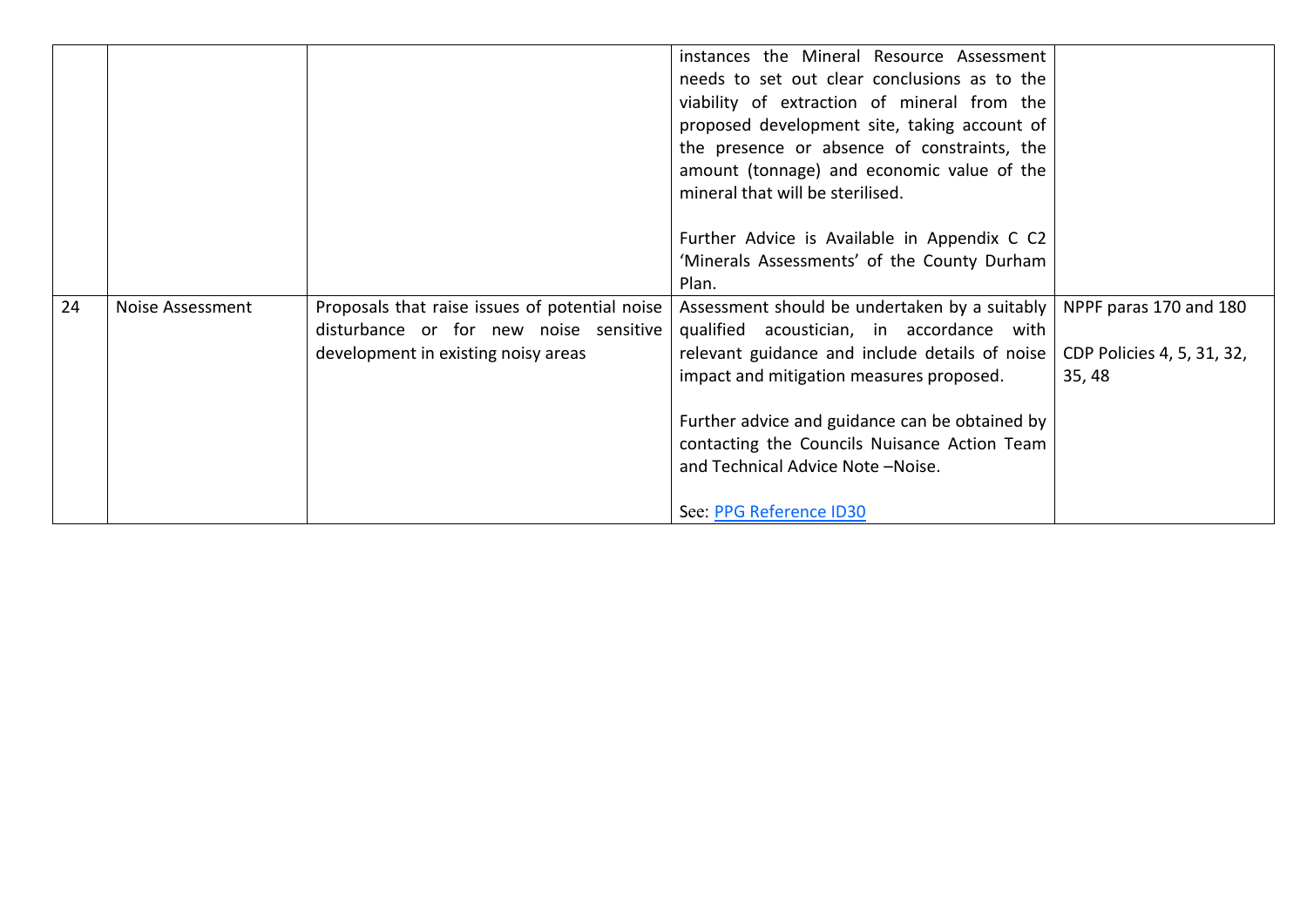<span id="page-28-0"></span>

| 25 | <b>Nutrient Neutrality</b> | Nutrient neutrality information is required      | Nutrient neutrality information must include:             | NPPF Part 15  |
|----|----------------------------|--------------------------------------------------|-----------------------------------------------------------|---------------|
|    | Information                | where Planning Application is within a           |                                                           |               |
|    |                            | catchment to which the Natural England           | Completed Natural England nutrient                        | CDP Policy 42 |
|    |                            | nutrient neutrality advice applies (see          | neutrality budget calculator for the                      |               |
|    |                            | information) and the scheme is for (including    | relevant catchment; and                                   |               |
|    |                            | but not limited to):                             | Nutrient neutrality mitigation strategy;                  |               |
|    |                            | Agricultural development which will<br>$\bullet$ | and                                                       |               |
|    |                            | result in an increase in stock numbers;          | Shadow habitats regulations assessment<br>$\bullet$       |               |
|    |                            | or<br>New overnight accommodation                | or<br>Evidence that all thresholds for small<br>$\bullet$ |               |
|    |                            | (including new dwellings, new                    | discharges to ground as set out in the                    |               |
|    |                            | camping, glamping or caravan pitches             | Natural England Nutrient Neutrality                       |               |
|    |                            | served by on-site toilet or washing              | Advice letter are met.                                    |               |
|    |                            | facilities, or new hotel bedroom                 |                                                           |               |
|    |                            | accommodation); or                               | For further information please see: Policy Paper          |               |
|    |                            | New tourism development which is                 | Nutrient pollution: reducing the impact on                |               |
|    |                            | likely to increase the number of day             | protected sites.                                          |               |
|    |                            | visitors to a premises;                          |                                                           |               |
|    |                            | All other developments (excluding<br>$\bullet$   |                                                           |               |
|    |                            | householder but including                        |                                                           |               |
|    |                            | commercial developments) - where                 |                                                           |               |
|    |                            | on-site overnight accommodation is               |                                                           |               |
|    |                            | provided.                                        |                                                           |               |
|    |                            | Anaerobic digesters                              |                                                           |               |
|    |                            |                                                  |                                                           |               |
|    |                            | Any other largescale major development           |                                                           |               |
|    |                            | (10,000sqm+ or 2ha+) that may result in the      |                                                           |               |
|    |                            | addition of nutrients to the catchment will      |                                                           |               |
|    |                            | need to be considered on their individual        |                                                           |               |
|    |                            | circumstances and you are advised to discuss     |                                                           |               |
|    |                            | these at an early stage with Officers.           |                                                           |               |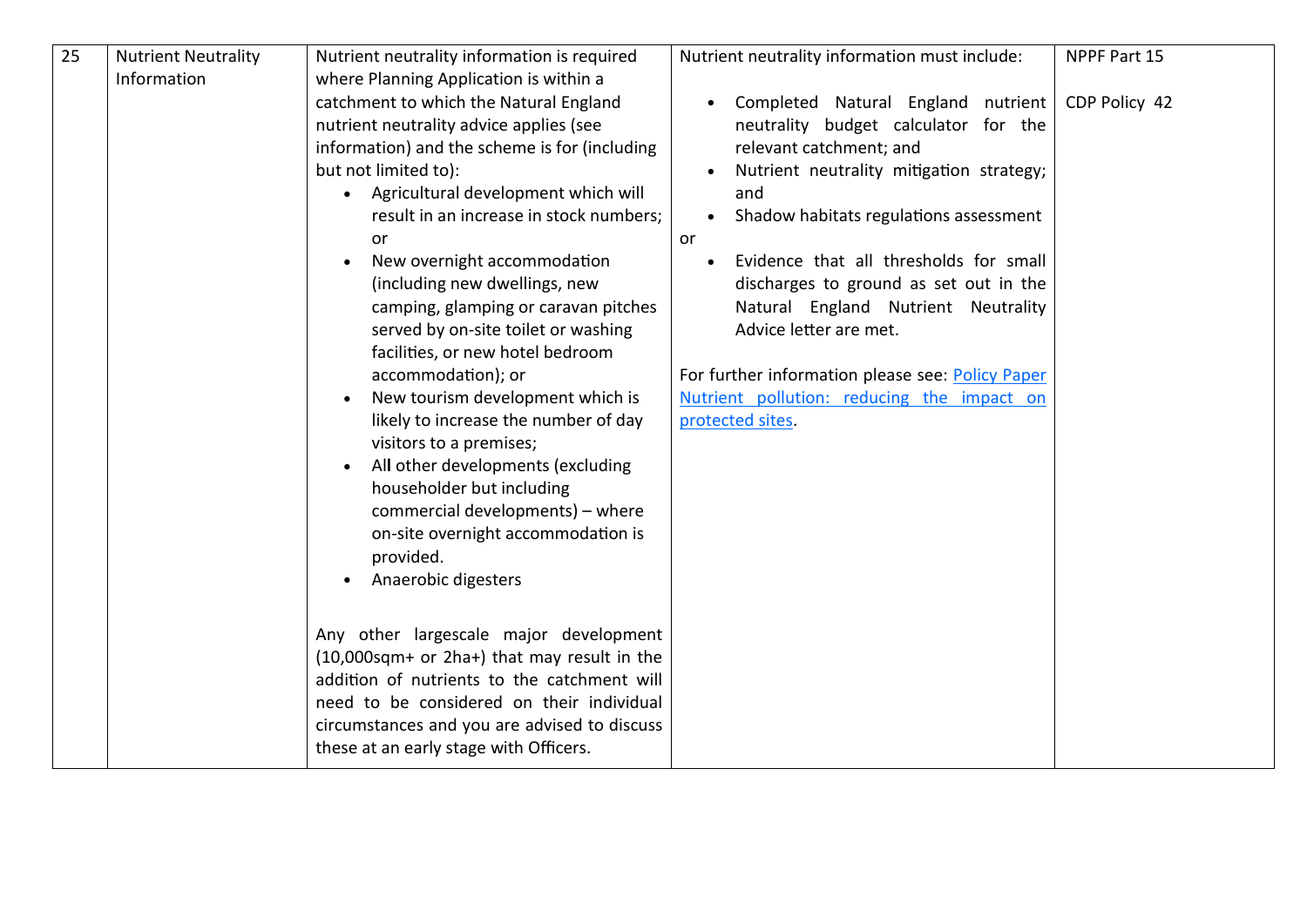<span id="page-29-0"></span>

| 26 | Open Space, Sport, Play<br>and Leisure Assessment | Applications relating to the creation of or loss<br>of open space (for example public open space,<br>amenity open space and playing fields). | Development proposals will be required to<br>provide for and maintain appropriate open<br>space, sports, and recreational facilities as an<br>integral part of new development. See: OSNA                                                                                                                                                                                                                      | NPPF paras 83, 92, 96-97<br>CDP Policies 4, 26, 29 |
|----|---------------------------------------------------|----------------------------------------------------------------------------------------------------------------------------------------------|----------------------------------------------------------------------------------------------------------------------------------------------------------------------------------------------------------------------------------------------------------------------------------------------------------------------------------------------------------------------------------------------------------------|----------------------------------------------------|
|    |                                                   | All major housing proposals.                                                                                                                 | All major housing applications shall include a<br>detailed breakdown of how the identified<br>typologies and quantum of open space set out in<br>the OSNA would be provided for.                                                                                                                                                                                                                               |                                                    |
|    |                                                   |                                                                                                                                              | Applications involving loss of open space should<br>include evidence that:<br>• It can be demonstrated that open space is<br>surplus to requirements,<br>• The needs/benefits of the development<br>clearly outweigh the loss,<br>• Mitigation and/or compensation proposals.<br>For applications regarding playing fields and<br>playing pitches, refer to Sport England Guidance.<br>See: PPG Reference ID37 |                                                    |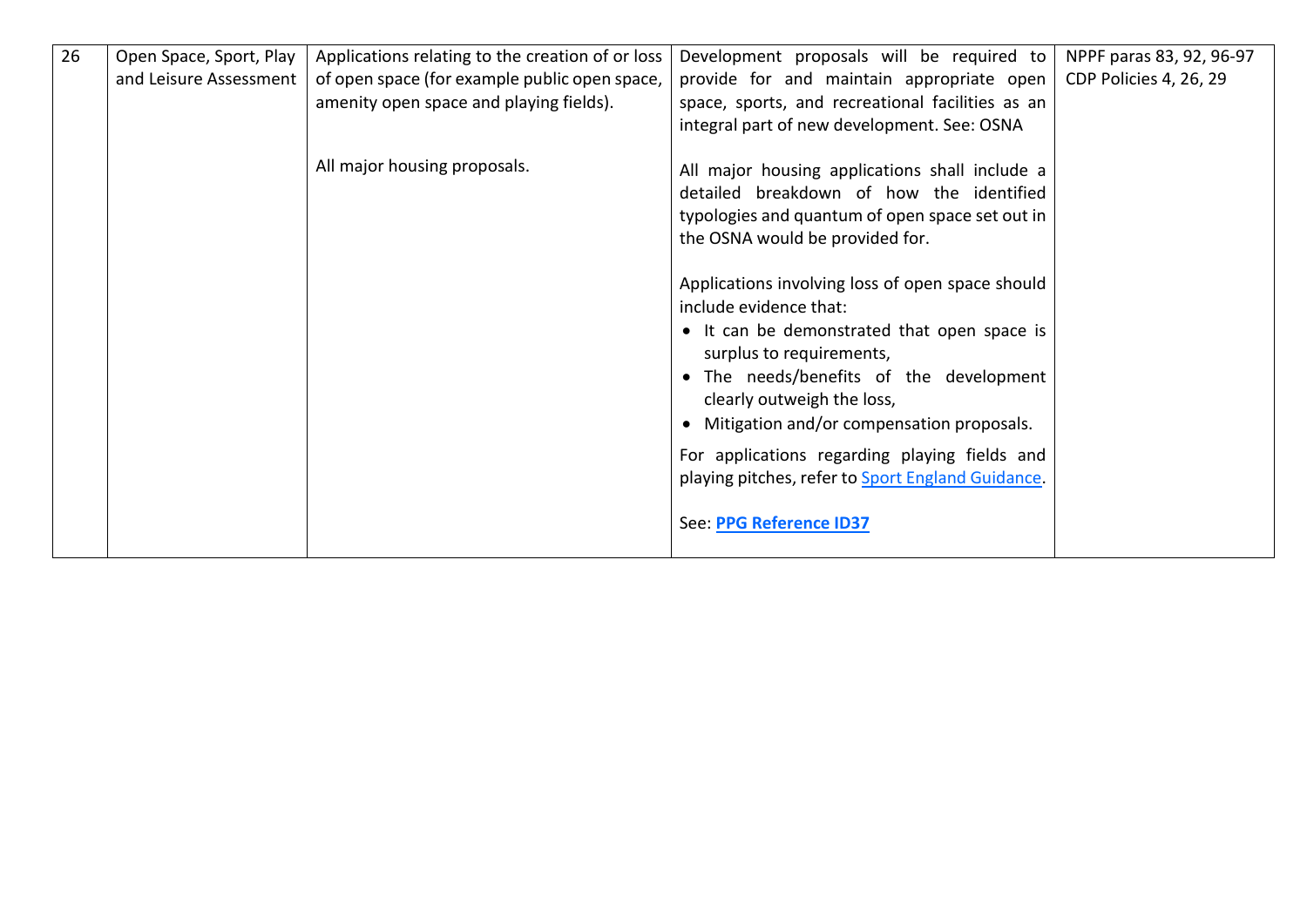<span id="page-30-0"></span>

| 27 | <b>Planning Statement</b> | All major planning applications                                                                                                                                                                                                                    | Assessment of how development accords with                                                                                                                                                                                                                                                                                                                                                                                                                                          | NPPF Para 95                                                 |
|----|---------------------------|----------------------------------------------------------------------------------------------------------------------------------------------------------------------------------------------------------------------------------------------------|-------------------------------------------------------------------------------------------------------------------------------------------------------------------------------------------------------------------------------------------------------------------------------------------------------------------------------------------------------------------------------------------------------------------------------------------------------------------------------------|--------------------------------------------------------------|
|    |                           | Developments<br>detailed<br>requiring<br>a<br>understanding of relevant policy and context<br>Applications for Gypsies and Travellers sites.<br>Non-employment uses on protected and<br>allocated employment sites<br><b>Applications for PBSA</b> | relevant national and local planning policies.<br>Applications where regeneration benefits are of<br>material significance should detail jobs that<br>might be created or supported, community<br>benefits; and, reference to any relevant<br>regeneration strategies<br>and<br>social<br>and<br>environmental benefits.<br>A Planning Statement would be particularly<br>useful where a detailed understanding of specific                                                         | Planning Policy for<br>Traveller Sites 2015<br>CDP Policy 29 |
|    |                           |                                                                                                                                                                                                                                                    | relevant policy and context is required, such as<br>proposals which may not accord with Local Plan<br>Policies.                                                                                                                                                                                                                                                                                                                                                                     |                                                              |
|    |                           |                                                                                                                                                                                                                                                    | Where development is in an area where large<br>numbers of people are likely to congregate (<br>transport hubs, night time economy venues,<br>cinemas, theatres, sports stadia and arenas,<br>shopping centres, health and education<br>establishments, places of worship, hotels and<br>restaurants, visitor attractions and commercial<br>centres) the statement should identify how the<br>proposal anticipates and addresses potential<br>malicious threats and natural hazards. |                                                              |
|    |                           |                                                                                                                                                                                                                                                    | The assessment should identify the extent of<br>community engagement and consultation<br>undertaken.                                                                                                                                                                                                                                                                                                                                                                                |                                                              |
|    |                           |                                                                                                                                                                                                                                                    | Where development proposals relate to the<br>creation of pitches (a pitch on a "gypsy and<br>traveller" site) or plots (a pitch on a "travelling<br>showpeople" site (often called a "yard")) the<br>application will need to be supported by<br>information and evidence as to the status of the<br>applicants and intended occupiers of the site,                                                                                                                                 |                                                              |
|    |                           |                                                                                                                                                                                                                                                    | falling into the definition of "gypsies and<br>travellers" or "travelling showpeople".                                                                                                                                                                                                                                                                                                                                                                                              |                                                              |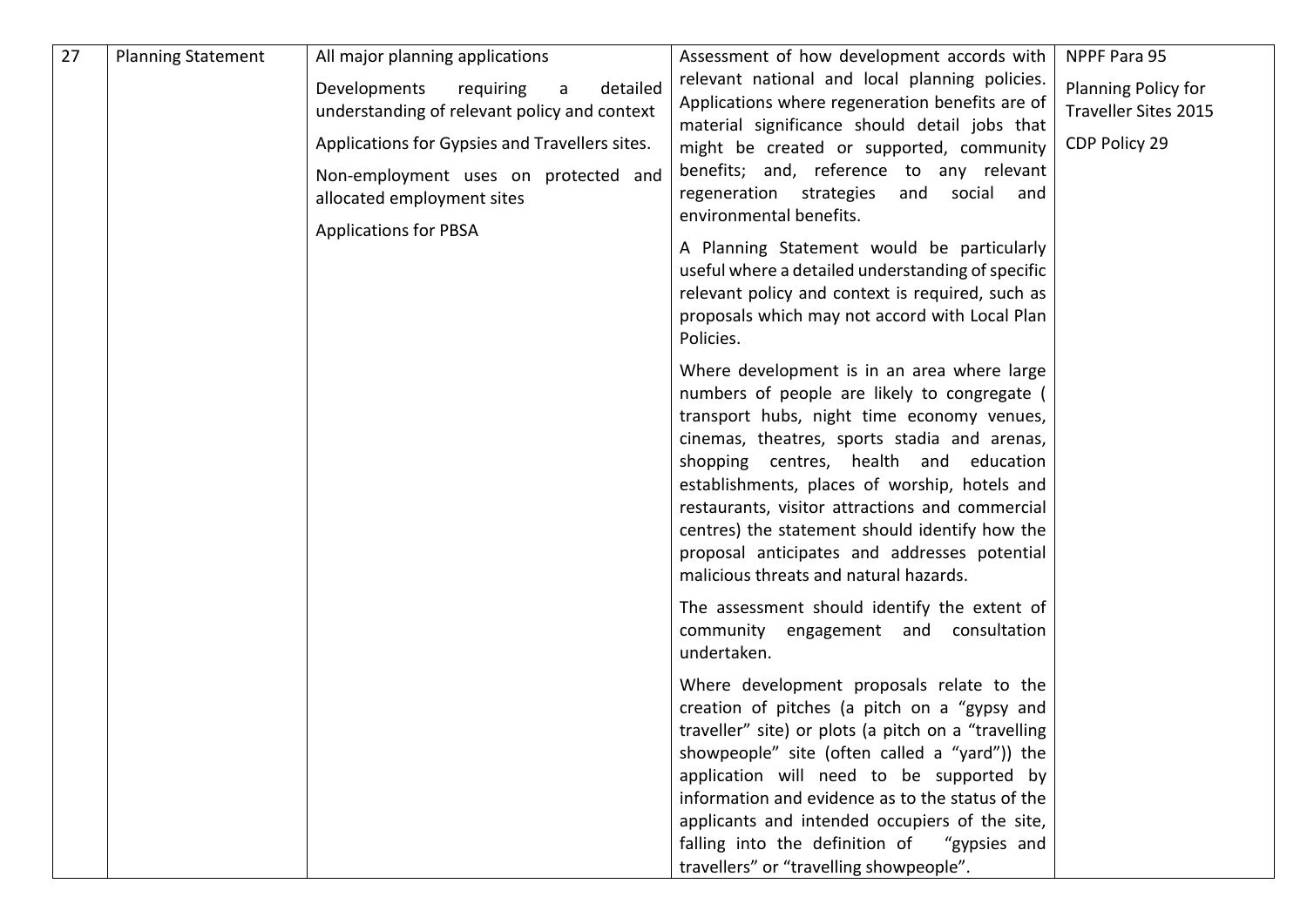| Where proposals relate to non-employment uses<br>on protected and allocated employment sites,<br>they shall be supported by documented<br>evidence of unsuccessful marketing with at least<br>one recognised commercial agent for the<br>requisite period of:<br>• at least 12 months for a change of use<br>of a property,<br>2 years for the redevelopment of a<br>$\bullet$<br>protected site and development of an<br>allocated site below 10ha,<br>5 years for the development an allocated<br>site of greater than 10ha<br>The planning statement should address need<br>where required by plan policies.<br>See: PPG Reference ID 20 |
|---------------------------------------------------------------------------------------------------------------------------------------------------------------------------------------------------------------------------------------------------------------------------------------------------------------------------------------------------------------------------------------------------------------------------------------------------------------------------------------------------------------------------------------------------------------------------------------------------------------------------------------------|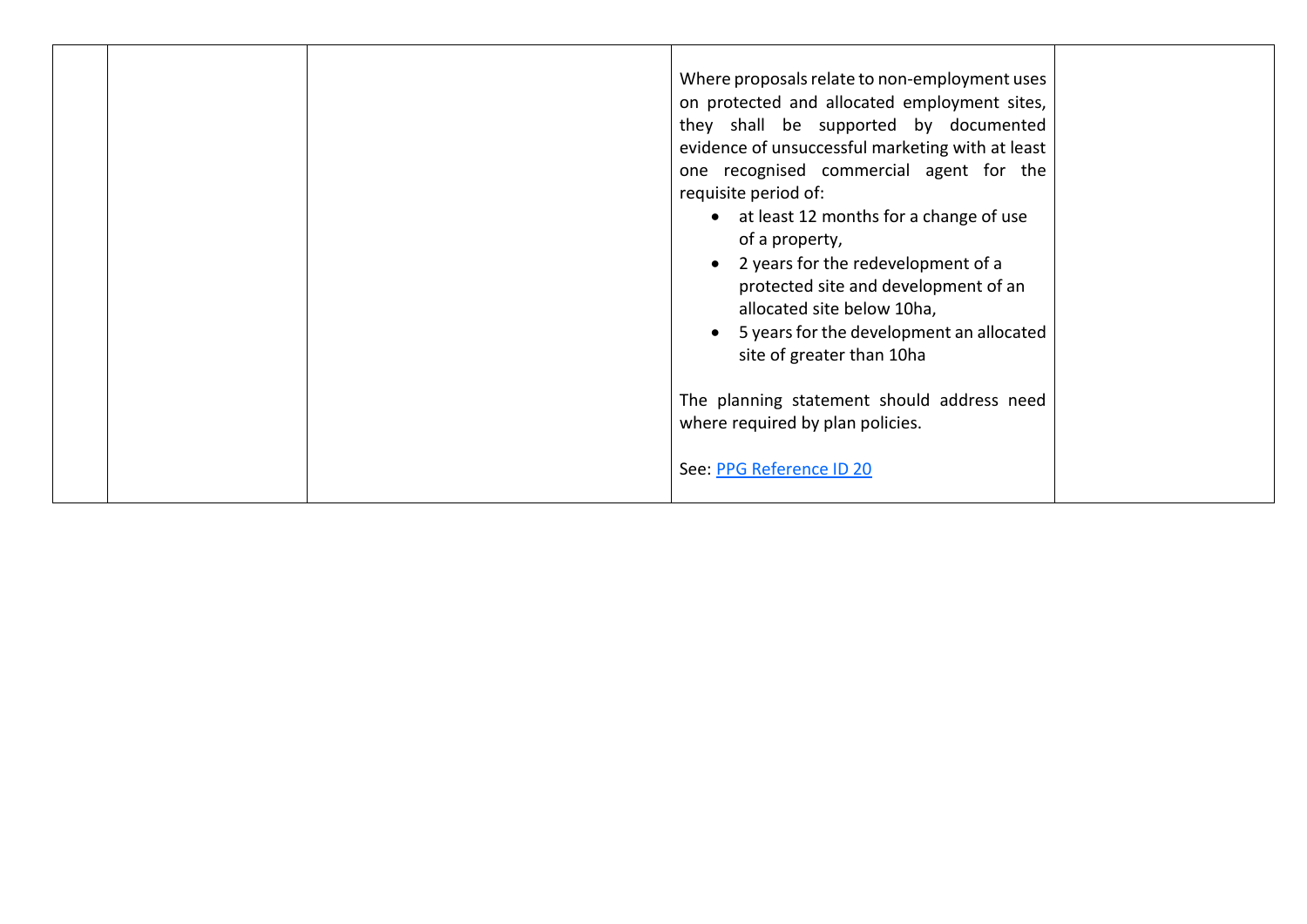<span id="page-32-0"></span>

| 28 | Sequential Test and     | Sequential Test: All 'Main Town Centre Uses'       | Sequential Test should address the following:    | NPPF para 86-90 |
|----|-------------------------|----------------------------------------------------|--------------------------------------------------|-----------------|
|    | Impact Assessment for   | outside of town centres excluding small scale      |                                                  | CDP Policy 9    |
|    | <b>Town Centre Uses</b> | rural development.                                 |                                                  |                 |
|    |                         |                                                    | Has the suitability of more central sites        |                 |
|    |                         |                                                    | been considered?                                 |                 |
|    |                         | Impact Assessment: All 'Main Town Centre           | Where the site is an edge of centre or out       |                 |
|    |                         | Uses':                                             | of centre location, provide justification.       |                 |
|    |                         | Proposals for retail, more than 1,500<br>$\bullet$ | Is there scope for flexibility in the format     |                 |
|    |                         | sqm (gross) convenience floorspace                 | and/or scale of the proposal?                    |                 |
|    |                         | or 1,000 sqm (gross) comparison                    | If not in a town centre location, provide        |                 |
|    |                         | floorspace, proposed outside of a                  | evidence that there are no suitable              |                 |
|    |                         | defined centre that could impact on a              | sequentially preferable locations.               |                 |
|    |                         | Sub Regional, Large Town or District               |                                                  |                 |
|    |                         | Centre*.                                           | Impact Assessment must assess the impact on      |                 |
|    |                         | Proposals for retail, more than 400                | existing, committed and planned public and       |                 |
|    |                         | convenience<br>(gross)<br>sqm<br>or                | private investment in a centre or centres in the |                 |
|    |                         | comparison floorspace,<br>proposed                 | catchment of the proposal and the impact of the  |                 |
|    |                         | outside of a defined centre that could             | proposal on town centre vitality and viability,  |                 |
|    |                         | impact on Small Town or Local                      | including local consumer choice and trade in the |                 |
|    |                         | Centres.                                           | town centre and wider area, up to 5 years from   |                 |
|    |                         | For leisure development, the national              | application submission or 10 years for major     |                 |
|    |                         | default threshold of 2,500 sqm is                  | schemes.                                         |                 |
|    |                         | applicable for all centres.                        |                                                  |                 |
|    |                         | Proposals for retail, more than 1,500              | See: PPG Reference ID2b                          |                 |
|    |                         | sqm (gross) convenience floorspace or              |                                                  |                 |
|    |                         | 1,000 sqm<br>(gross)<br>comparison                 |                                                  |                 |
|    |                         | floorspace within the defined District             |                                                  |                 |
|    |                         | Centres* will be required to consider              |                                                  |                 |
|    |                         | the impact on Durham City Centre and               |                                                  |                 |
|    |                         | other centres potentially impacted.                |                                                  |                 |
|    |                         | For leisure development, the national              |                                                  |                 |
|    |                         | default threshold of 2,500 sqm is                  |                                                  |                 |
|    |                         | applicable.                                        |                                                  |                 |
|    |                         |                                                    |                                                  |                 |
|    |                         | See Annex 2 Glossary in NPPF for definition of     |                                                  |                 |
|    |                         | 'Main Town Centre Uses'.                           |                                                  |                 |
|    |                         |                                                    |                                                  |                 |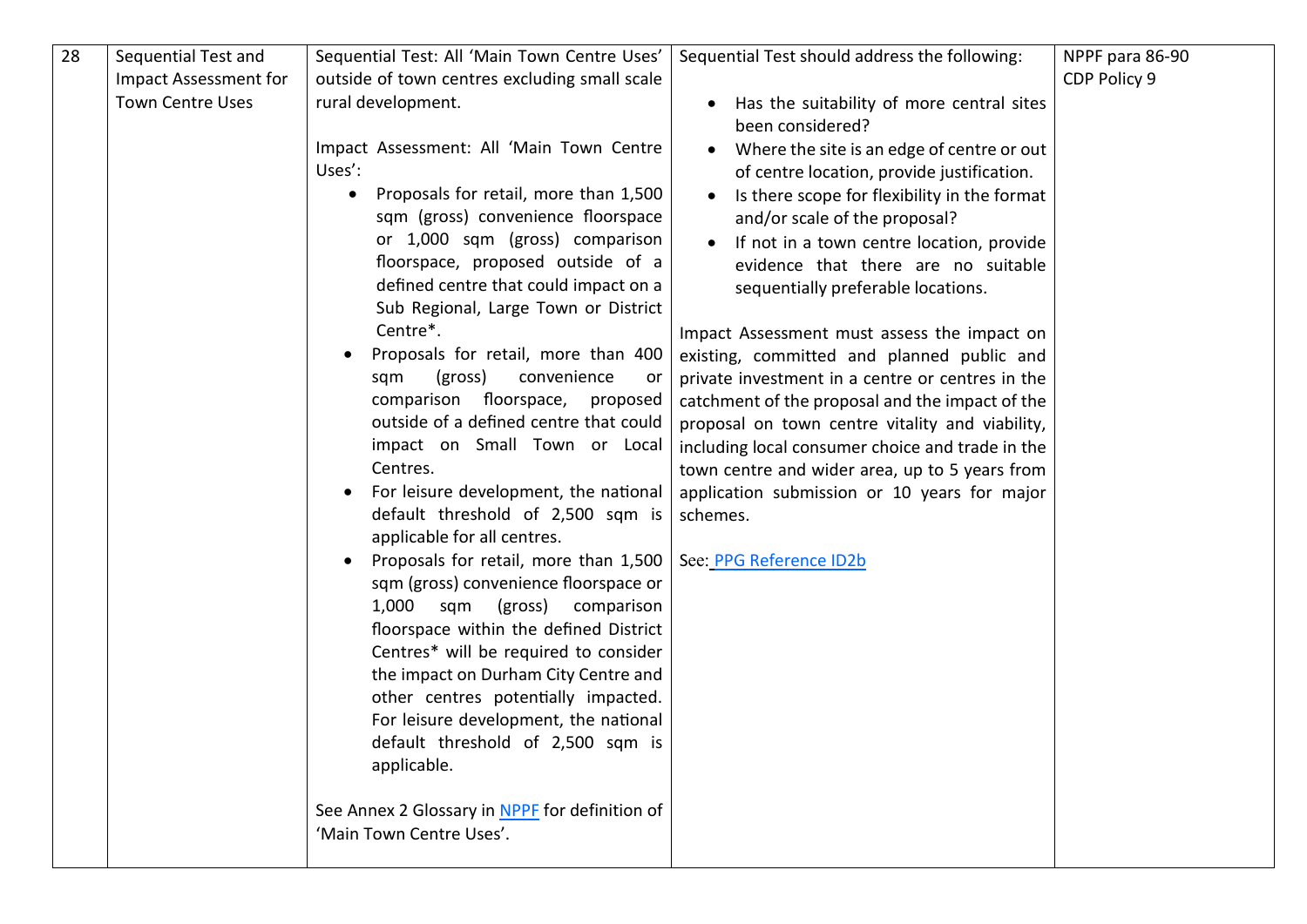<span id="page-33-0"></span>

|    |                                             | * Where an application proposes a scheme<br>that would provide a mix of comparison and<br>convenience retailing, the 1,500 sqm threshold<br>is applicable. |                                                                                                                                                                                                                                                                                                                                                                                                                                                                                                                                                                                                                    |  |
|----|---------------------------------------------|------------------------------------------------------------------------------------------------------------------------------------------------------------|--------------------------------------------------------------------------------------------------------------------------------------------------------------------------------------------------------------------------------------------------------------------------------------------------------------------------------------------------------------------------------------------------------------------------------------------------------------------------------------------------------------------------------------------------------------------------------------------------------------------|--|
| 29 | Soil Resource<br><b>Management Strategy</b> | Any development on a site of 1ha or more<br>which is not on previously developed land.                                                                     | The strategy shall clearly describe the proposed   NPPF Para 170-171<br>use of all soils on site and demonstrate that soil   CDP Policy 14<br>resources will be managed and conserved in a                                                                                                                                                                                                                                                                                                                                                                                                                         |  |
|    |                                             |                                                                                                                                                            | viable condition and used sustainably in line with<br>accepted best practice. The strategy should<br>detail soil handling, storage, and replacement<br>methods to be used appropriate to the grade of<br>soil and intended after-use. Where soils are to<br>be used on site, the strategy shall also include<br>details of the proposed soil depths upon<br>replacement and plant and machinery to be used<br>as well as, where appropriate, steps to prevent<br>the spread of any soil-borne plant or animal<br>diseases. If soils are to be removed from site,<br>then details of quantities to be removed and a |  |
|    |                                             |                                                                                                                                                            | programme for their removal shall be submitted.<br>See: PPG Reference ID8                                                                                                                                                                                                                                                                                                                                                                                                                                                                                                                                          |  |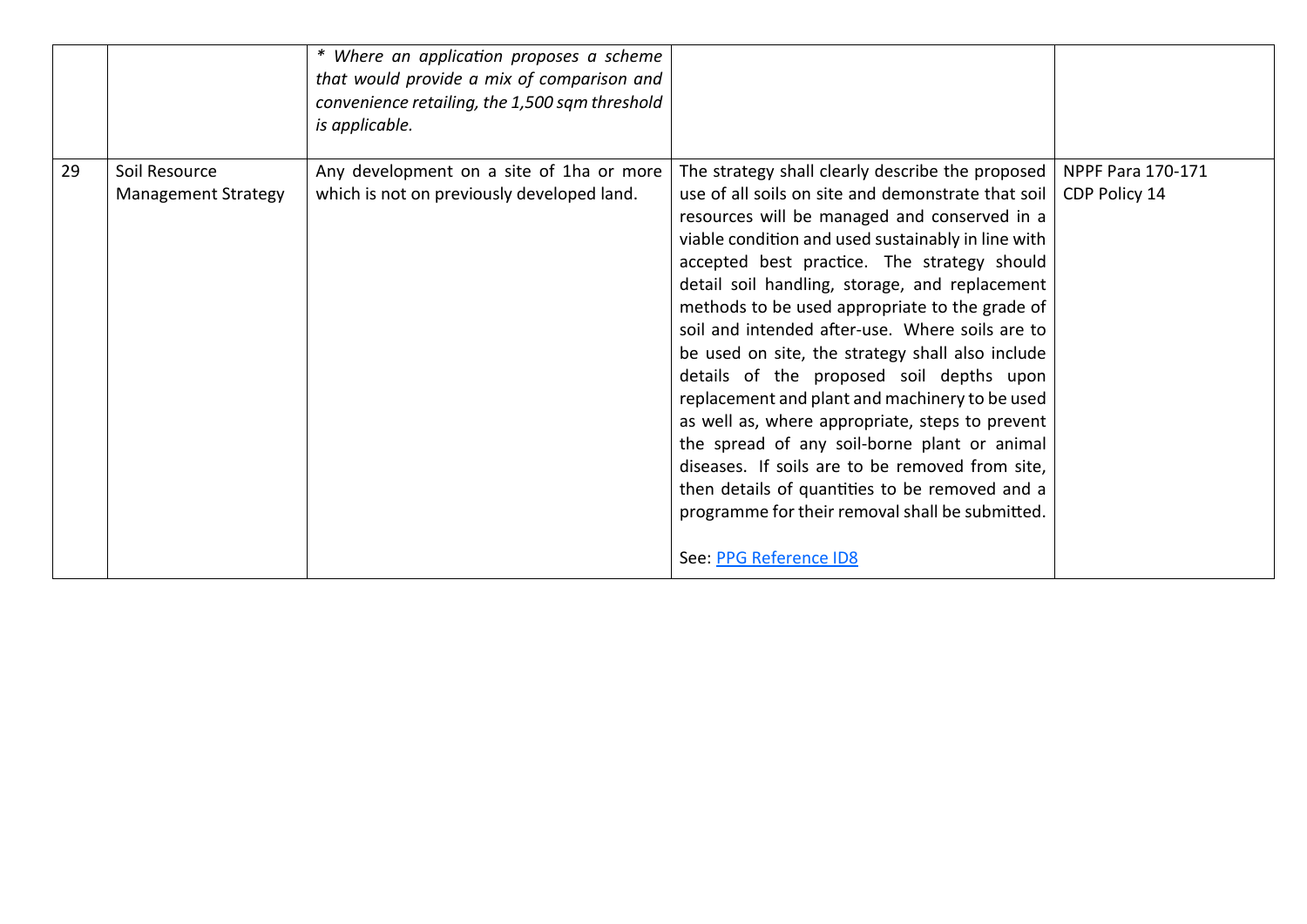<span id="page-34-0"></span>

| 30 | <b>Structural Survey</b> | Proposals involving the rebuilding or re-use of | The report must demonstrate that the building is    | <b>NPPF 195</b>   |
|----|--------------------------|-------------------------------------------------|-----------------------------------------------------|-------------------|
|    |                          | buildings, such as barn conversions, or listed  | structurally sound, fit for purpose and capable of  | CDP Policy 10, 44 |
|    |                          | buildings and other historic buildings.         | conversion without extensive re-building. The       |                   |
|    |                          |                                                 | report should include scaled drawings               |                   |
|    |                          | involving substantial or total<br>Proposals     | highlighting areas that require replacement,        |                   |
|    |                          | demolition of heritage assets where             | repair or renewal and identify the extent to        |                   |
|    |                          | justification is sought on physical condition.  | which works, or repairs are necessary, and the      |                   |
|    |                          |                                                 | amount of new structural work needed to             |                   |
|    |                          |                                                 | facilitate the conversion. The plans should make    |                   |
|    |                          |                                                 | clear the retained and new parts of the building,   |                   |
|    |                          |                                                 | along with a construction methodology setting       |                   |
|    |                          |                                                 | out how the existing structure will be protected.   |                   |
|    |                          |                                                 |                                                     |                   |
|    |                          |                                                 | Where demolition of a heritage asset is proposed    |                   |
|    |                          |                                                 | the survey should demonstrate why the building      |                   |
|    |                          |                                                 | cannot be retained, and justification for its loss. |                   |
|    |                          |                                                 |                                                     |                   |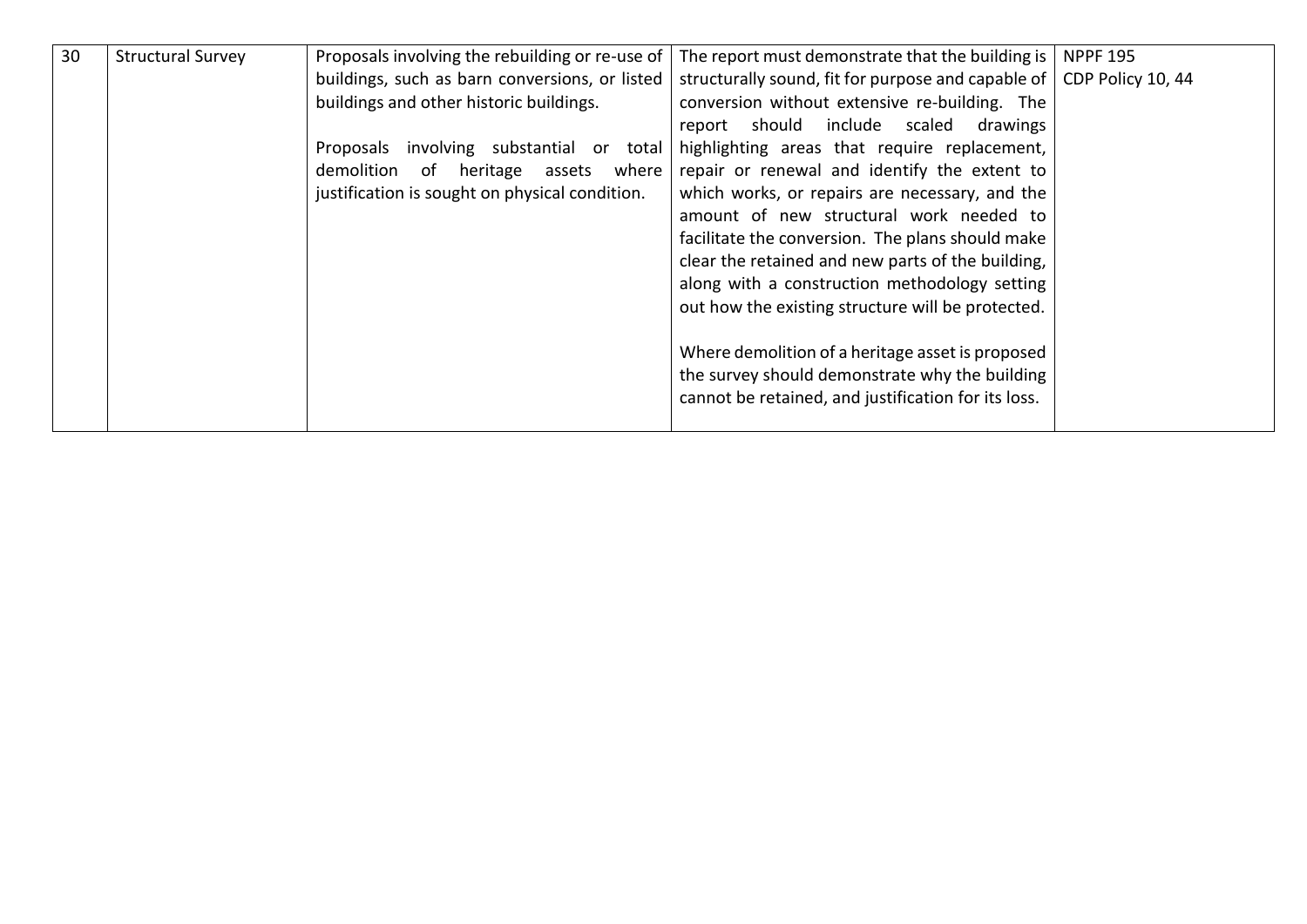<span id="page-35-0"></span>

| 31 | Surface & Foul Water                                 | Flood Risk Assessment required for:                                                                                                                                                                                                                                                                                                                                                                                                                                                                                                                      | Flood Risk Assessments:                                                                                                                                                                                                                                                                                                                                                                                                                                                                                                                                                                                                                                                                                                                                                                                                               | <b>NPPF Section 14</b>                                             |
|----|------------------------------------------------------|----------------------------------------------------------------------------------------------------------------------------------------------------------------------------------------------------------------------------------------------------------------------------------------------------------------------------------------------------------------------------------------------------------------------------------------------------------------------------------------------------------------------------------------------------------|---------------------------------------------------------------------------------------------------------------------------------------------------------------------------------------------------------------------------------------------------------------------------------------------------------------------------------------------------------------------------------------------------------------------------------------------------------------------------------------------------------------------------------------------------------------------------------------------------------------------------------------------------------------------------------------------------------------------------------------------------------------------------------------------------------------------------------------|--------------------------------------------------------------------|
|    | Management including<br><b>Flood Risk Assessment</b> | • All development on sites of 1 hectare or<br>more<br>· Operational development of less than 1<br>hectare in Flood Zone 2 and 3<br>• Change of use resulting in 'highly<br>vulnerable'<br>vulnerable'<br>'more<br>or<br>development in Flood Zone 2 and 3<br>• Change of use from water compatible to<br>less vulnerable development in Flood Zone                                                                                                                                                                                                       | The FRA should identify and assess the risks of all<br>forms of flooding to and from the development<br>and demonstrate how these flood risks will be<br>managed, taking climate change into account.                                                                                                                                                                                                                                                                                                                                                                                                                                                                                                                                                                                                                                 | Minerals LP M38<br>Waste LP W26, W27<br>CDP Policies 8, 29, 35, 36 |
|    |                                                      |                                                                                                                                                                                                                                                                                                                                                                                                                                                                                                                                                          | The FRA should identify opportunities to reduce<br>the probability and consequences of flooding<br>and address the requirement for safe access to<br>and from the development in areas at risk of<br>flooding. Where the relevant threshold applies,<br>the FRA should include Sustainable Drainage<br>Systems (SUDs) details.                                                                                                                                                                                                                                                                                                                                                                                                                                                                                                        |                                                                    |
|    |                                                      | • Non-residential extensions with a footprint<br>less than 250sqm where the<br>of<br>development includes culverting or control<br>of any river or stream or any development<br>within 20 metres of the top of a bank of a<br>main river.<br>Surface and foul water drainage details<br>including Sustainable Urban Drainage (SUDs)<br>details will be required for:<br>• Residential developments of 10 or more<br>dwellings or a site of 0.5 hectares or greater<br>• Non-residential developments of 1,000sqm<br>or more a site of 1 hectare or more. | In addition, applications should include specific<br>criteria relating to sequential and exceptions test<br>as detailed below:<br>Sequential Test - applicable to all development<br>in flood zones 2 and 3 and should be undertaken<br>prior to a flood risk assessment being<br>completed.<br>Exception Test - following the sequential test, an<br>exception test may need to be applied.<br>Sustainable Urban Drainage:<br>Outline applications must provide:<br>Outline Drainage Strategy Statement<br>$\bullet$<br>Preliminary layout indicating how SuDS are<br>to be used across the site<br>Outline hydraulic calculations (proposed<br>outfall location, final discharge rate and<br>approximation of on-site storage)<br>Ground investigation report (infiltration<br>$\bullet$<br>testing)<br><b>Topographical Survey</b> |                                                                    |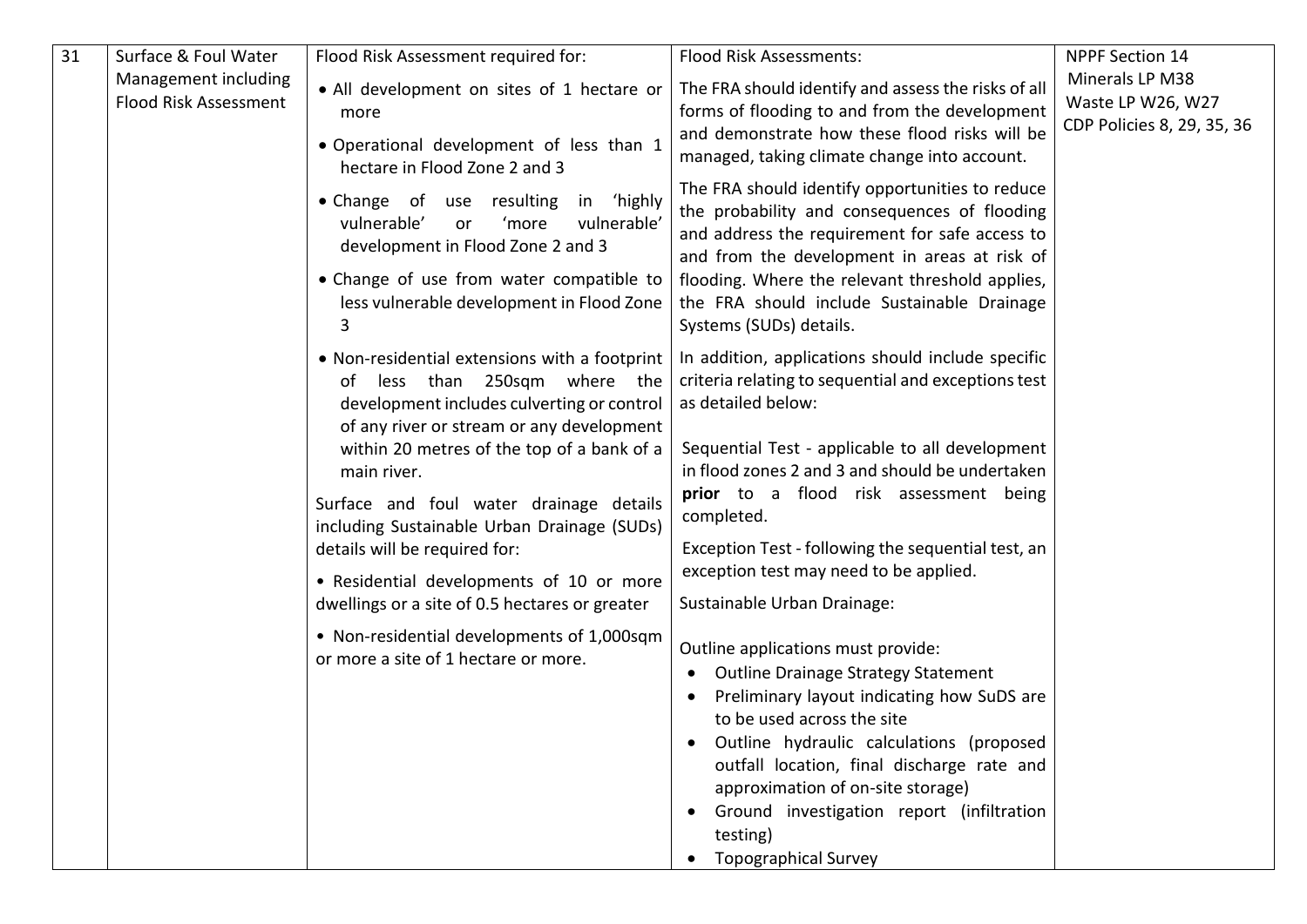|  | Full planning applications must provide:<br>Surface Water Drainage Strategy Statement<br>$\bullet$<br>Ground investigation report (specifically<br>$\bullet$<br>infiltration testing)<br>Detailed layout of SuDS and other drainage<br>$\bullet$<br>Topographical Survey<br>existing)<br>and<br>$\bullet$<br>proposed levels)<br>Full hydraulic Model with Computerised<br>$\bullet$<br>model available on request.<br>Evidence of third-party agreement for final<br>discharge<br>Maintenance schedule and<br>ongoing<br>$\bullet$<br>maintenance responsibilities<br>Details of how foul water will be disposed of<br>should be detailed in the assessment.<br>If plans are being emailed for submission, they<br>must be in a .pdf or .tif format.<br>Further advice is available in: |  |
|--|------------------------------------------------------------------------------------------------------------------------------------------------------------------------------------------------------------------------------------------------------------------------------------------------------------------------------------------------------------------------------------------------------------------------------------------------------------------------------------------------------------------------------------------------------------------------------------------------------------------------------------------------------------------------------------------------------------------------------------------------------------------------------------------|--|
|  | Technical Guidance to the NPPF.                                                                                                                                                                                                                                                                                                                                                                                                                                                                                                                                                                                                                                                                                                                                                          |  |
|  | See: PPG Reference ID7                                                                                                                                                                                                                                                                                                                                                                                                                                                                                                                                                                                                                                                                                                                                                                   |  |
|  | Environment Agency's Flood Risk Standing<br><b>Advice</b>                                                                                                                                                                                                                                                                                                                                                                                                                                                                                                                                                                                                                                                                                                                                |  |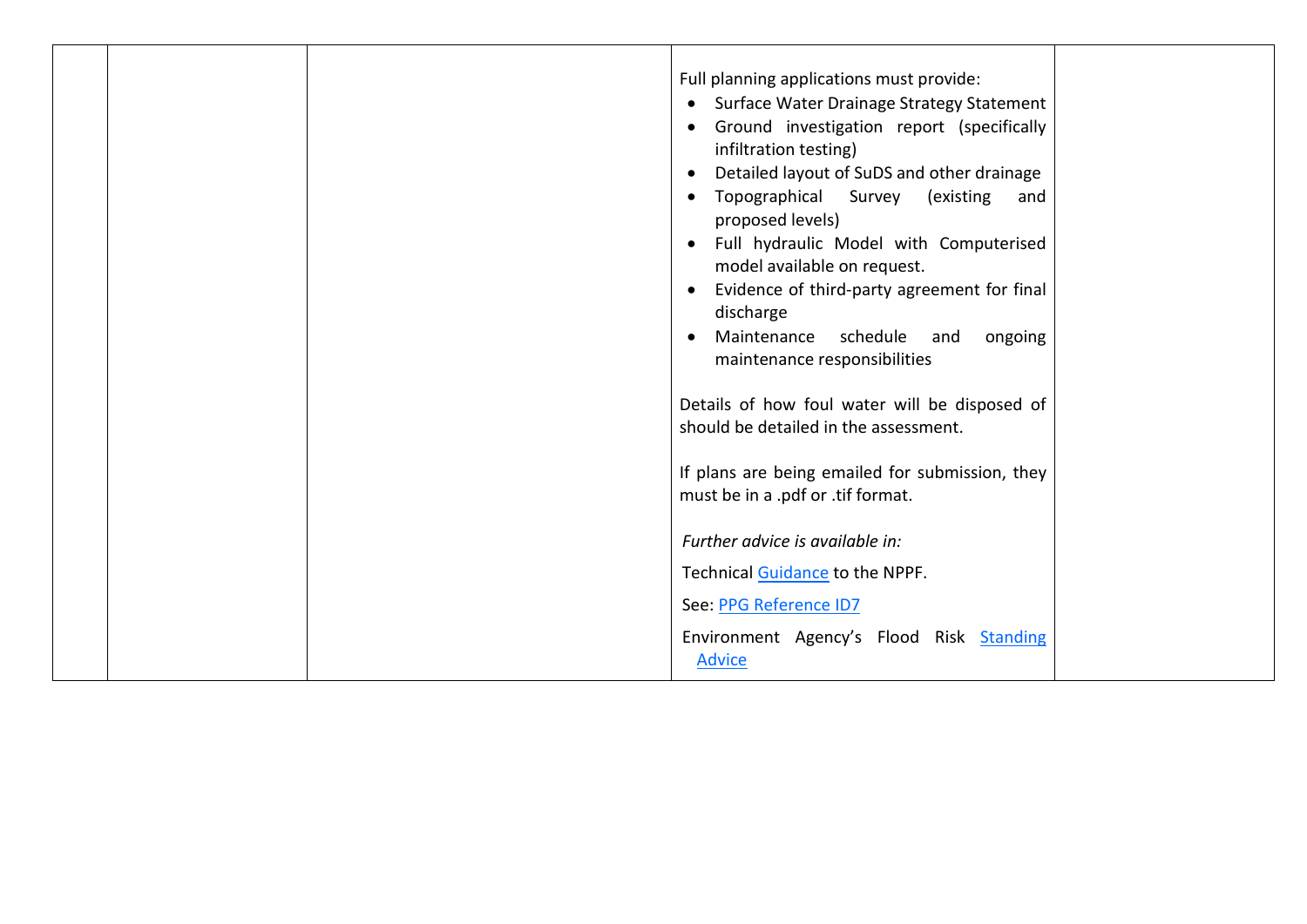<span id="page-37-0"></span>

| 32 | Sustainability | All new major development | This statement should set out how the proposal                                   | <b>NPPF Section 2</b> |
|----|----------------|---------------------------|----------------------------------------------------------------------------------|-----------------------|
|    | Statement      |                           | accords with the principles of sustainable                                       | CDP Policy 29         |
|    |                |                           | including a sustainability<br>development                                        |                       |
|    |                |                           | demonstrating<br>how<br>the<br>assessment                                        |                       |
|    |                |                           | development will be expected to achieve either                                   |                       |
|    |                |                           | reductions in CO2 emissions of 10% below the                                     |                       |
|    |                |                           | DER against the TER for residential development                                  |                       |
|    |                |                           | or a BREEAM minimum rating of 'very good' for                                    |                       |
|    |                |                           | non-residential development.                                                     |                       |
|    |                |                           | Applications should be supported by a<br>Sustainability Checklist, available at: |                       |
|    |                |                           | <b>DCC Sustainability Statement Guidance</b>                                     |                       |
|    |                |                           |                                                                                  |                       |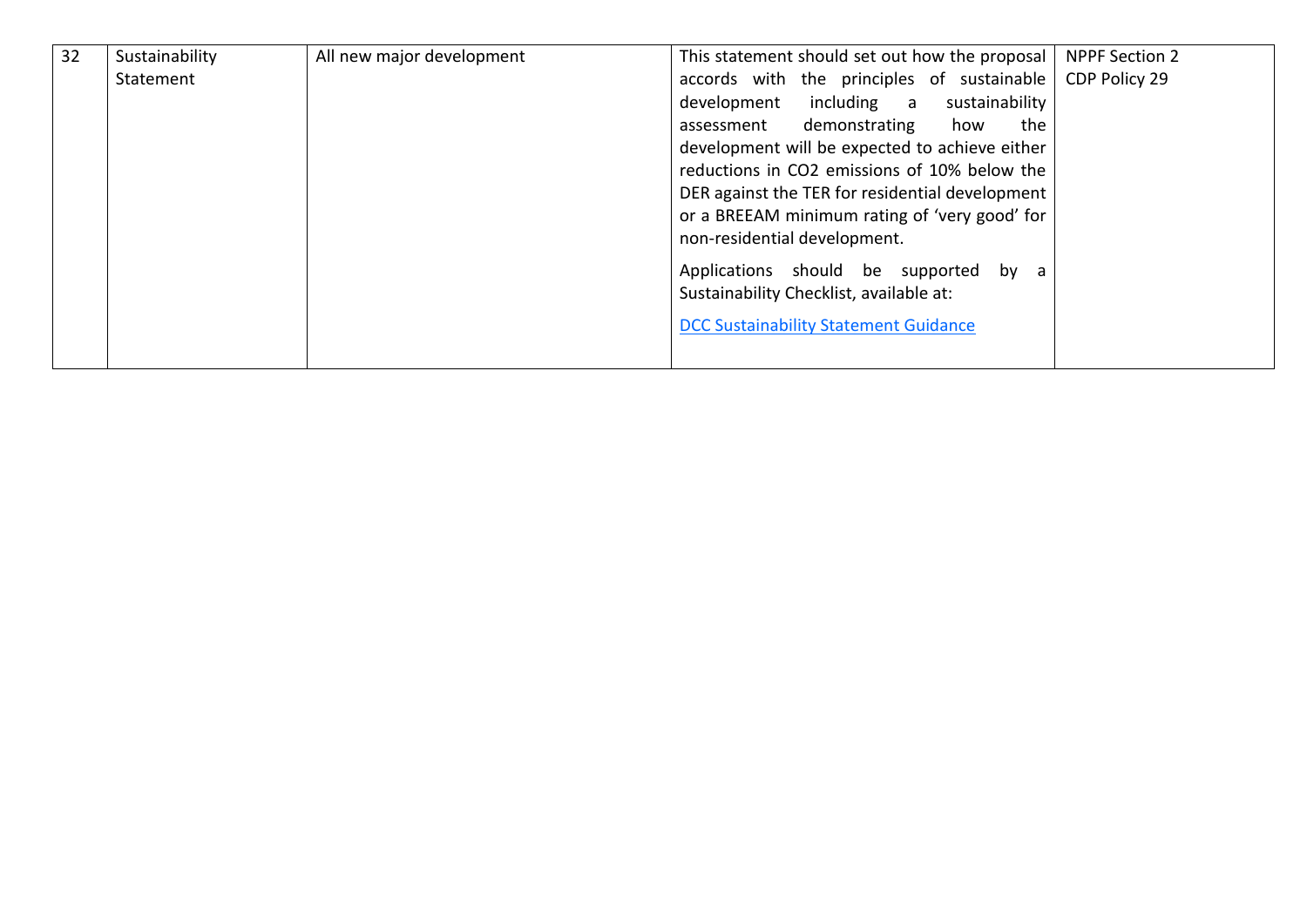<span id="page-38-0"></span>

| 33 | Telecommunications | All applications for telecommunications | Planning applications and prior notifications for | NPPF para 113-115 |
|----|--------------------|-----------------------------------------|---------------------------------------------------|-------------------|
|    | Assessment         | equipment                               | mast and antenna development by mobile            | CDP Policy 27     |
|    |                    |                                         | phone network operators in England should be      |                   |
|    |                    |                                         | accompanied by a range of supplementary           |                   |
|    |                    |                                         | information including the area of search, details |                   |
|    |                    |                                         | of any consultation undertaken, details of the    |                   |
|    |                    |                                         | proposed structure, and technical justification   |                   |
|    |                    |                                         | information<br>about<br>the<br>and<br>proposed    |                   |
|    |                    |                                         | development.                                      |                   |
|    |                    |                                         |                                                   |                   |
|    |                    |                                         | Applications should also be accompanied by a      |                   |
|    |                    |                                         | signed declaration that the equipment and         |                   |
|    |                    |                                         | installation has been designed to be in full      |                   |
|    |                    |                                         | compliance with the requirements or the radio     |                   |
|    |                    |                                         | frequency (RF) public exposure guidelines of the  |                   |
|    |                    |                                         | International Commission on Non-Ionizing          |                   |
|    |                    |                                         | Radiation Protection (ICNIRP).                    |                   |
|    |                    |                                         |                                                   |                   |
|    |                    |                                         | Further advice is available in:                   |                   |
|    |                    |                                         |                                                   |                   |
|    |                    |                                         | Mobile<br>Code of practice<br>Network<br>on       |                   |
|    |                    |                                         | Development                                       |                   |
|    |                    |                                         |                                                   |                   |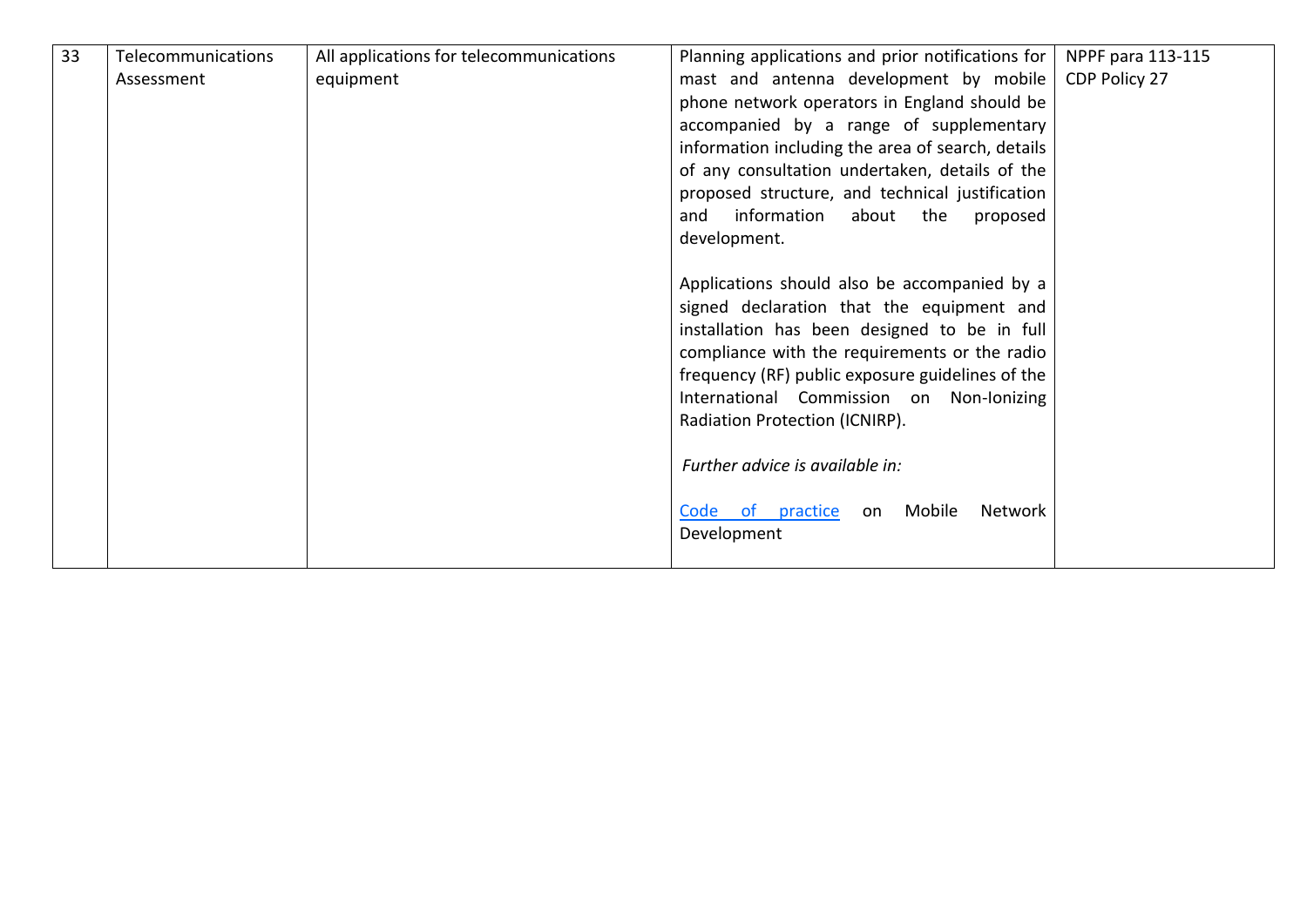<span id="page-39-0"></span>

| 34 | <b>Transport Assessment</b> | E Food Retail (Supermarket) >800sqm            | Where development could potentially affect the      | <b>NPPF Section 9</b>  |
|----|-----------------------------|------------------------------------------------|-----------------------------------------------------|------------------------|
|    |                             | E Non-Food Retail >1500sqm                     | operation of the Strategic Road Network,            | Minerals LP M42, M43   |
|    |                             | E Financial & Professional Services >2500sqm   | applicants and their agents are encouraged to       | Waste LP W29, W31, W32 |
|    |                             | E Restaurants & Cafes >2500sqm                 | consult with Highways England<br>before             | CDP Policies 3, 5, 21  |
|    |                             | Sui Generis Drinking Establishment >600sqm     | submitting a planning application.                  |                        |
|    |                             | Sui Generis Hot Food Takeaway > 500sqm         |                                                     |                        |
|    |                             | E Office/R&D/Light Industry>2500sqm            | The Transport Assessment should reflect the         |                        |
|    |                             | B2 Industrial >4000sqm                         | scale of the development and the extent of the      |                        |
|    |                             | B8 Storage or Distribution >5000sqm            | transport implication and illustrate the sites      |                        |
|    |                             | C1 Hotels >100 beds                            | accessibility by all transport modes, and the       |                        |
|    |                             | C2 Residential Institution (Hospitals/nursing  | likely modal split of journeys to and from the      |                        |
|    |                             | homes) >50 bed                                 | site.                                               |                        |
|    |                             | C2 Residential Institutions (Education) >150   |                                                     |                        |
|    |                             | students                                       | It should also give details of measures to improve  |                        |
|    |                             | C2 Secure Residential Institutions >400        | access by public transport, walking and cycling,    |                        |
|    |                             | residents                                      | to address the need for parking associated with     |                        |
|    |                             | C3 Dwellings >80 units                         | the proposal, and to mitigate transport impacts.    |                        |
|    |                             | E Clinics, Health Centres, Day Care, Creches > |                                                     |                        |
|    |                             | $1000$ sqm                                     | Further Advice is Available in:                     |                        |
|    |                             | F1 Education & Training, Libraries, Public     |                                                     |                        |
|    |                             | Halls, Places of Worship > 1000sqm             | <b>Guidance on Transport Assessment (Department</b> |                        |
|    |                             | E Indoor recreation & Gyms > 1500sqm           | for Transport)                                      |                        |
|    |                             | F2 Community Halls/Meeting Place >1500sqm      |                                                     |                        |
|    |                             | F2 Swimming Baths/Skating Rinks > 1500sqm      | See: PPG Reference ID 42                            |                        |
|    |                             |                                                |                                                     |                        |
|    |                             | Development likely to increase accidents or    |                                                     |                        |
|    |                             | vehicle/pedestrian conflicts                   |                                                     |                        |
|    |                             |                                                |                                                     |                        |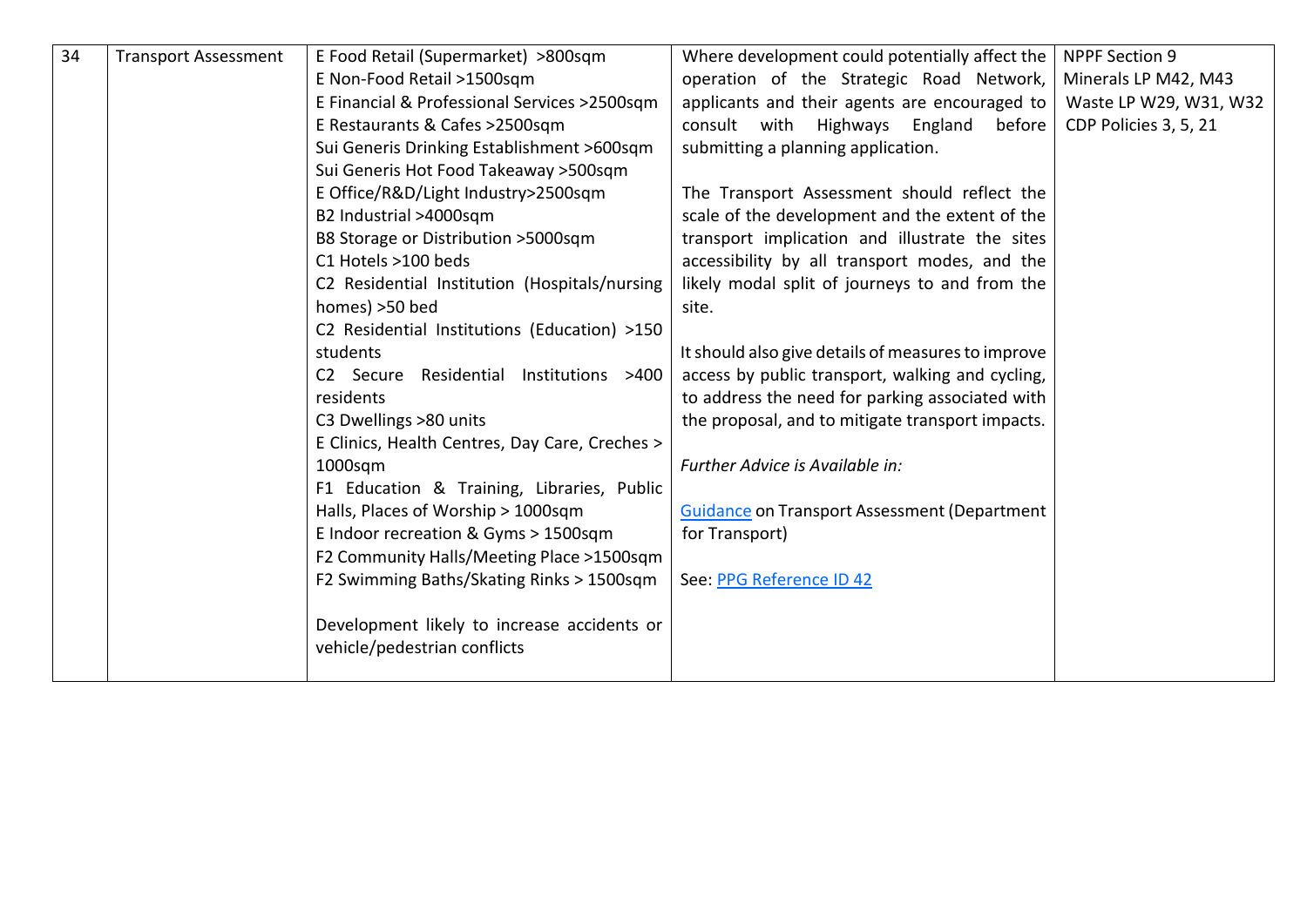<span id="page-40-0"></span>

| 35 | <b>Transport Statement</b> | E Food Retail (Supermarket) 250-800sqm         | Where development could potentially affect the      | <b>NPPF Section 9</b> |
|----|----------------------------|------------------------------------------------|-----------------------------------------------------|-----------------------|
|    |                            | E Non-Food Retail 800-1500sqm                  | operation of the Strategic Road Network,            | Minerals LP M42, M43  |
|    |                            | E Financial & Professional Services 1000-      | applicants and their agents are encouraged to       | Waste LP W29,         |
|    |                            | 2500sqm                                        | consult with Highways England<br>before             | CDP Policies 3, 5, 21 |
|    |                            | E Restaurants & Cafes 300-2500sqm              | submitting a planning application.                  |                       |
|    |                            | Sui Generis Drinking Establishments 300-       |                                                     |                       |
|    |                            | 600sqm                                         | To outlines the transport aspects of the            |                       |
|    |                            | Sui Generis Hot Food Takeaway 250-500sqm       | application and give details of proposed            |                       |
|    |                            | E Office/R&D/Light Industry Business 1500-     | measures to improve access by public transport,     |                       |
|    |                            | 2500sqm                                        | walking and cycling, to address the need for        |                       |
|    |                            | B2 Industrial - 2500-4000sqm                   | parking associated with the proposal, and to        |                       |
|    |                            | B8 Storage or Distribution 3000-5000sqm        | mitigate transport impacts.                         |                       |
|    |                            | C1 Hotels 75-100 beds                          |                                                     |                       |
|    |                            | C2 Residential Institutions (Hospitals and     | Further Advice is Available in:                     |                       |
|    |                            | nursing homes) 30-50 beds                      |                                                     |                       |
|    |                            | C2 Residential Institutions (Education) 50-150 | <b>Guidance on Transport Assessment (Department</b> |                       |
|    |                            | students                                       | for Transport)                                      |                       |
|    |                            | C2 Secure Residential Institutions 250-400     |                                                     |                       |
|    |                            | residents                                      | See: PPG Reference ID 42                            |                       |
|    |                            | C3 Dwellings 50-80 units                       |                                                     |                       |
|    |                            | E Clinics, Health Centres, Day Care, Creches   |                                                     |                       |
|    |                            | 500-1000sqm                                    |                                                     |                       |
|    |                            | F1 Education & Training, Libraries, Public     |                                                     |                       |
|    |                            | Halls, Places of Worship 500-1000sqm           |                                                     |                       |
|    |                            | E Indoor Recreation & Gyms 500-1500sqm         |                                                     |                       |
|    |                            | F2 Swimming Baths/Skating Rinks 500-           |                                                     |                       |
|    |                            | 1500sqm                                        |                                                     |                       |
|    |                            |                                                |                                                     |                       |
|    |                            | Development not in conformity with the         |                                                     |                       |
|    |                            | development plan                               |                                                     |                       |
|    |                            | Development generating 30+ two-way vehicle     |                                                     |                       |
|    |                            | movements in an hour                           |                                                     |                       |
|    |                            |                                                |                                                     |                       |
|    |                            | Development generating 100+ two-way            |                                                     |                       |
|    |                            | vehicle movements per day                      |                                                     |                       |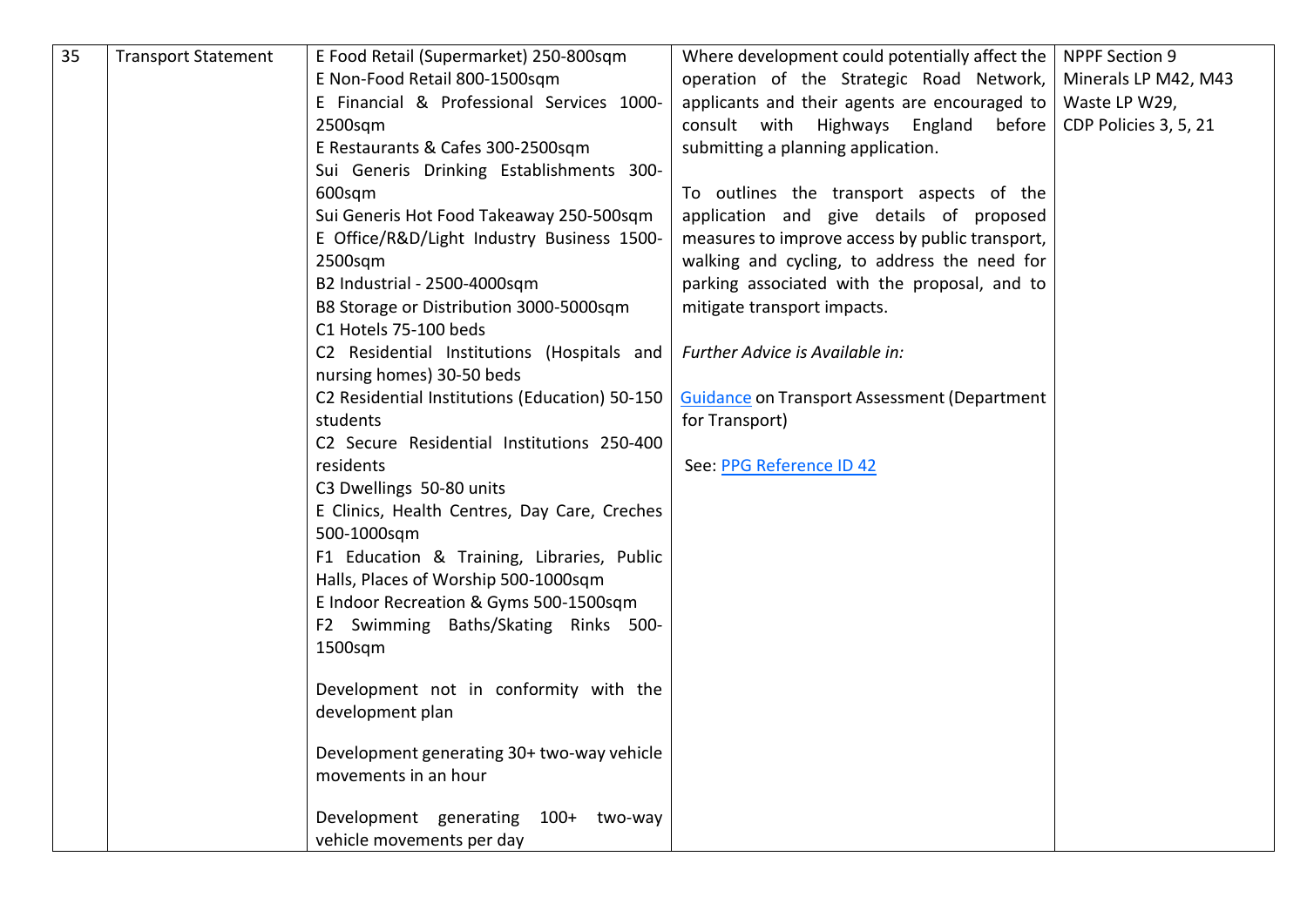<span id="page-41-0"></span>

|    |                    | Development proposing 100+ parking spaces<br>Development<br>significant<br>generating<br>freight/HGV movements per day or significant<br>abnormal loads per year<br>Development in a location where transport<br>infrastructure is inadequate<br>Development within or adjacent to an AQMA                                                                                                                                                                                                                                                                                                                                                                                                                                                                                                                                                                                                                                                    |                                                                                                                                                                                                                                                                                                                                                                                                                                                                                                                                                                                                                                                                                                   |                                                                                 |
|----|--------------------|-----------------------------------------------------------------------------------------------------------------------------------------------------------------------------------------------------------------------------------------------------------------------------------------------------------------------------------------------------------------------------------------------------------------------------------------------------------------------------------------------------------------------------------------------------------------------------------------------------------------------------------------------------------------------------------------------------------------------------------------------------------------------------------------------------------------------------------------------------------------------------------------------------------------------------------------------|---------------------------------------------------------------------------------------------------------------------------------------------------------------------------------------------------------------------------------------------------------------------------------------------------------------------------------------------------------------------------------------------------------------------------------------------------------------------------------------------------------------------------------------------------------------------------------------------------------------------------------------------------------------------------------------------------|---------------------------------------------------------------------------------|
| 36 | <b>Travel Plan</b> | E Food Retail (Supermarket) >800sqm<br>E Non-Food Retail >1500sqm<br>E Financial & Professional Services >2500sqm<br>E Restaurants & Cafes >2500sqm<br>Sui Generis Drinking Establishment >600sqm<br>Sui Generis Hot Food Takeaway > 500sqm<br>E Office/R&D/Light Industry>2500sqm<br>B2 Industrial >4000sqm<br>B8 Storage or Distribution >5000sqm<br>C1 Hotels >100 beds<br>C2 Residential Institution (Hospitals/nursing<br>homes) >50 bed<br>C2 Residential Institutions (Education) >150<br>students<br>C2 Secure Residential Institutions >400<br>residents<br>C3 Dwellings >80 units (at Travel Planners<br>discretion, see guidance)<br>E Clinics, Health Centres, Day Care, Creches ><br>$1000$ sqm<br>F1 Education & Training, Libraries, Public   Council)<br>Halls, Places of Worship > 1000sqm<br>E Indoor recreation & Gyms > 1500sqm<br>F2 Community Halls/Meeting Place >1500sqm<br>F2 Swimming Baths/Skating Rinks > 1500sqm | A Travel Plan should outline the way in which the<br>transport implications of the development are<br>going to be managed to ensure the minimum<br>environmental, social, and economic impacts.<br>It should give details of measures to improve<br>access by public transport, walking, and cycling,<br>to address the need for parking associated with<br>the proposal and mitigate transport impact.<br>There are 4 different types of Travel Plan which<br>are defined as Outline, Framework, Full and<br>STARS; these are expected at different stages of<br>the planning process.<br>Further Advice is Available in:<br>See: PPG Reference ID 42<br>Guidance on Travel Plans (Durham County | NPPF para 111<br>Minerals LP M42, M43<br>Waste LP W29,<br>CDP Policies 3, 5, 21 |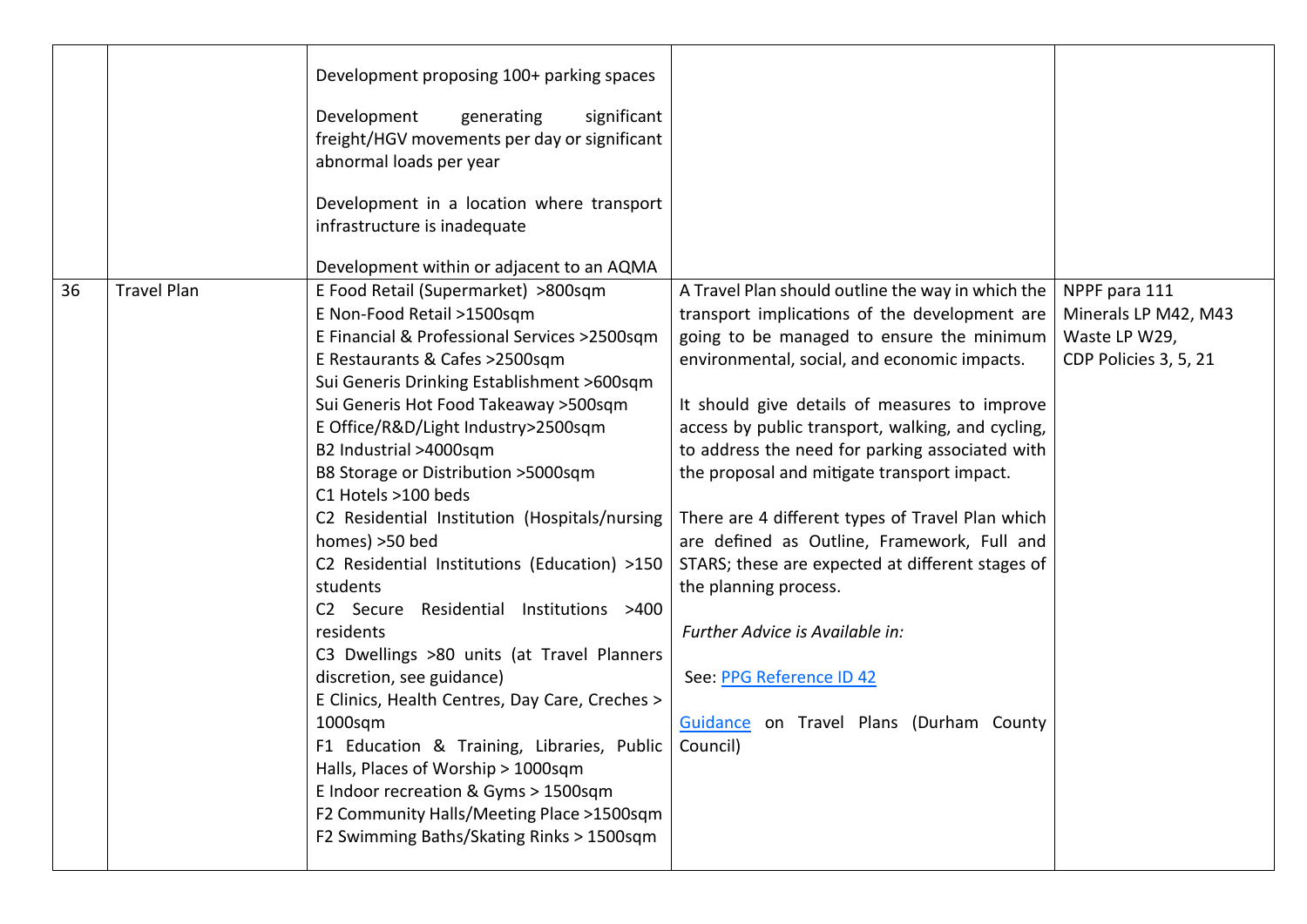<span id="page-42-1"></span><span id="page-42-0"></span>

| 37 | Tree and Hedgerow<br>Assessment     | All development where there are mature or<br>semi-mature trees/hedgerows within the site<br>or on land adjacent that could influence or be<br>affected by the development (including<br>street trees). | Information will be required on which<br>trees/hedgerows are to be retained and on the<br>means of protecting these trees during<br>construction works. This will include an accurate<br>survey of the location and size of the<br>trees/hedgerow, classification, identification of<br>any root protection areas, and likely impact of<br>development | NPPF part 15<br>CDP Policies 29, 40           |
|----|-------------------------------------|--------------------------------------------------------------------------------------------------------------------------------------------------------------------------------------------------------|--------------------------------------------------------------------------------------------------------------------------------------------------------------------------------------------------------------------------------------------------------------------------------------------------------------------------------------------------------|-----------------------------------------------|
|    |                                     |                                                                                                                                                                                                        | Full guidance on the survey information,<br>protection plan and method statement that<br>should be provided with an application is set out<br>in the current BS5837: 2012 Trees in relation to<br>construction.                                                                                                                                        |                                               |
|    |                                     |                                                                                                                                                                                                        | If plans are being emailed for submission, they<br>must be in a .pdf or .tif format.                                                                                                                                                                                                                                                                   |                                               |
|    |                                     |                                                                                                                                                                                                        | Further advice is available in:                                                                                                                                                                                                                                                                                                                        |                                               |
|    |                                     |                                                                                                                                                                                                        | <b>DCC Tree Management Policy</b>                                                                                                                                                                                                                                                                                                                      |                                               |
|    |                                     |                                                                                                                                                                                                        | See: PPG Reference ID 36                                                                                                                                                                                                                                                                                                                               |                                               |
| 38 | Ventilation/Extraction<br>Statement | All applications for developments where<br>substantial<br>ventilation<br>extraction<br><b>or</b><br>equipment is proposed.                                                                             | Details of the position and design of ventilation<br>and extraction equipment, including noise and<br>odour abatement techniques,                                                                                                                                                                                                                      | NPPF paras 170 and 180<br>CDP Policies 30, 31 |
|    |                                     |                                                                                                                                                                                                        | Further advice and guidance can be obtained by<br>contacting the Councils Nuisance Action Team<br>and Technical Advice Note - Odour.                                                                                                                                                                                                                   |                                               |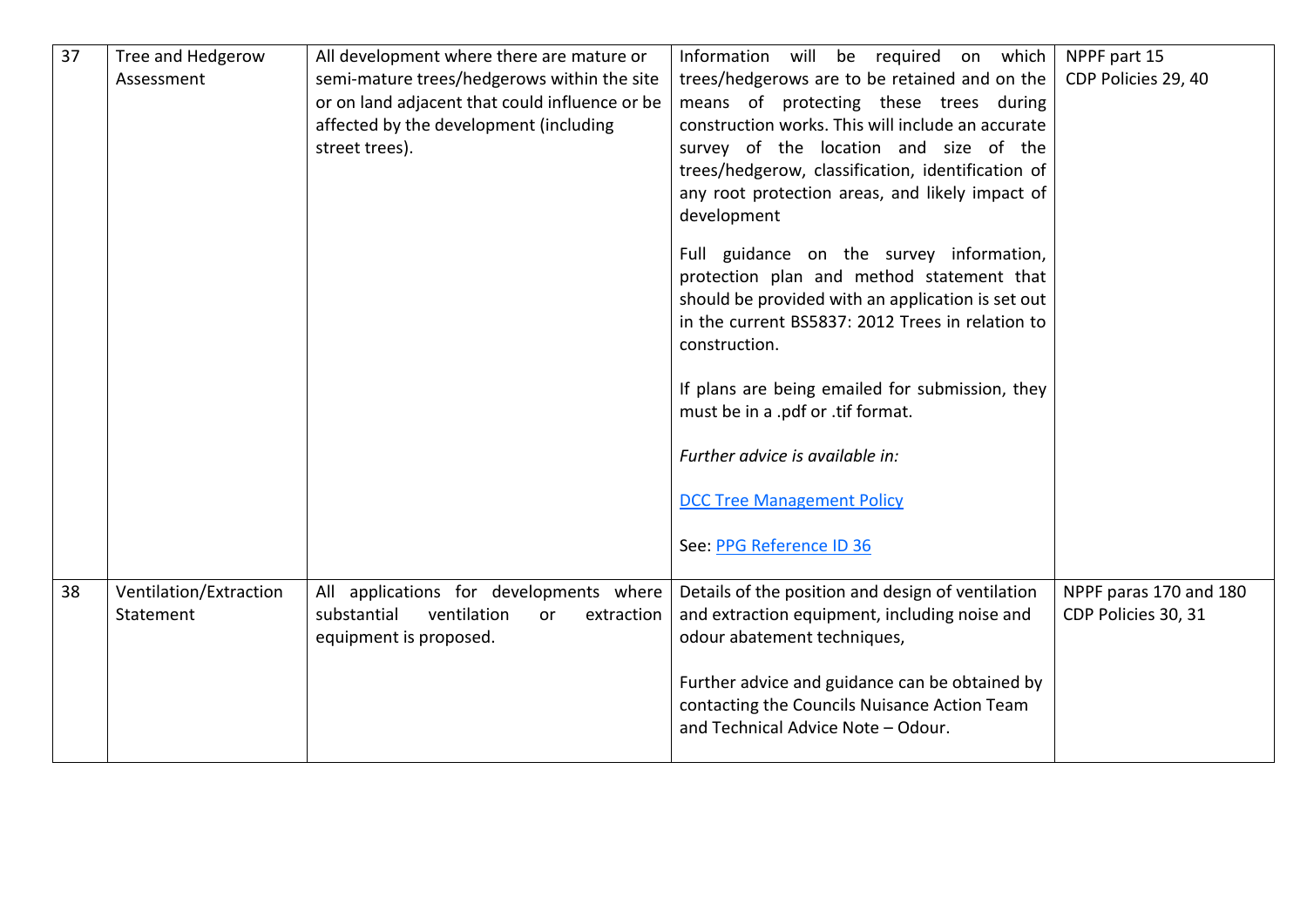<span id="page-43-0"></span>

| 39 | <b>Viability Assessment</b> | For applications when policy-compliant                                               | include<br>The appraisal<br>should                                                                                                                                                                                                                                                                                                                                                                                                                                                                                                                                                                                                                                                                                                                                                                                                                                        | sufficient   NPPF Para 57 |
|----|-----------------------------|--------------------------------------------------------------------------------------|---------------------------------------------------------------------------------------------------------------------------------------------------------------------------------------------------------------------------------------------------------------------------------------------------------------------------------------------------------------------------------------------------------------------------------------------------------------------------------------------------------------------------------------------------------------------------------------------------------------------------------------------------------------------------------------------------------------------------------------------------------------------------------------------------------------------------------------------------------------------------|---------------------------|
|    |                             | development is not being proposed for<br>viability reasons (e.g. see Meeting Housing | information to enable an objective review of the $\vert$ CDP Policies 15, 25<br>scheme, and have regard to the checklist at                                                                                                                                                                                                                                                                                                                                                                                                                                                                                                                                                                                                                                                                                                                                               |                           |
|    |                             | Needs above)                                                                         | Appendix C of the RICS guidance note, Financial                                                                                                                                                                                                                                                                                                                                                                                                                                                                                                                                                                                                                                                                                                                                                                                                                           |                           |
|    |                             |                                                                                      | Viability in Planning.                                                                                                                                                                                                                                                                                                                                                                                                                                                                                                                                                                                                                                                                                                                                                                                                                                                    |                           |
|    |                             |                                                                                      |                                                                                                                                                                                                                                                                                                                                                                                                                                                                                                                                                                                                                                                                                                                                                                                                                                                                           |                           |
|    |                             |                                                                                      | As a minimum, the Council will require a site-                                                                                                                                                                                                                                                                                                                                                                                                                                                                                                                                                                                                                                                                                                                                                                                                                            |                           |
|    |                             |                                                                                      | specific viability report and appraisal including:                                                                                                                                                                                                                                                                                                                                                                                                                                                                                                                                                                                                                                                                                                                                                                                                                        |                           |
|    |                             |                                                                                      | • Details of floor areas, types & numbers of<br>units<br>• Estimate of sales values including values for<br>affordable housing<br>• Market evidence in support of the sales<br>values<br>• A calculation of the Gross Development<br>Value, with evidence of how it has been<br>derived<br>• Details of all costs to be incurred, including<br>acquisition costs, site preparation costs,<br>external works and infrastructure costs,<br>construction costs, abnormal costs, level of<br>finance/interest<br>contingency,<br>costs,<br>professional fees, marketing costs, agents<br>fees, legal costs and disposal fees<br>• Details of Section 106 Contributions<br>• Development programme to show pre-build<br>timescales,<br>construction<br>timescales,<br>marketing and sales period and phasing<br>assumptions,<br>• The level of development profit expressed as |                           |
|    |                             |                                                                                      | profit on cost and/or profit on value.                                                                                                                                                                                                                                                                                                                                                                                                                                                                                                                                                                                                                                                                                                                                                                                                                                    |                           |
|    |                             |                                                                                      |                                                                                                                                                                                                                                                                                                                                                                                                                                                                                                                                                                                                                                                                                                                                                                                                                                                                           |                           |
|    |                             |                                                                                      | See: PPG Reference ID 10                                                                                                                                                                                                                                                                                                                                                                                                                                                                                                                                                                                                                                                                                                                                                                                                                                                  |                           |